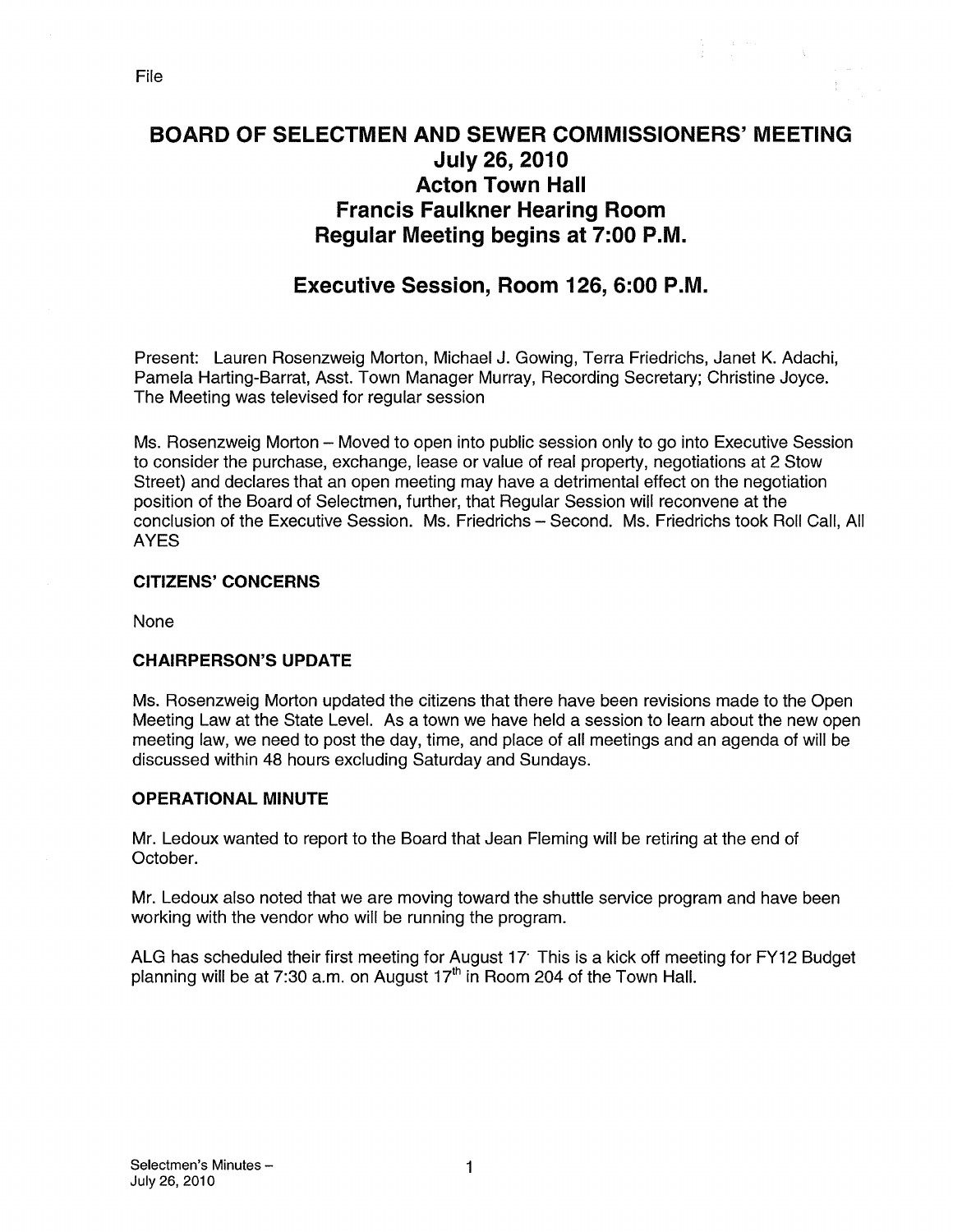# PUBLIC HEARINGS & APPOINTMENTS

### FY11 SEWER O& M RATES

Steve Barrett —discussed that the Sewer Commissioner's are being asked to approve the O&M rates which are set once per year by the Sewer Commissioner's for residential and businesses. He was asked it there super sizing costs included in the rate. The reply was no, these are O&M (Operation and Maintenance) rates. Supersizing is on the debt side. He noted the question about debt service to carry the supersizing. The bond is up in 20 years.

Ms. Harting-Barrat - Moved to set the Residential Rate at \$.0171 cents per gallon and the Commercial Rate at \$.0243 cents per gallon. Ms. Friedrichs — second. UNANIMOUS VOTE

#### CAPIZZI AND COMPANY, SITE PLAN SPECIAL PERMIT #6/11/10-427, 820 MAIN STREET

Ms. Harting-Barrat gave an overview of the site on Main Street in North Acton,

Mark Donohoe their engineer noted that the Capizzi & Company is a landscaping firm, they do landscaping, hardscapes and irrigation systems. The need is to facilitate the storage of their vehicles. They will construct the sidewalk and would like some help from the town to cross wetlands.

Ms. Adachi wanted to make sure the Applicant checked on the status of the outstanding Order of Conditions and noted that they needed a Certificate. Mr. Donohoe will address, and noted he will check with Tom Tidman.

Ms. Rosenzweig Moved to continue The Hearing to August 23, at 8:20 p.m. Mr. Gowing second. UNANIMOUS VOTE

#### TD BANK NE, CONTINUATION OF SITE PLAN SPECIAL PERMIT #4/30/10/424 HEARING, 508 MASS AVE.

Ms. Adachi updated the Board on the outstanding issues from the last meeting.

Ms. Friedrichs asked how high the retaining wall will be. They replied various heights and the style of the wall proposed, Link.

Mr. Gowing spoke about the two driveways and does not see the need for two driveways. They again noted that they need to maintain the easement with the second driveway.

Ms. Harting-Barrat noted her displeasure of them proposing 3x the minimum required number of spaces. She wanted the building pulled forward and parking in the rear.

Ms. Rosenzweig Morton thanked them for getting input from the Design Review Board and adding screening as they suggested.

Roland said the dual driveways are needed in his opinion. The internal circulation there is conflicting and there are theories on this. This raises a concern with regard to the sidewalk.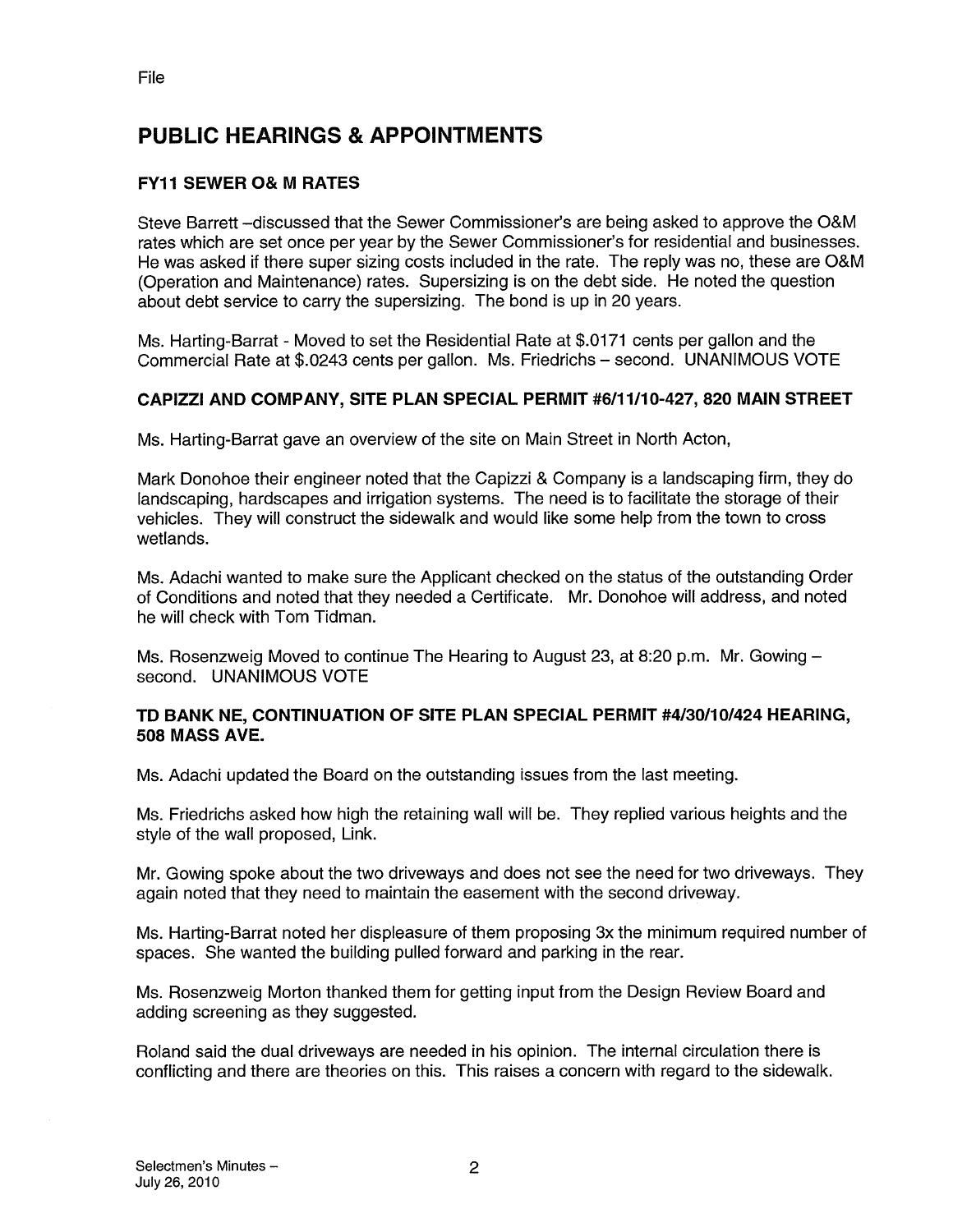File

Ms. Rosenzweig Morton - Moved to close the hearing. Ms. Adachi — second. Ms. Friedrichs Nay, 4-1 Motion passed

#### BEER AND WINE PACKAGE STORE TRANSFER, 586 MASS AVE. FROM WEST ACTON MARKET TO RED WHITE AND BREW

Phil Pagano the new owner of West Acton Market plans to move the license to the space that Moodz's Clothing Boutique occupied. He has no experience in the liquor business but he hopes to be successful and expand the choices for customers, he noted that it will remain a convenience store at this time. Both he and his son have been TIPS trained.

Mr. Gowing - Moved to approve the transfer of the Beer and Wine Retail License. Ms. Harting-Barrat - second. UNANIMOUS VOTE

GREAT ROAD BAR AND GRILLE, COMMON VICTUALLER AS A FULL LIQUOR RESTAURANT, 166 GREAT ROAD WITHDRAWN BY APPLICANT

GREAT ROAD BAR AND GRILLE, TRANSFER OF A FULL LIQUOR LICENSE AS RESTAURANT, 166 GREAT ROAD WITHDRAWN BY APPLICANT

# SELECTMEN'S BUSINESS

## LEGISLATION FILED RE: WATER RIGHTS, TOWN OF BOXBOROUGH

Ms. Rosenzweig Morton gave an overview of the issues regarding the water rights. They have a scheduled a meeting with Boxboro and she wanted input and questions or concerns from the Board. Ms. Adachi wanted to know if Boxboro could push this through or have the authority to do this. Ms. Harting-Barrat asked about the impacts and why they never contacted us prior to putting this on their Town Meeting Warrant. Mr. Gowing agreed with Ms. Harting-Barrat. Ms. Rosenzweig Morton noted that Boxborough's Town Administrator and the Chair of their Board of Selectmen apologized for the lack of sufficient communication on this issue.

Ms. Friedrichs noted her concern with regard to this issue, how much water do we need with build out and the pumping permit limits. She noted it triggers how much we will need in the future.

Ms. Rosenzweig Morton noted she sits on many regional boards. She spoke about the Town of Bedford and they are now dealing with the MWRA to get clean water because of an issue that happened with their own groundwater supply. She is concerned this could happen in Acton also, and wants to make sure this legislation does not jeopardize future options

Ms. Rosenzweig Morton - Moved to send a letter to our legislators ask them to hold off on this issue. Ms. Adachi second. UNANIMOUS VOTE

Resident Bill Mullin spoke about the use of Nagog Pond and allowing Concord to retain the use of this pond while it offered non motorized recreation to residents. He also noted that the Water District could support water for Boxboro.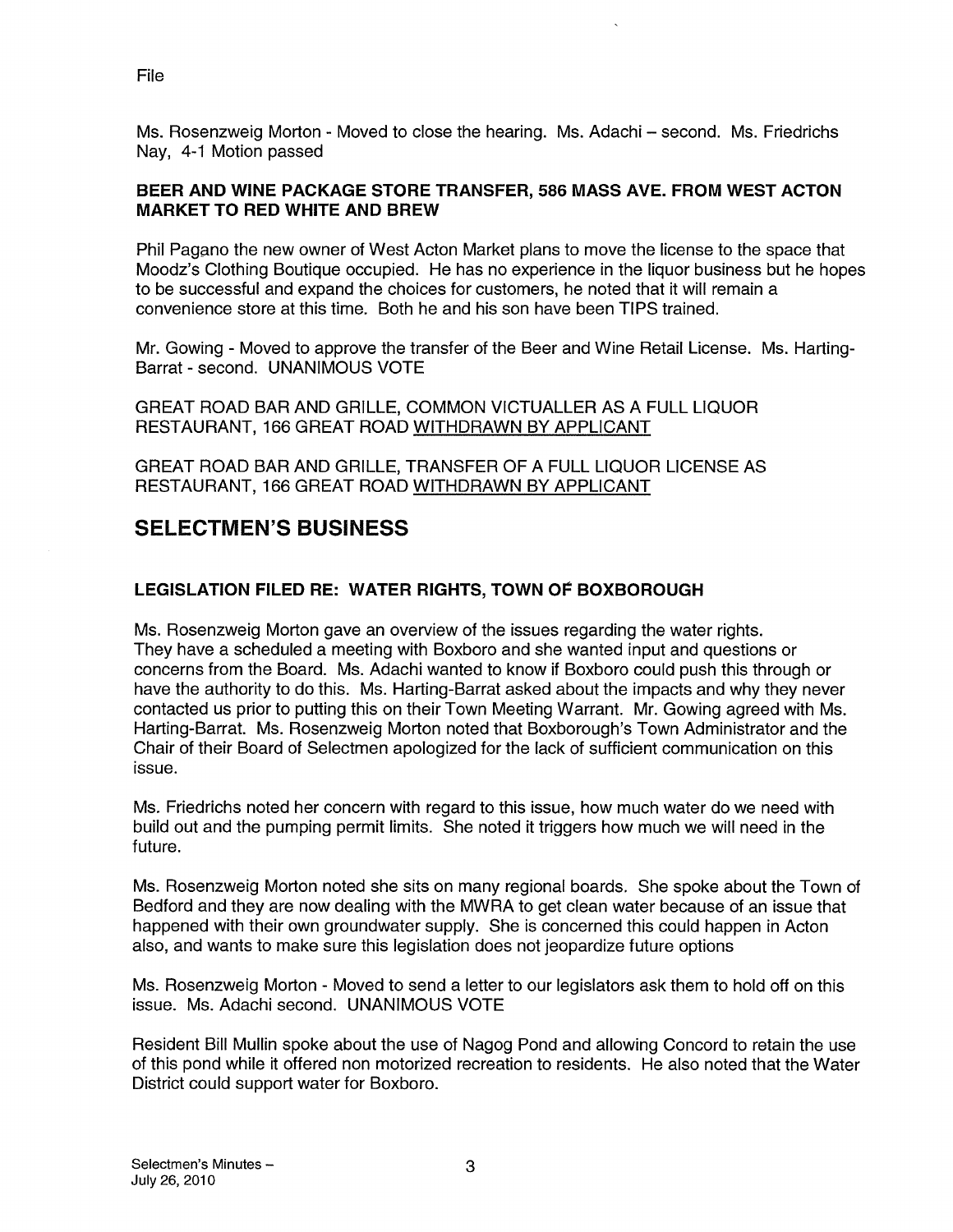#### EAGLE SCOUT COURT OF HONOR, MATTHEW KURANDA

Ms. Rosenzweig Morton will attend

#### NARA RIDGE APPROVAL PRIVATE DRIVE

Ms. Harting-Barrat - Moved to approve the proposed Name. Ms. Adachi - second. Mr. Gowing is an abutter and abstained. 4-1 Motion passes

#### MORRISON FARM REUSE PLAN

Ms. Rosenzweig Morton discussed the feasibility study and reminded the Board and the public that we have had several committees with this project and we have gotten a lot of public comments.

Mr. Gowing updated the Board on the Blue Ribbon Panel. They are trying to get a consensus of the Board on issues of the house, barn, meadow, play areas.

The committee should include Finance, Historical Commission, Cemetery, organic farmers, neighbors the Meadow group and an at large member and would be a 9 person panel.

The Board members discussed the various Items on the list

Mr. Gowing — Moved to continue reviewing the list at the next meeting. Ms. Adachi — second. UNANIMOUS VOTE

#### SELECTMEN TO DISCUSS THE CALLING OF A SPECIAL TOWN MEETING

Ms. Rosenzweig Morton noted that the Board has been doing its due diligence with regard to acquiring the Caouette/Simeone land. The Board said that the Selectmen need to come to Town Meeting to address this purchase with the voters, to that end; the Board will need to call a Special Town Meeting as soon as possible.

Ms. Harting-Barrat — Moved to call a Special Town Meeting on September 28, 2010, place to be determined. Ms. Friedrichs — second. UNANIMOUS VOTE

Ms. Harting-Barrat - Moved to Open and Close the Special Town Meeting Warrant tonight at the conclusion of the Board of Selectmen's meeting. Ms. Friedrichs — second. UNANIMOUS VOTE

#### SELECTMEN'S REPORTS

Ms. Friedrichs spoke about Village Committee and they need people to organize and manage the groups.

Mr. Gowing — reported attending the Disability activities with Lisa Franklin that took place in Boston today. He noted around 500 people attended.

Ms. Rosenzweig Morton reported on the Magic meeting. MAPC is applying for federal funds and grants for regional planning under the Sustainable Communities Federal Planning Grant.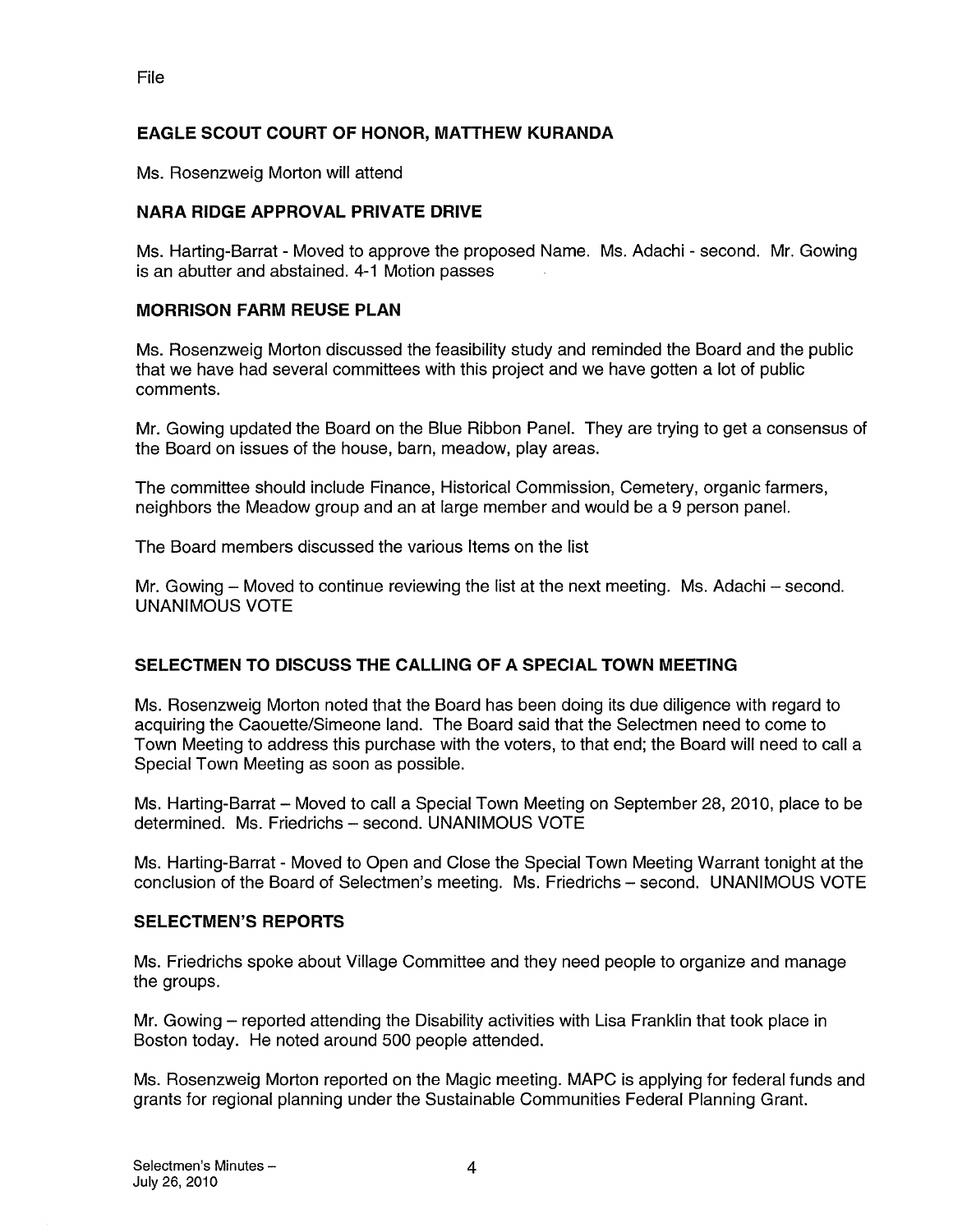File

Ms. Harting-Barrat reported on her visit to the Planning Board and noted the Next Generation people presented a sub-division plan and are waiting for 40B legislation

Ms. Adachi attended ACHC meeting. She has been attending the Waster Water WANT meetings every two weeks and as the liaison she is getting up to speed and noted they are moving along.

#### OTHER BUSINESS

None

### CONSENT

Ms. Friedrichs Hold 17 Ms. Adachi Hold 18 Ms. Rosenzweig Morton Hold 20 Ms. Friedrichs Hold on 22 Ms. Friedrichs Hold on 25 Ms. Friedrichs Hold on 26

Ms. Friedrichs noted her stepmother is a West Acton Citizens' Library Trustee. She can act fairly on this Landmark Sign request

Mr. Gowing — Moved to accept the items listed under Consent as 19, 21, 23, 24, 27, 28, and 29. Ms. Harting-Barrat — second UNANIMOUS VOTE

Ms. Harting-Barrat — Moved to Approve 17 Minutes of Morrison Farm Tour. Ms. Adachi — Second UNANIMOUS VOTE

Ms. Adachi - Moved to approve 18 changes submitted with Design Review Board come back with guidelines for development of four or more units. Ms. Harting-Barrat. Second. UNANIMOUS VOTE

Ms. Rosenzweig Morton — Moved to approve #20 Joint letter on regarding the Regional Route 2 Corridor Advisory committee. This committee is made up of representatives of Acton, Concord, and Lincoln. We have been asked to write this unified letter and authorize the Chair to make minor changes to the joint letter. Terra proposed that we change it to the design because of our focus of the rail trail the design is critical. Roland said MPO is not interested in design they only want to address funding issues. Ms. Rosenzweig Morton noted that given the input from Roland that we hold off on the changes submit letter as written. Ms. Harting-Barrat — second. UNANIMOUS VOTE

Ms. Friedrichs held #22 asked about Mr. Tawa background and Janet Adachi noted the committee voted on appointing him to replace Ms. Byrne. Ms. Adachi Moved to appoint Mr. Tawa. Mr. Gowing - second. UNANIMOUS VOTE

Ms. Friedrichs held #25 Declare Surplus Ms. Friedrichs asked if this was for solar use. Mr. Gowing - Moved to approve. Ms. Adachi, second. Unanimous Vote

Ms. Friedrichs Held #26 Declare Surplus - Ms. Friedrichs asked it this was for solar use. Mr. Gowing - Moved to approve. Ms. Adachi, second. UNANIMOUS VOTE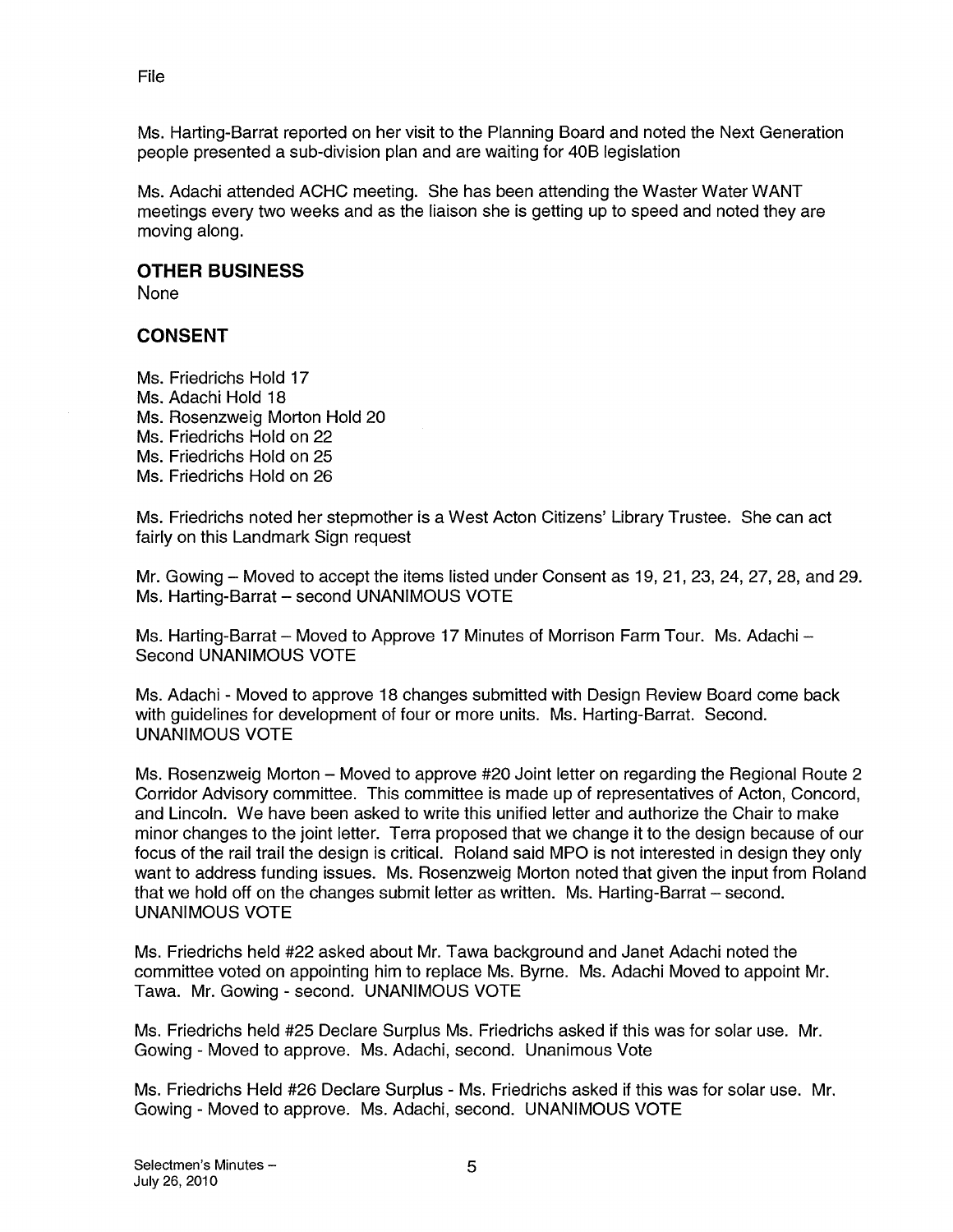# EXECUTIVE SESSION

To discuss land litigation (2 Stow Street)

Motion to adjourn 10:50

**Christine Joyce**, Recording Secty

 $Clerk$ <br>Date:  $12/20/10$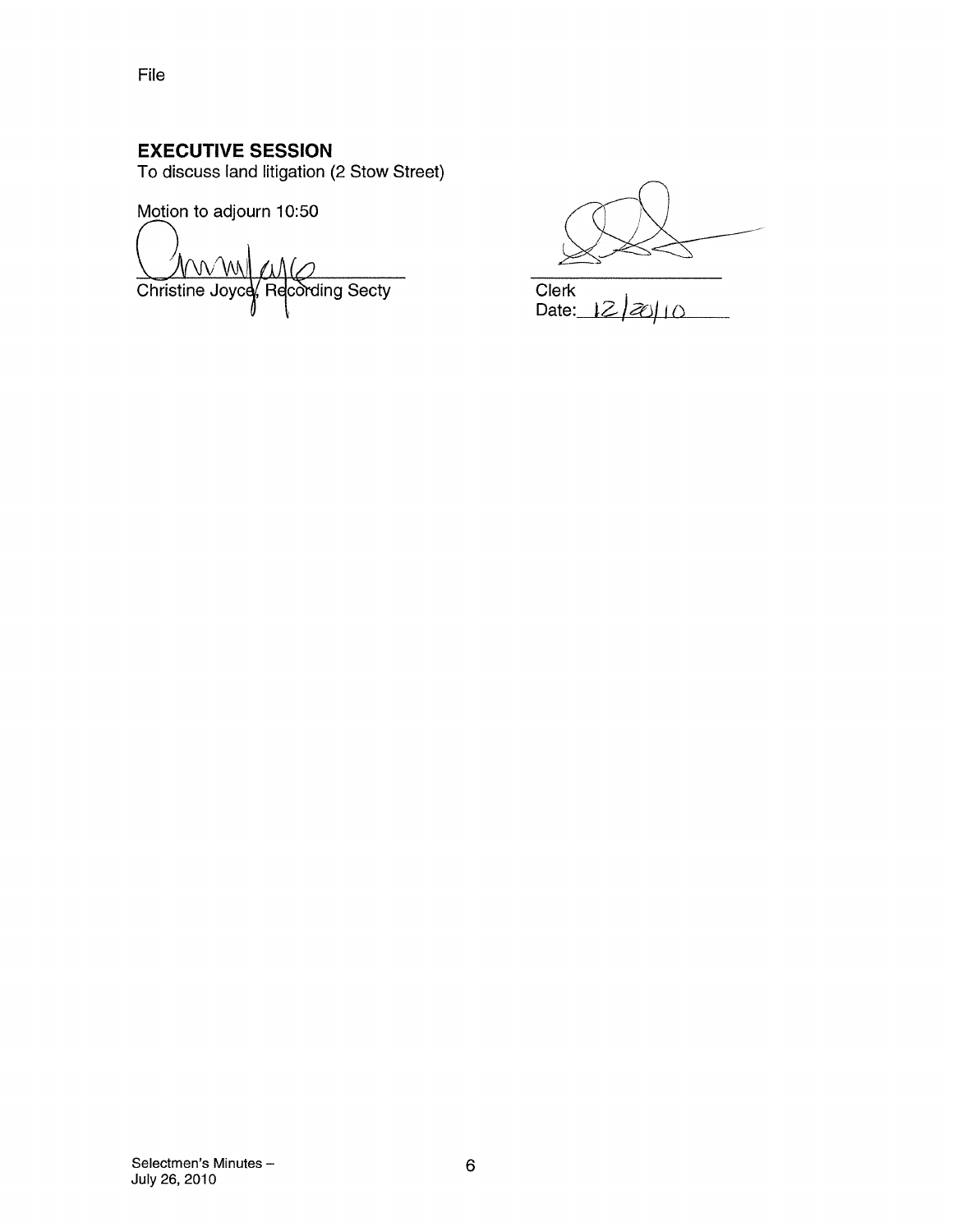# BOARD OF SELECTMEN & SEWER COMMISSIONERS' MEETING AGENDA

# Francis Faulkner Hearing Room July 26, 2010 7:00 PM

EXECUTIVE SESSION @ 6:00 p.m. Room 126

- 6:00 Executive Session regarding strategy determination in regard to land purchase negotiations H2-A-62 (2 Stow Street)
- I. CITIZENS' CONCERNS

# **II. PUBLIC HEARINGS AND APPOINTMENTS**

1. 7:05 CHAIRMAN'S UPDATE The Chair will briefly update the Board on topics of interest

# 2. 7:10 OPERATIONAL MINUTE

The Town Manager will provide a brief report on topics of interest

# 3. 7:20 FY11 SEWER O&M RATES

Stephen Barrett, Finance Director will be present the Proposed FY11 Rates to the Board

### 4. 7:30 CONTINUED DISCUSSIONS FROM JUNE 7, REGARDING MR. BERTOLAMI'S PROPERTIES ON POWDER MILL ROAD

Enclosed please find materials in the subject regard — WITHDRAWN BY APPLICANT 6/26/10

- 5. 7:50 CAPIZZI AND COMPANY, SITE PLAN SPECIAL PERMIT #6/11/10- 427, 820 MAIN STREET (SELECTMAN HARTING-BARRAT ASSIGNED) Enclosed please find materials in the subject regard
- 6. 8:15 TD BANK NORTH SITE PLAN #4/30/10-424, 408 MASS AVE, CONTINUATION OF THE PUBLIC HEARING OF JUNE 7, 2010 Enclosed please find materials in the subject regard
- 7. 8:45 LIQUOR LICENSE BEER AND WINE RETAIL, 578 MASSACHUSETTS AVE. FROM WEST ACTON MARKET TO RED WHITE AND BREW, LLC

Enclosed please find materials in the subject regard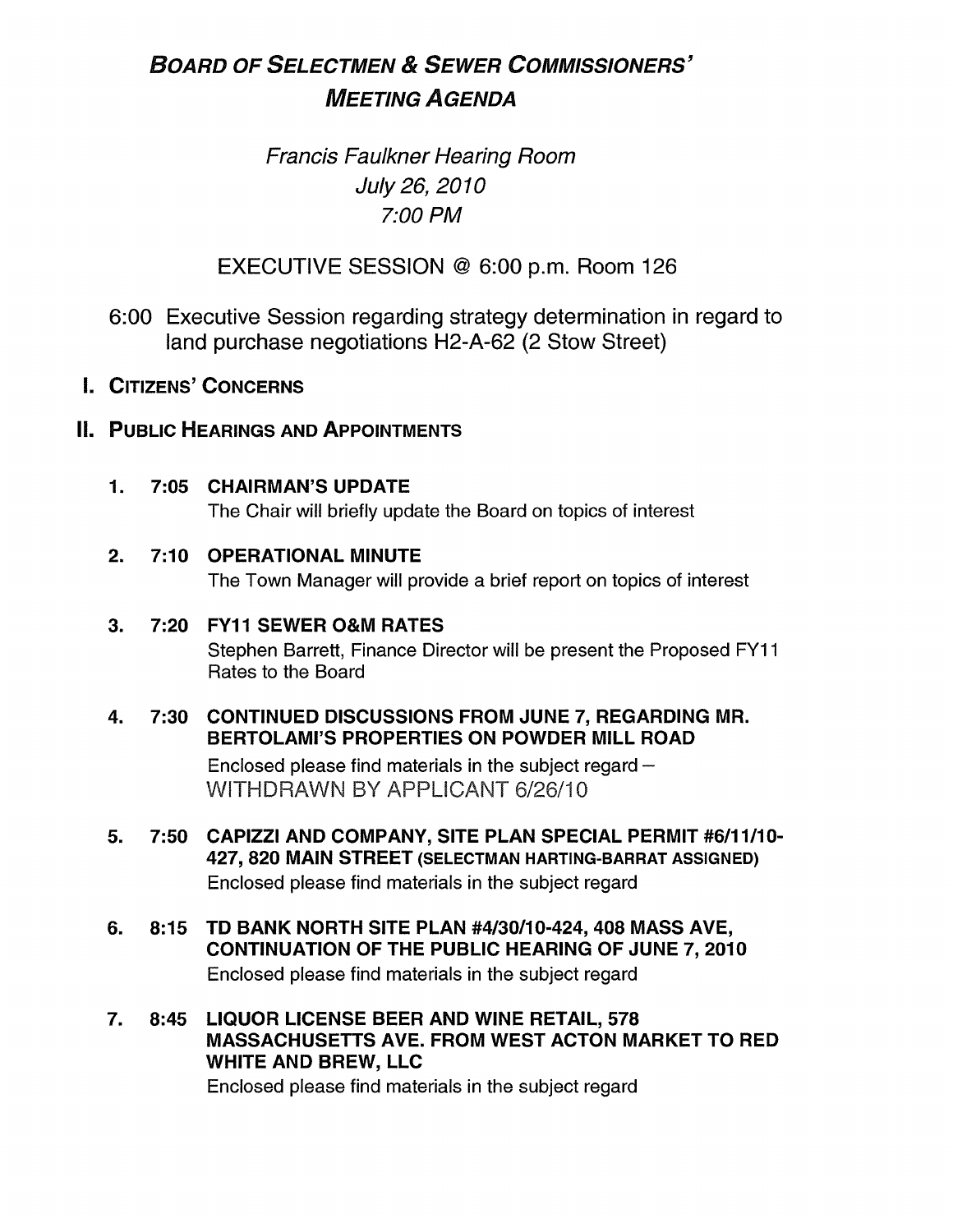### 8. 9:00 COMMON VICTUALLER AS <sup>A</sup> FULL LIQUOR RESTAURANT, GREAT ROAD BAR & GRILLE, 166 GREAT ROAD - WITHDRAWN BY APPLICANT 7/14/10

Chairman must open the advertised public hearing and then note the applicant has withdrawn the application

9. 9:05 TRANSFER OF A FULL LIQUOR LICENSE AS A RESTAURANT, 166 GREAT ROAD FROM CAFÉ PHOENICIA TO GREAT ROAD BAR & GRILLE - WITHDRAWN BY APPLICANT 7/14/10 Chairman must open the advertised public hearing and then note that applicant has withdrawn the application.

# **III. SELECTMEN'S BUSINESS**

- 10. LEGISLATION FILED RE: WATER RIGHTS, TOWN OF BOXBOROUGH Enclosed please find materials in the subject regard
- 11. EAGLE SCOUT COURT OF HONOR, MATTHEW KURANDA Enclosed please find materials in the subject regard.
- 12. REQUEST FOR COMMON DRIVE NAME APPROVAL FOR NARA RIDGE OFF LEDGE ROCK WAY Enclosed please find materials in the subject regard
- 13. MORRISON FARM CONTINUED DISCUSSION Enclosed please find materials in the subject regard
- 14. SELECTMEN TO DISCUSS THE CALLING OF A SPECIAL TOWN MEETING
- 15. SELECTMEN'S REPORTS
- 16. OTHER BUSINESS

# IV. CONSENT AGENDA

- 17. ACCEPT MINUTES, BOARD OF SELECTMEN'S MORRISON FARM SITE WALK, JULY 10, 2010 Enclosed please find materials in the subject regard
- 18. DESIGN REVIEW BOARD CHARTER REDLINES BY SELECTMAN ADACHI FOR BOARD ACCEPTANCE Enclosed please find materials in the subject regard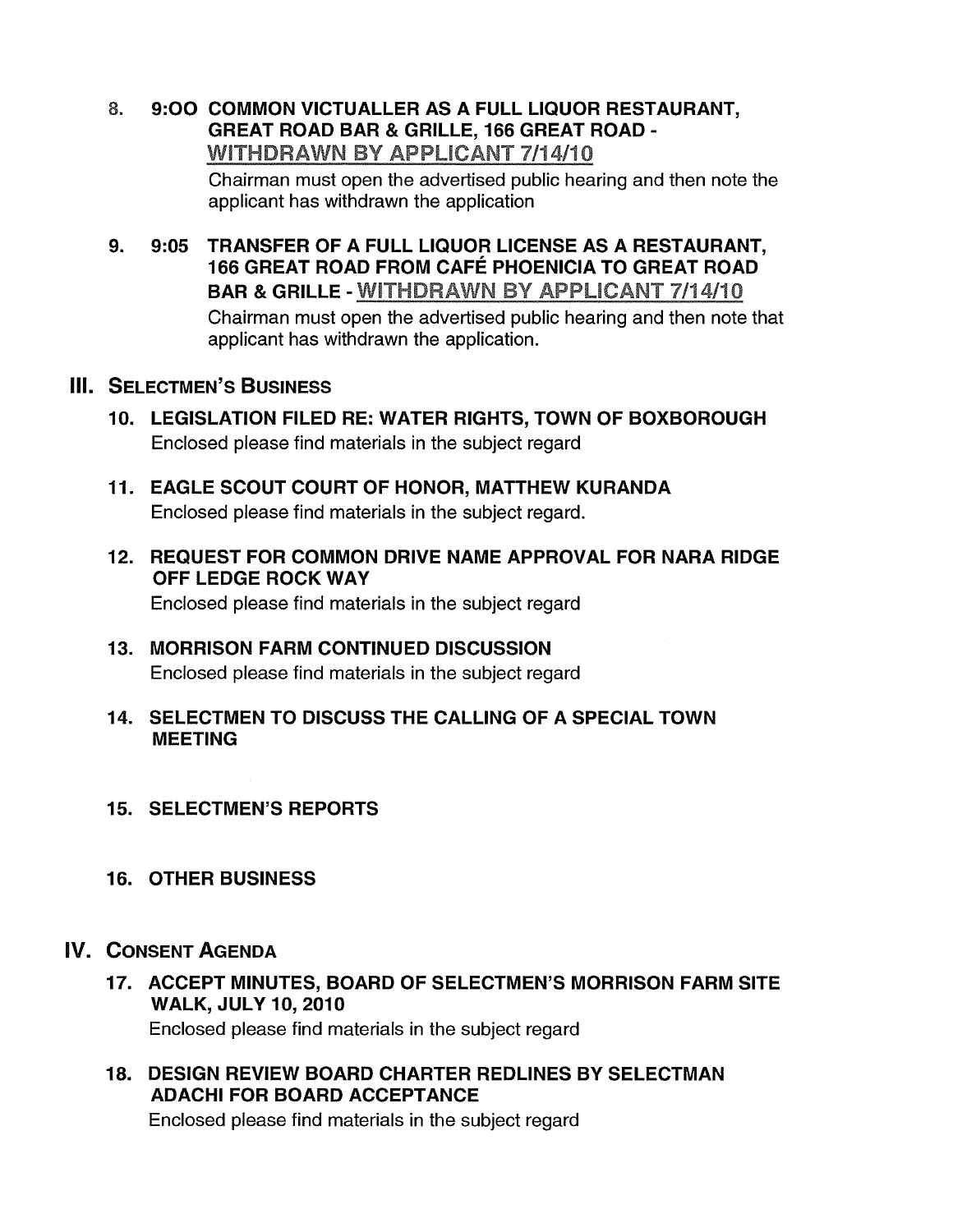19. ASSABET RIVER RAIL TRAIL (ARRT) LETTER TO METROPOLITAN PLANNING ORGANIZATION (MPO) RE: 2011-14 DRAFT TIP, JOINT LETTER WITH MAYNARD

Enclosed please find materials in the subject regard

- 20. JOINT LETTER TO METROPOLITAN PLANNING ORGANIZATION (MPO) ON REGIONAL TRANSPORTATION Enclosed please materials in the subject regard
- 21. ADDENDUM TO COMPREHENSIVE COMMUNITY PLAN CHARGE Enclosed please find materials in the subject regard
- 22. COMMITTEE APPOINTMENT, WASTEWATER ADVISORY NEIGHBORHOOD TASK FORCE (WANT), MARK TAWA TO REPLACE KELLY BYRNE

Enclosed please find materials in the subject regard

23. NARA PARK BEACH FEE WAIVERS - ENCLOSED PLEASE FIND CONFIDENTIAL REQUESTS FROM THE RECREATION DIRECTOR FOR BOARD CONSIDERATION

Enclosed please find materials in the subject regard, for Board consideration

24. AVALON BAY CONSERVATION RESTRICTION ON 6.669 ACRES OF LAND SITUATED OFF DURKEE LANE

Enclosed please find materials in the subject regard

25. DECLARATION OF SURPLUS PORTIONS OF WASTE WATER TREATMENT FACILITY(WWTF) LAND AND BUILDINGS FOR LEASING PURPOSES

Enclosed please find materials in the subject regard

26. DECLARATION THAT THE FORMER TOWN LANDFILL AS SURPLUS FOR LEASING PURPOSES

Enclosed please find materials in the subject regard

- 27. DISPOSAL OF OBSOLETE MATERIALS, ACTON MEMORIAL LIBRARY Enclosed please find materials in the subject regard
- 28. PROCLAMATION NOVEMBER PANCREATIC CANCER AWARENESS MONTH IN THE TOWN OF ACTON Enclosed please find materials in the subject regard
- 29. REQUEST TO DESIGNATE THE WEST ACTON CITIZENS' LIBRARY PROPOSED SIGN A LANDMARK SIGN

Enclosed please find materials in the subject regard

# V. EXECUTIVE SESSION

There will be a need for Executive session — scheduled at 6:00 p.m.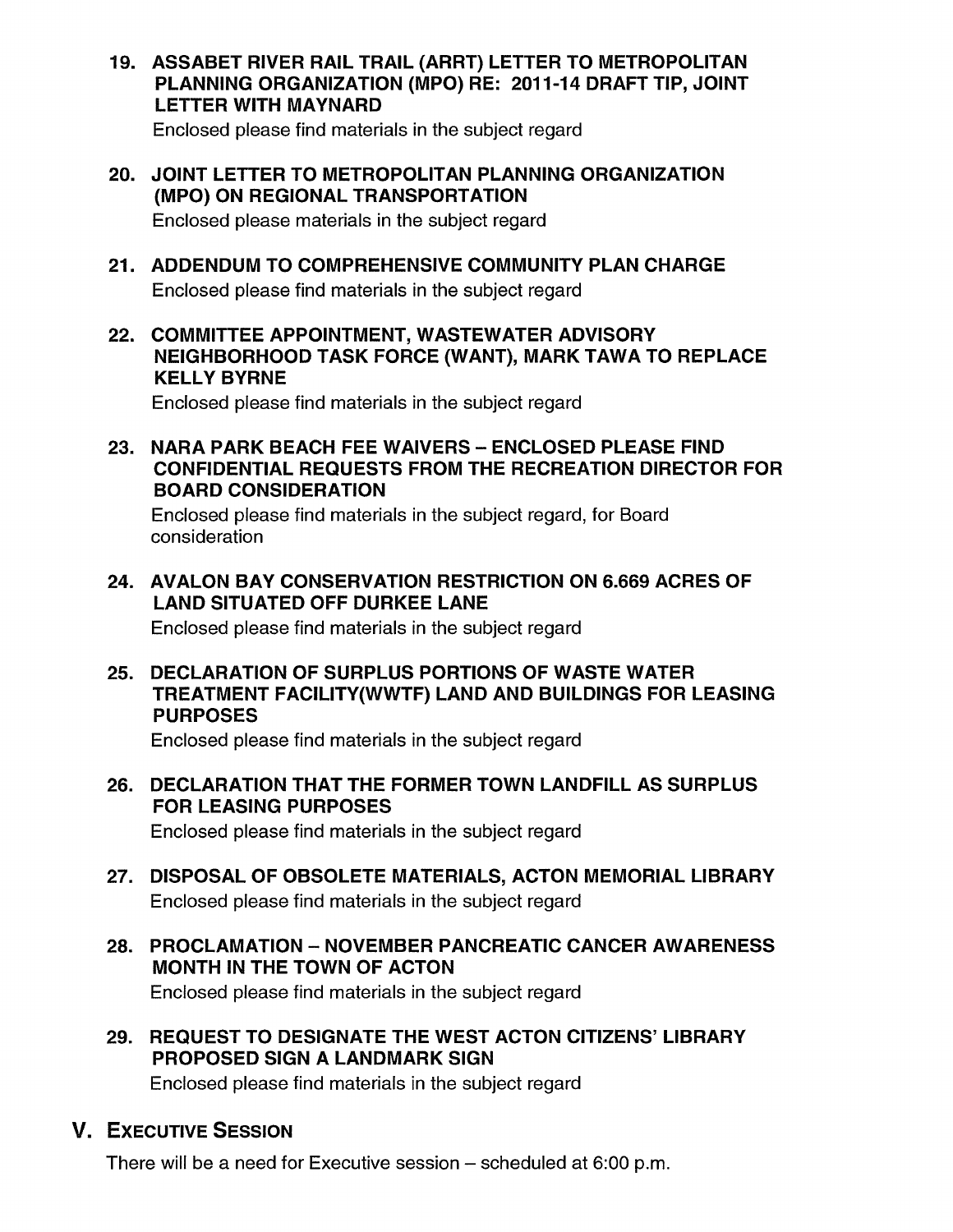# ADDITIONAL INFORMATION

Enclosed please find additional correspondence that is strictly informational and requires no Board action

# FUTURE AGENDAS

To facilitate scheduling for interested parties, the following items are scheduled for discussion on future agendas. This is not a complete agenda

Citizen Issue concerning the WRAC Oversight<br>
State's Sex Offender Registry<br>
WANT Oversight State's Sex Offender Registry Historic District Oversight EDC Oversight Change of Manager, Not Your Average Joe's

#### SEPTEMBER 27

Restorative Justice Board of Health Oversight

#### MINUTES PENDING VOTES

June7&21 July12

#### PENDING COMMITTEE APPOINTMENTS

Ahmed Hilmy - Design Review Board, Finance Committee, EDC —Application sent to VCC and Town Moderator

Michael A. Luongo - Board of Appeals, Board of Health, Application sent to VCC

Fenglan Zhang - Board of Health, (Minuteman Voc and South Acton Revitalization Committee) note that we currently have a Minuteman Rep. and the South Acton Revitalization committee is no longer a committee, application sent to VCC

#### AUGUST 23 SEPTEMBER 13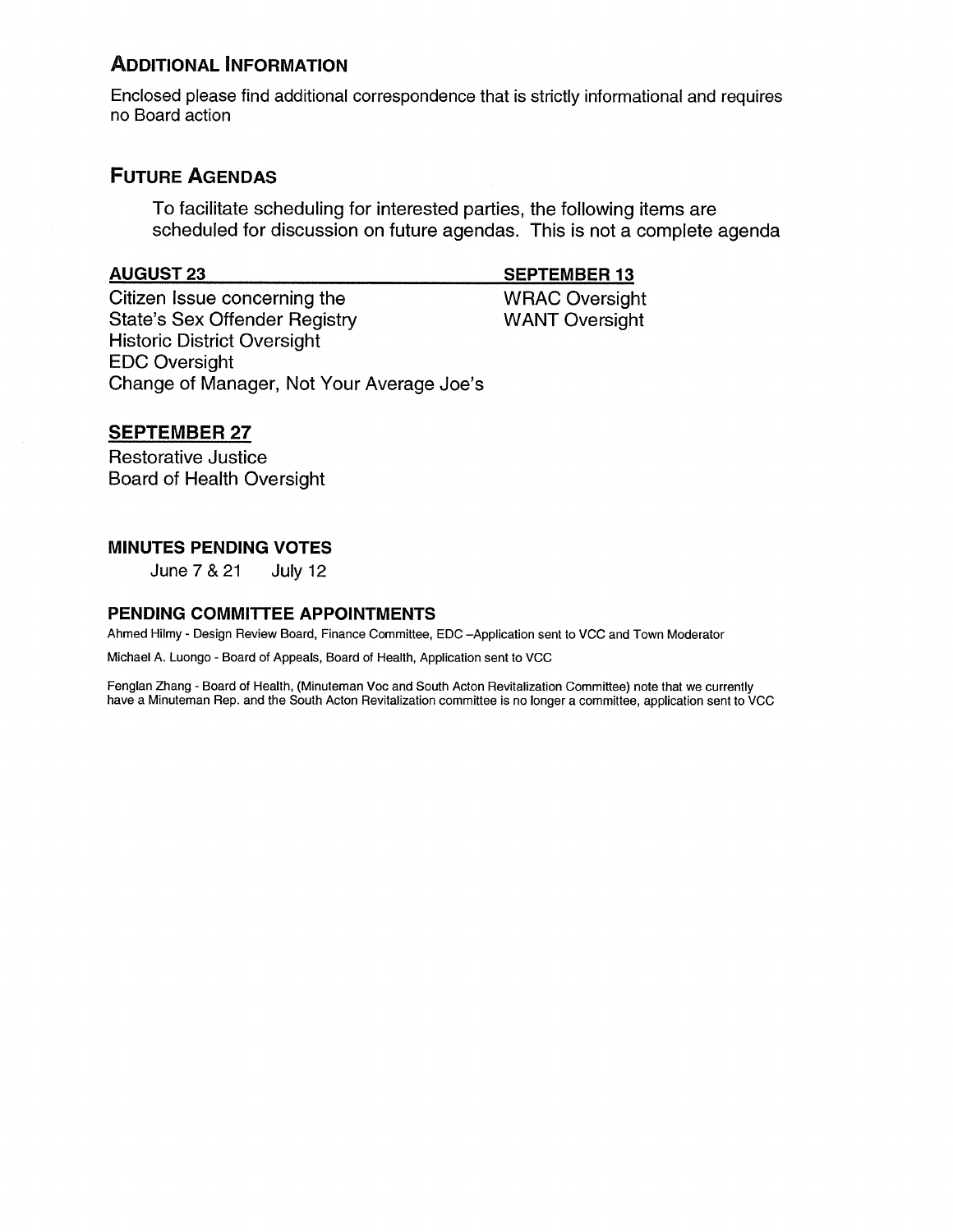| الخصر                                                                             |                                                                                                     |
|-----------------------------------------------------------------------------------|-----------------------------------------------------------------------------------------------------|
| Home $ $                                                                          | Content Map   What's New  <br>Help                                                                  |
| manager   Logout   My DocuShare   My Tasks ▼<br>Advanced                          | Search   In: This Collection<br>X                                                                   |
| Location: Home » Public Meetings » Board of Selectmen » 2010 $\sqrt[3]{}$ 07-26 ) | Agenda Listing                                                                                      |
| Agenda                                                                            | $\left  \frac{\mathbf{x}^{(n)}}{\mathbf{x}^{(n)}} \right $ Properties<br>Strade data Favorites<br>v |

|              |               |                                                                                                                          |       |          |            | v            |                                                                           |                 |
|--------------|---------------|--------------------------------------------------------------------------------------------------------------------------|-------|----------|------------|--------------|---------------------------------------------------------------------------|-----------------|
|              | Edit Selected | Add<br> Go <br>Go<br>☜<br><u>ات</u>                                                                                      |       |          |            | Refresh      |                                                                           | <b>PASS</b>     |
|              |               | <b>Type Title</b>                                                                                                        | Owner | Edited   | Size       |              | Actions                                                                   |                 |
|              | 品             | 010 Agenda, Board of Selectmen, July<br>26, 2010                                                                         | admin | 07/23/10 | 177<br>KВ  |              | 지원한다                                                                      | $\triangledown$ |
|              | ଲ             | 020 (3) Sewer Operation and<br><b>Maintenance Rate Recommendation</b>                                                    | admin | 07/23/10 | 313<br>KВ  |              | 지휘전후                                                                      | ☜               |
|              | FDH<br>FDH    | 030 (4) Mr. Bertolami, Autoplex II,<br>Powder Mill Road, Continued<br><b>Discussion Materials</b>                        | admin | 07/23/10 | 995<br>KB  |              | Z 4 3 8 ~                                                                 |                 |
|              | 罸             | 040 (5) Capizzi Company, Site Plan<br>#06/11/10-427, 820 Main Street                                                     | admin | 07/23/10 | 3 MB       |              | 西图图画 ~                                                                    |                 |
|              | $ O\rangle$   | 045 (5) Capizzi Company - Link To Site<br><b>Plan Documents</b>                                                          | admin | 07/23/10 | 0          |              | ඩු රු∠ා ∝                                                                 |                 |
|              | 謌             | 050 (6) TD Bank, N.A., Site Plan<br>04/30/10-424, 408 Mass Ave.                                                          | admin | 07/23/10 | 1 MB       | $\mathbb{F}$ | खि⊡ य                                                                     |                 |
|              | Q             | 055 (6) TD Bank - Link To Revised<br><b>Documents</b>                                                                    | admin | 07/23/10 | 0          |              | 国会の々                                                                      |                 |
|              | 禢             | 060 (7) Transfer of a Beer and Wine<br>Package Store License, Red White and<br>Brew, 578 Mass Ave                        | admin | 07/23/10 | 727<br>KΒ  |              | 2000 a                                                                    |                 |
|              | 昻             | 070 (10) Boxborough Home Rule<br>Legislation/Acton Water District Rights                                                 | admin | 07/23/10 | 1 MB       |              | 西國国口ャ                                                                     |                 |
|              | 鬲             | 080 (11) Boy Scout Court of Honor,<br><b>Matthew Kuranda</b>                                                             | admin | 07/23/10 | 64<br>KΒ   |              | 지위장하                                                                      |                 |
|              | 冠             | 090 (12) Proposed Common Drive<br><b>Street Name, NARA Ridge</b>                                                         | admín | 07/23/10 | 1013<br>KВ |              | 日の図にっ                                                                     |                 |
|              | 訊             | 100 (13) Morrison Farm Reuse<br>Materails                                                                                | admin | 07/23/10 | 348<br>ΚB  |              | この図□々                                                                     |                 |
|              | 謌             | 110 (13) Morrison Farm Reuse, Citizen<br>Comments                                                                        | admin | 07/23/10 | 173<br>KB  | 闛            | $\begin{array}{c}\n\boxed{\mathbf{2}}\n\boxed{2}\n\boxed{1}\n\end{array}$ |                 |
| $\mathbf{1}$ | 謌             | 120 (17) Accept Minutes, July 10, 2010,<br>Board of Selectmen, Morrison Farm<br>Tour by Board of Selectmen and<br>Guests | admin | 07/23/10 | 101<br>KB  |              | 图图图D v                                                                    |                 |
|              | 岇             | 130 (18) Design Review Board Charter<br><b>Revisions</b>                                                                 | admin | 07/23/10 | 796<br>KB  |              | 지중전후                                                                      | $\triangledown$ |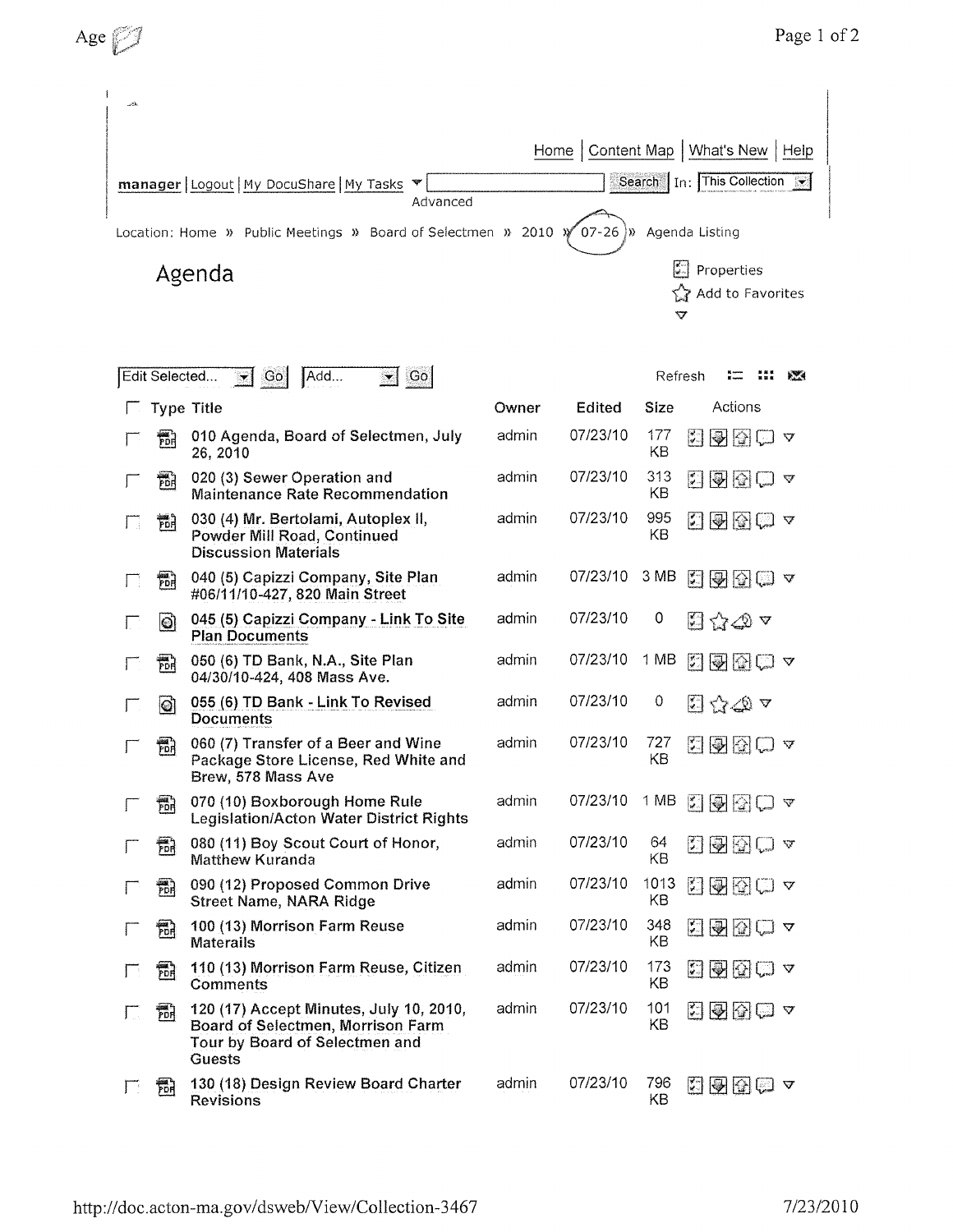| 嗣          | 140 (19) Assabet River Rail Trail<br>(ARRT) Letter of Support to MPO                                | admin | 07/23/10 | 248<br>KВ | 회원업<br>v                                                                          |
|------------|-----------------------------------------------------------------------------------------------------|-------|----------|-----------|-----------------------------------------------------------------------------------|
| run<br>PDF | 150 (20) Route 2 Letter to MPO RE:<br><b>Route 2 Corridor Communities</b><br>Support                | admin | 07/23/10 | 297<br>KB | 비행한<br>জ                                                                          |
| ምሳ<br>የDF  | 160 (21) Comprehensive Community<br>Plan, Charter Language                                          | admin | 07/23/10 | 265<br>KB | 鬬<br>$\bigcirc$<br>$ \mathcal{O} $<br>$\nabla^2$                                  |
| FOR        | 170 (22) Committee Appointment, Mark<br>Tawa, Wastewater Advisory<br>Neighborhood Task Force (WANT) | admin | 07/23/10 | 21<br>KΒ  | $\left  \begin{smallmatrix} 0 & 0 \\ 0 & 0 \end{smallmatrix} \right $<br>90E<br>▽ |
| 靜          | 180 (24) Conservation Restriction,<br><b>Avalon Bay Communities, 6.660 Acres</b><br>of Durkee Lane  | admin | 07/23/10 | 29<br>KB  | 石山の<br>$\triangledown$<br>18.6                                                    |
| ᇒ          | 190 (25) Declaration of Surplus Land,<br><b>Wastewater Treatment Plan</b>                           | admin | 07/23/10 | 879<br>KB | $\mathbb{H}$<br>$\bigcirc$ $\bigcirc$ $\bigcirc$                                  |
| 쨰          | 200 (26) Declaration of Surplus Land,<br><b>Acton Landfill</b>                                      | admin | 07/23/10 | 301<br>KB | 회의원이<br>ూ                                                                         |
| FDR.       | 210 (27) Disposal of Obsolete<br><b>Materials, Acton Memorial Library</b>                           | admin | 07/23/10 | 39<br>KB  | 鬬<br> 원조(<br>$\mathcal{L}$                                                        |
| 뺴          | 220 (28) Proclamation to Recognize<br>November as Pancreatic Cancer Month<br>in Acton               | admin | 07/23/10 | 154<br>KB | 지위장(<br>$\triangledown$                                                           |
| 郬          | 230 (29) West Acton Citizens' Library<br>Landmark Sign Request Approval                             | admin | 07/23/10 | 479<br>KB | H.<br>₩                                                                           |

| <b>Explore</b> | <b>Related Links</b>   | My Links                    |
|----------------|------------------------|-----------------------------|
| Home           | About DocuShare        | Login (As a Different User) |
| Content Map    | <b>Site Statistics</b> | My DocuShare                |
| What's New     | Tutorials              | Personal Collection         |
| Help           | DocuShare Downloads    | Account Settings (manager)  |
|                | DocuShare.xerox.com    |                             |
|                |                        | History                     |

Agenda Listing 07-26 Listing 2010 Listing Board of Selectmen Listing Public Meetings Listing 01 - #04/30/10- 424 (408 Massachusetts Avenue - TD Bank) Listing

Copyright © 1996-2007 Xerox Corporation. All Rights Reserved.  $XEROX_{\cdot}$ 

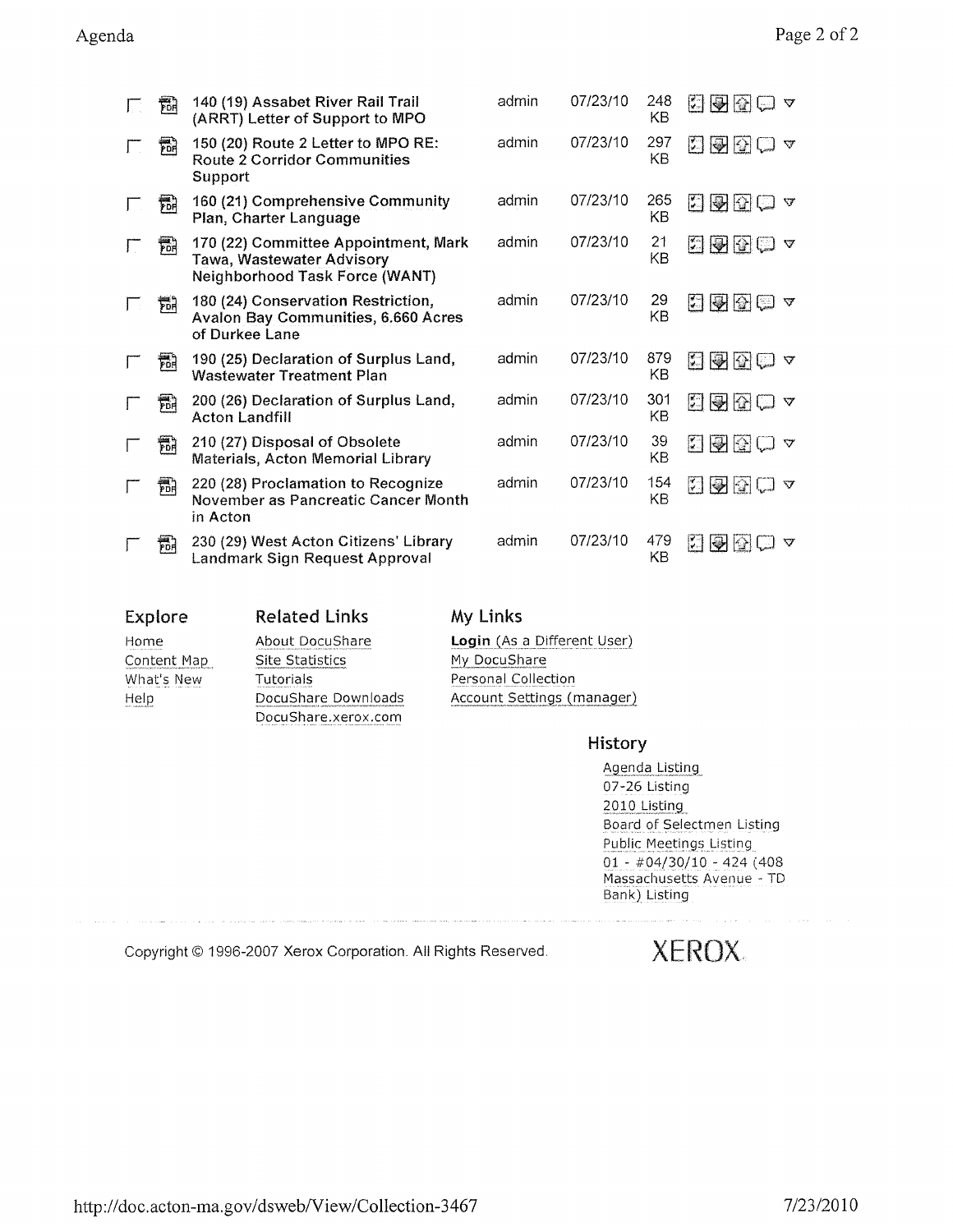$\sim 10$ 

|              |                                                        |                                                                                                                | Home  | Content Map   What's New   Help |                  |                                                                        |                                                |       |                              |
|--------------|--------------------------------------------------------|----------------------------------------------------------------------------------------------------------------|-------|---------------------------------|------------------|------------------------------------------------------------------------|------------------------------------------------|-------|------------------------------|
|              | manager   Logout   My DocuShare   My Tasks<br>Advanced |                                                                                                                |       |                                 |                  |                                                                        |                                                |       | Search   In: This Collection |
|              |                                                        | Location: Home » Public Meetings » Board of Selectmen » 2010 » 07-26 » Mail Listing                            |       |                                 |                  |                                                                        |                                                |       |                              |
| Mail         |                                                        |                                                                                                                |       |                                 |                  | ুী Add to Favorites<br>v                                               | Properties                                     |       |                              |
|              | Edit Selected                                          | Go<br>Add<br>Go<br>$\sim$ $\mid$                                                                               |       |                                 |                  | Refresh                                                                |                                                |       | 5.54                         |
|              |                                                        | <b>Type Title</b>                                                                                              | Owner | Edited                          | Size             |                                                                        | Actions                                        |       |                              |
| $\mathbf{I}$ | 鹮                                                      | 010 - Comprehensive Land Use Reform<br>and Partnership Act - Senate Bill 2482                                  | admin | 07/23/10                        | 510<br><b>KB</b> | $\begin{bmatrix} \mathbf{z} \\ \mathbf{z} \end{bmatrix}$               | $\bigtriangledown$ $\bigcirc$ $\bigcirc$       |       |                              |
|              | 需                                                      | 020 - Comments Regarding Alcohol<br>Violations                                                                 | admin | 07/23/10                        | 39<br>KB         | K.                                                                     | 모조                                             | 181 V |                              |
|              | 翤                                                      | 030 - Board of Appeals, Comprehensive<br>Permit Public Hearing 15-26 Sachem<br><b>Way, August 2, 2010</b>      | admin | 07/23/10                        | 85<br>KB         | 圖                                                                      | $\Box$                                         |       | $\triangledown$              |
| $\mathbf{1}$ | 霛                                                      | 040 - Fiscal Year 2011 - Payment<br><b>Schedule for Cherry Sheet Program</b>                                   | admin | 07/23/10                        | 186<br>KB        |                                                                        | 이 어렵                                           |       |                              |
| $\mathbf{I}$ | rof<br>Pof                                             | 050 - Mass Department of Revenue,<br>Workshop for Municipal Sharing,<br>September 2, 2010                      | admin | 07/23/10                        | 278<br>KВ        |                                                                        | 지원전후                                           |       |                              |
| L            | 羁                                                      | 055 - Regionalization Conference<br>Registration                                                               | admin | 07/23/10                        | 60<br>KB         | $\left  \begin{smallmatrix} \varphi & \cdot \end{smallmatrix} \right $ | P 2                                            |       | -77                          |
|              | 冊                                                      | 060 - Metropolitan Planning<br><b>Organization Public Notice, Draft TIP</b><br><b>Comment Period Extension</b> | admin | 07/23/10                        | 137<br>KB        | F.                                                                     | ■图□◇                                           |       |                              |
|              | መሳ<br>PDF                                              | 070 - Minuteman Arc's Adult Foster<br><b>Care Program</b>                                                      | admin | 07/23/10                        | 593<br>KB        | I.                                                                     |                                                |       |                              |
|              | 翤                                                      | 080 - Comcast, Customer Guarantee                                                                              | admin | 07/23/10                        | 72<br>KB         | I.                                                                     |                                                |       |                              |
| Е.           | 翤                                                      | 090- Water District Commissioners,<br>Agenda July 19, 2010 and Schedule of<br>Meetings, July - December 2010   | admin | 07/23/10                        | 71<br>KB         |                                                                        | <u>지역전</u> 으 ~                                 |       |                              |
| U            | ess »<br>PDF                                           | 100 - Minutes, Comprehensive<br>Community Plan, June 2, 2010                                                   | admin | 07/23/10                        | 318<br>ΚB        | 鬬                                                                      | $\triangleright$ $\triangleright$              | ≍! V  |                              |
|              | PDF                                                    | 110 - Minutes, Commission on<br>Disabilities, June 10, 2010                                                    | admin | 07/23/10                        | 85<br>KB         | 899                                                                    |                                                |       | - 97                         |
| $\Box$       | 翤                                                      | 120 - Minutes, Economic Development<br>Committee, July 1, 2010                                                 | admin | 07/23/10                        | 153<br>KB        | H                                                                      | $ \mathcal{D} $                                |       |                              |
| $\downarrow$ | 翤                                                      | 130 - Minutes, Conservation<br>Commission, June 16, 2010                                                       | admin | 07/23/10                        | 170<br>KB        |                                                                        | $\ket{\blacktriangleleft} \textcircled{c}$ and |       |                              |
|              | PDF                                                    | 140 - Minutes, Conservation<br>Commission, June 2, 2010                                                        | admin | 07/23/10                        | 212<br>KВ        |                                                                        | $\triangledown$                                |       | V                            |
| L            | 罰                                                      | 150 - Minutes, Sidewalk Committee,                                                                             | admin | 07/23/10                        | 156              | <u> 196</u>                                                            |                                                |       | v                            |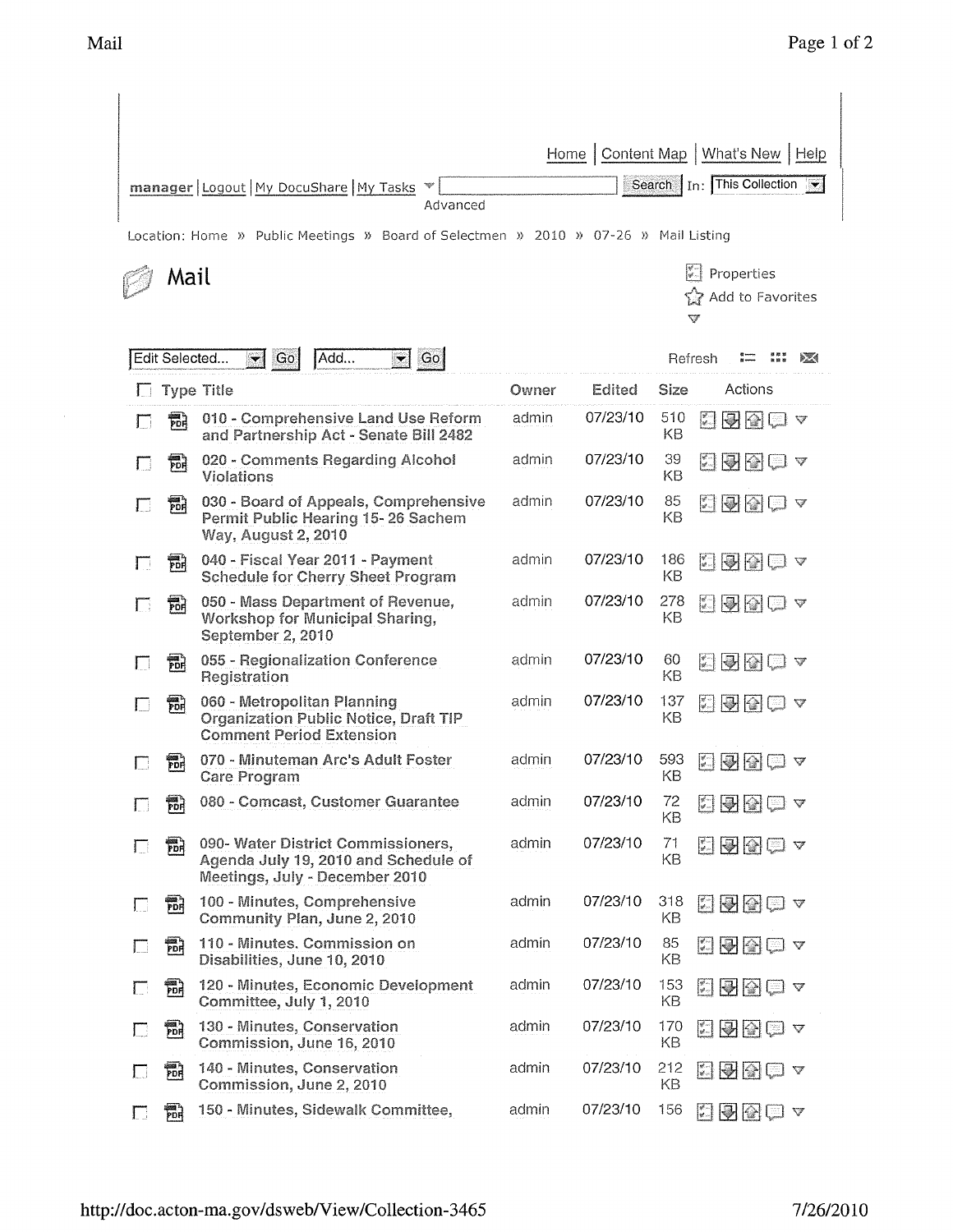

| Explore     |
|-------------|
| Home        |
| Content Mar |
| What's New  |
| Help        |
|             |

Related Links My Links p Site Statistics My DocuShare Tutorials **New York Tutorials** Personal Collection DocuShare.xerox.com

February 10, 2010 **KB** 160 - TransReport, July 2010 admin 07/23/10 281

国國國民マ

About DocuShare Login (As a Different User) DocuShare Downloads Account Settings (manager)

History

Mail Listing 07-26 Listing 2010 Listing Board of Selectmen Listing<br>Public Meetings Listing Home

Copyright © 1996-2007 Xerox Corporation. All Rights Reserved.

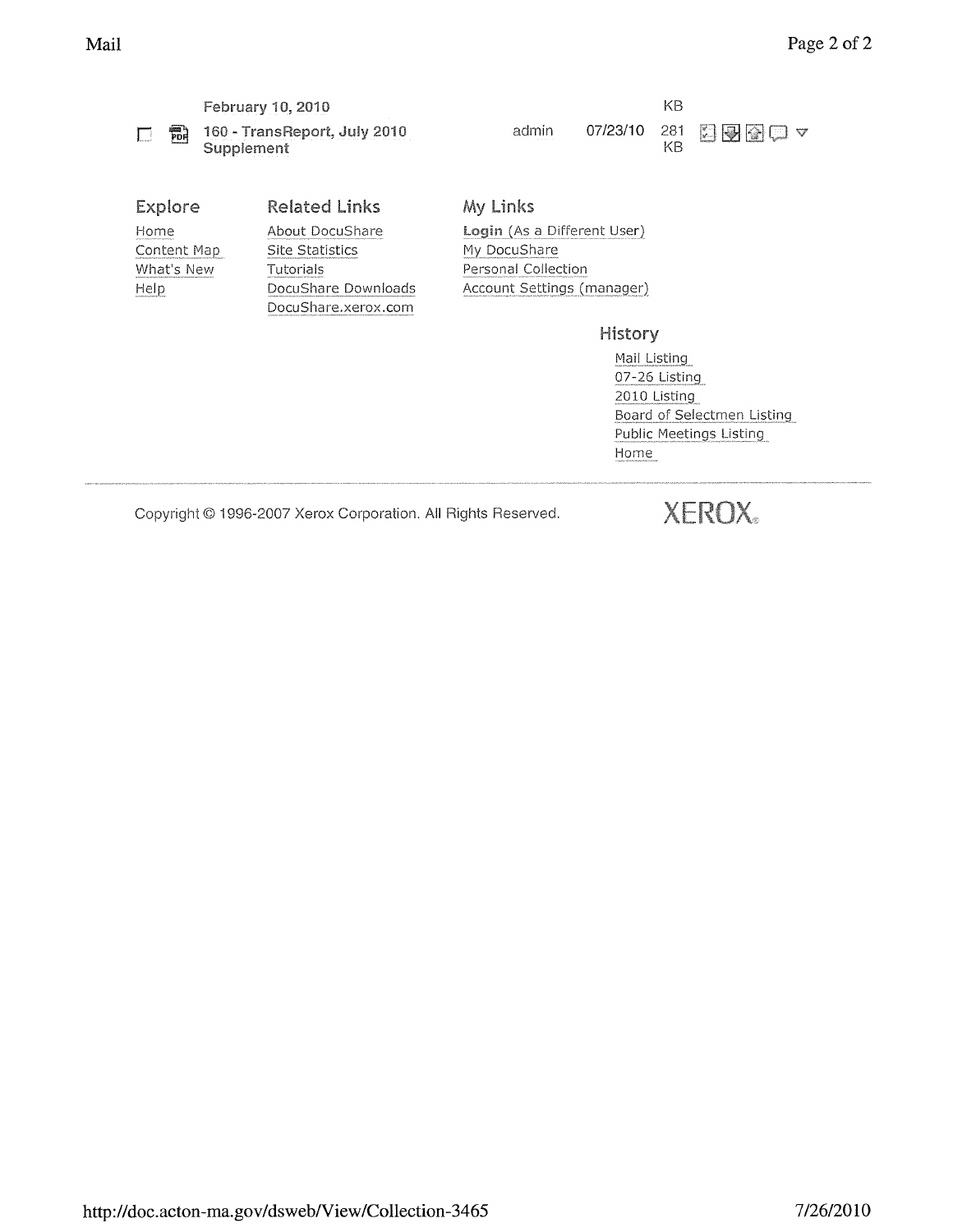| manager   Logout   My DocuShare   My Tasks<br>ngge<br>Advanced                              |       | Home     |           | Content Map   What's New   Help<br>Search   In: This Collection |
|---------------------------------------------------------------------------------------------|-------|----------|-----------|-----------------------------------------------------------------|
| Location: Home » Public Meetings » Board of Selectmen » 2010 » 07-26 » Confidential Listing |       |          |           |                                                                 |
| Confidential                                                                                |       |          | v         | <b>M</b> Properties<br>ারী Add to Favorites                     |
| Add<br>Edit Selected<br>Go.<br>Go.                                                          |       |          | Refresh   |                                                                 |
| <b>Type Title</b>                                                                           | Owner | Edited   | Size      | Actions                                                         |
| 010 (23) Confidential Fee Reduction,<br>罰<br><b>NARA Park</b>                               | admin | 07/23/10 | 864<br>KВ | $\Box$                                                          |

Content Map

Explore Related Links My Links i1c !Y 9cfLH:f What's New Tutorials **Personal Collection** DocuShare.xerox.com

Home About DocuShare Login (As a Different User) Help DocuShare Downloads Account Settings (manager)

#### History

**Confidential Listing** 07-26 Listing Mail Listing 07-26 Listing 2010 Listing **Board of Selectmen Listing** 

Copyright © 1996-2007 Xerox Corporation. All Rights Reserved.  $XEROX_{\circ}$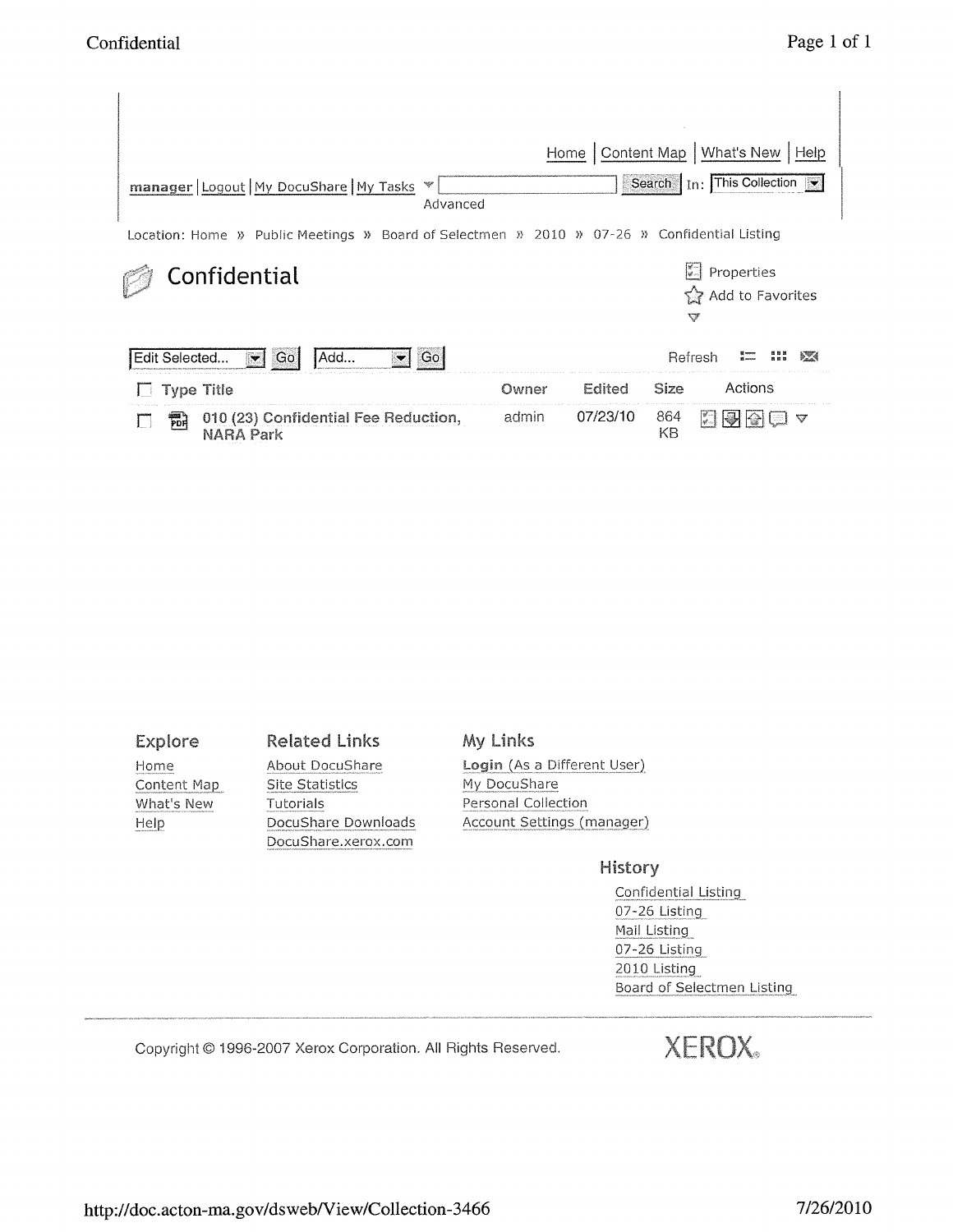$\label{eq:2.1} \left\{ \begin{array}{ll} \displaystyle \frac{1}{\sqrt{2}} \left( \frac{1}{\sqrt{2}} \right)^{1/2} \left( \frac{1}{\sqrt{2}} \right)^{1/2} \left( \frac{1}{\sqrt{2}} \right)^{1/2} \left( \frac{1}{\sqrt{2}} \right)^{1/2} \left( \frac{1}{\sqrt{2}} \right)^{1/2} \left( \frac{1}{\sqrt{2}} \right)^{1/2} \left( \frac{1}{\sqrt{2}} \right)^{1/2} \left( \frac{1}{\sqrt{2}} \right)^{1/2} \left( \frac{1}{\sqrt{2}} \right)^{1/$ 

#### BOARD OF SELECTMEN AND SEWER COMMISSIONERS' MEETING September 27, 2010

#### Acton Town Hall Francis Faulkner Hearing Room Regular Meeting begins at 7:00 P.M.

#### Executive Session, Room 126, 6:00 P.M.

Present: Lauren Rosenzweig Morton, Michael J. Gowing, Terra Friedrichs, Janet K. Adachi, Pamela Harting-Barrat, Town Manager, Recording Secretary; Christine Joyce. The Meeting was televised for regular session

1. Ms. Rosenzweig Morton: "I am convening this meeting of the Board of Selectmen in open session at 6:00 pm." and to invite Attorney's Pickering Cook and Art Kreiger to sit in and participate in the Executive Session

#### Litigation Matters

- 2. Ms. Rosenzweig Morton: "I'll entertain a motion to enter executive session to discuss strategy with respect to litigation."
	- a. Ms. Friedrichs: "So moved."
	- b. Ms. Adachi: "Second."
- 3. Ms. Rosenzweig Morton: "Before the roll call vote to enter executive session, let me state:
	- a. "In the executive session, the Selectmen will discuss with Town Counsel settlement strategy as to the Walker Realty day care center case, and a brief update on the Crossroads case as to information received after the deadline for posting this meeting."
	- b. "In each case, an open meeting may have a detrimental effect on the litigating position of the Town or the Board."

4. Ms. Rosenzweig Morton: "Would the clerk please call the roll." The clerk called the roll, all ayes.

#### Real Estate Matter

- 5. : Ms. Rosenzweig Morton: "I'll also entertain a motion to enter executive session to consider the purchase, exchange, lease or value of real property."
	- a. Ms. Friedrich: "So moved."
	- b. Ms. Adachi: "Second."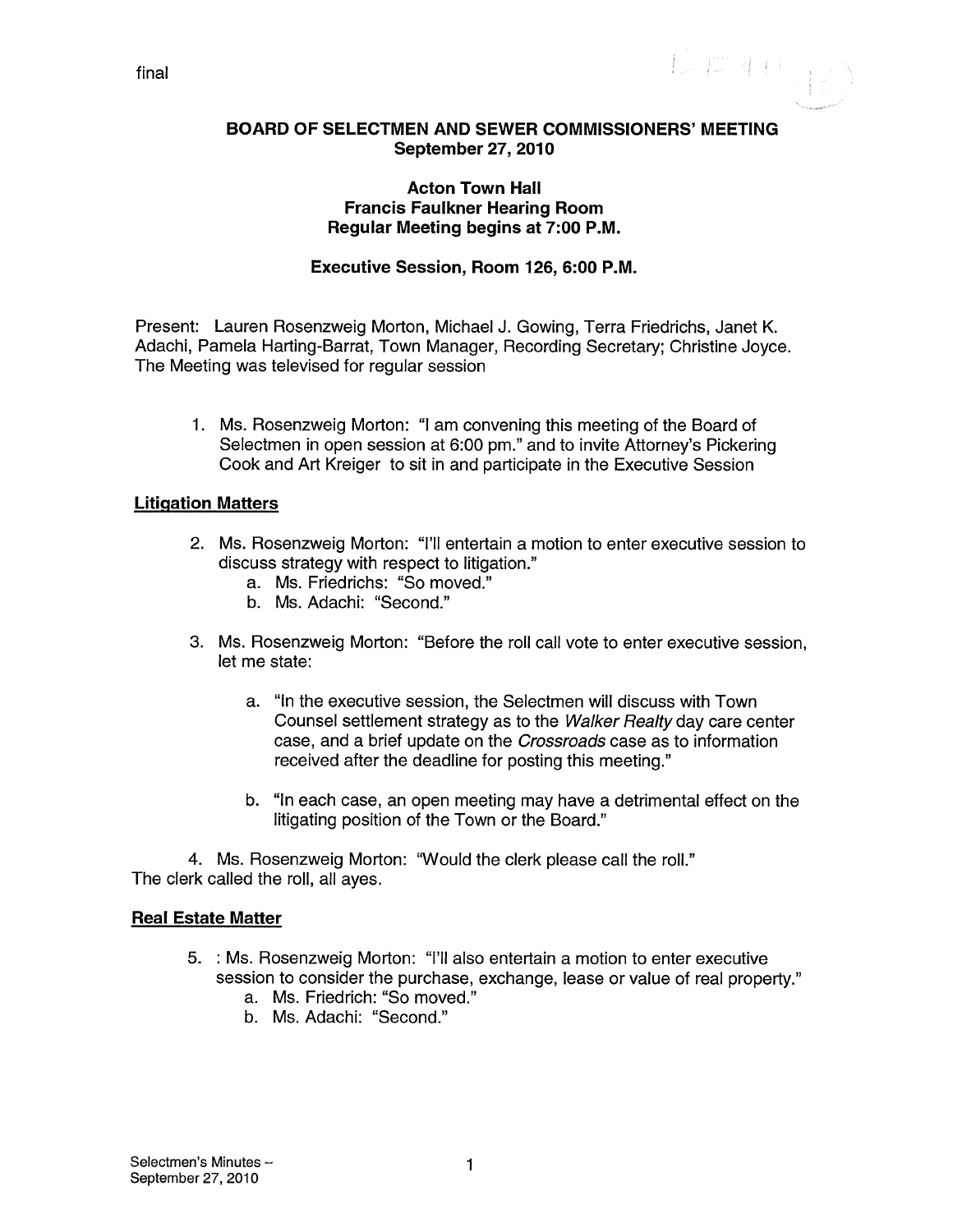#### final

Ms. Rosenzweig Morton:: "Before the roll call vote to enter executive session, let me state:

- c. "In the executive session, the Selectmen will discuss with Town Counsel and the Board's environmental expert matters concerning the potential acquisition of the Caouette property.
- d. "An open meeting may have a detrimental effect on the negotiating position" of the Board.

6. Ms. Rosenzweig Morton: "Would the clerk please call the roll." The Clerk called the roll—all ayes.

> 7. Ms. Rosenzweig Morton: "At the conclusion of the executive session, the Board will reconvene in open session to conduct further business."

#### CITIZENS' CONCERNS

#### None

#### CHAIRPERSON'S UPDATE

Ms. Rosenzweig Morton announced that on October 20th the Acton 2020 group will be holding an open session to plan the future of Acton. This will take place at the High School at 6:30 — 9:30 p.m.

#### OPERATIONAL MINUTE

Mr. Ledoux to defer due to time constraints

### PUBLIC HEARINGS & APPOINTMENTS

#### NATIONAL GRID — GAS SUPPLY, MICMAC LANE

Richard Porter a neighbor at 50 Nashoba Road had a question about the location. Staff will let National Grid know of his question and to let us know if he did not get a satisfactory answer to his question. Mr. Gowing — Moved to approve contingent upon Mr. Porter's receiving an adequate response from National Grid. Ms. Friedrichs second. UNANIMOUS VOTE -

#### RESTORATIVE JUSTICE

Ms. Jennifer Larson Swain outlined their program and presented a slide show of their activities. The Board made several comments and asked questions about the program.

#### NUISANCE DOG HEARING, AMY BARNETT, 18 STRAWBERRY HILL ROAD, APT. 22E

Chairman Rosenzweig Morton read the Public Notice

Ms. Barnett was sworn in by Christine Joyce, Notary Mr. Medeiros was sworn in by Christine Joyce, Notary.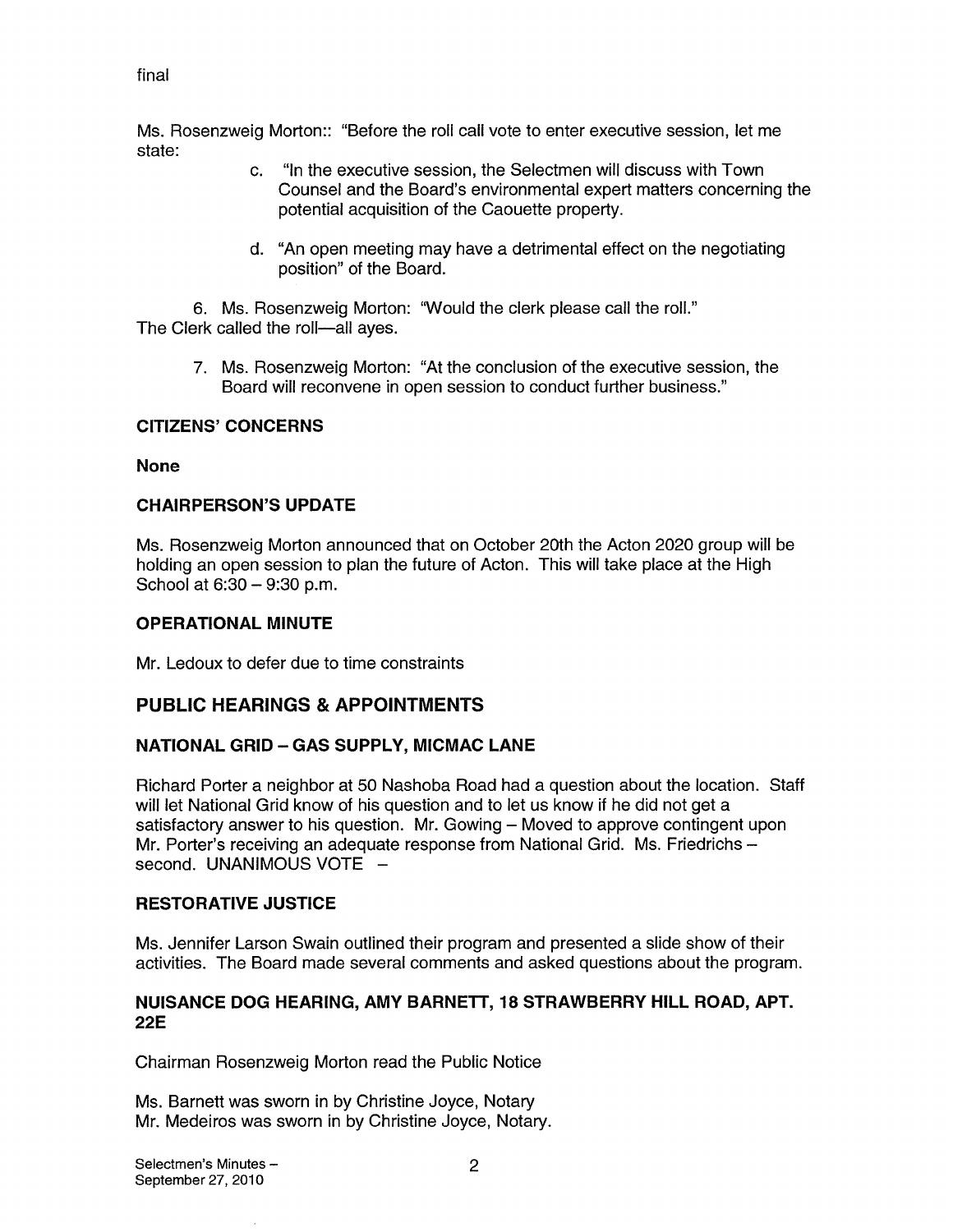Ms. Friedrichs asked how large the dog was; Mr. Medeiros said 25-30 lbs.

Ms. Barnett explained the situation and that he had never done this to anyone.

Ms. Friedrichs asked if she felt there was more to the issue, Ms. Barnett did not.

Ms. Friedrichs asked if the complainant was sure what he felt regarding this hearing. He said he did not want to see the board not taking action to the fullest, up to putting the dog down, which was his preference.

Ms. Adachi asked about the dog's history.

Ms. Harting-Barrat spoke about whether they were invited in to the property. Ms. Barnett said that to her knowledge that they came in and did not do what the people dog sitting had asked them to do which was to call ahead and not to come in until the dog was put away.

The Board discussed restraining the dog, leashing in public with a muzzle, versus putting the dog down

Mr. Gowing asked Ms. Barnett why the dog was not licensed. She said she just did not know she had to. He was worried about the safety of residents.

Ms. Rosenzweig Morton said at a minimum the dog is to be muzzled or penned when some one comes to visit at her residence and the pen go with the dog it he is taken out of Acton.

Ms. Adachi noted that the Board were not Veterinarians or animal behavioral people. She felt the dog could go to a vet for the review. She would rather have him put through an evaluation to see if he may be a danger or be capable of more attacks. Mr. Gowing felt that this is the first incident they are aware of and we need to protect public. We need to have a behavioral professional evaluate this dog.

It was decided to have an Independent evaluation with the person chosen by our dog officer at he owner's expense. After the results, we could re-open the public hearing to discuss evidence and render the decision.

For now, Ms. Harting-Barrat — Moved to require the Dog be evaluated and to be contained in the house in a pen and the dog remain in the pen at all times when in any one else's home and that it be at all times leashed and muzzled when outside. Ms. Barnett shall pay the evaluation fees. Ms. Adachi — second. UNANIMOUS

### BOARD OF HEALTH ANNUAL OVERSIGHT MEETING

Mark Conoby, Chairman of the Board of Health announced the Board members present this evening. A slide Show presentation and prepared statements were viewed.

Ms. Harting-Barrat asked about emergency planning exercises, he said they hope to do this soon.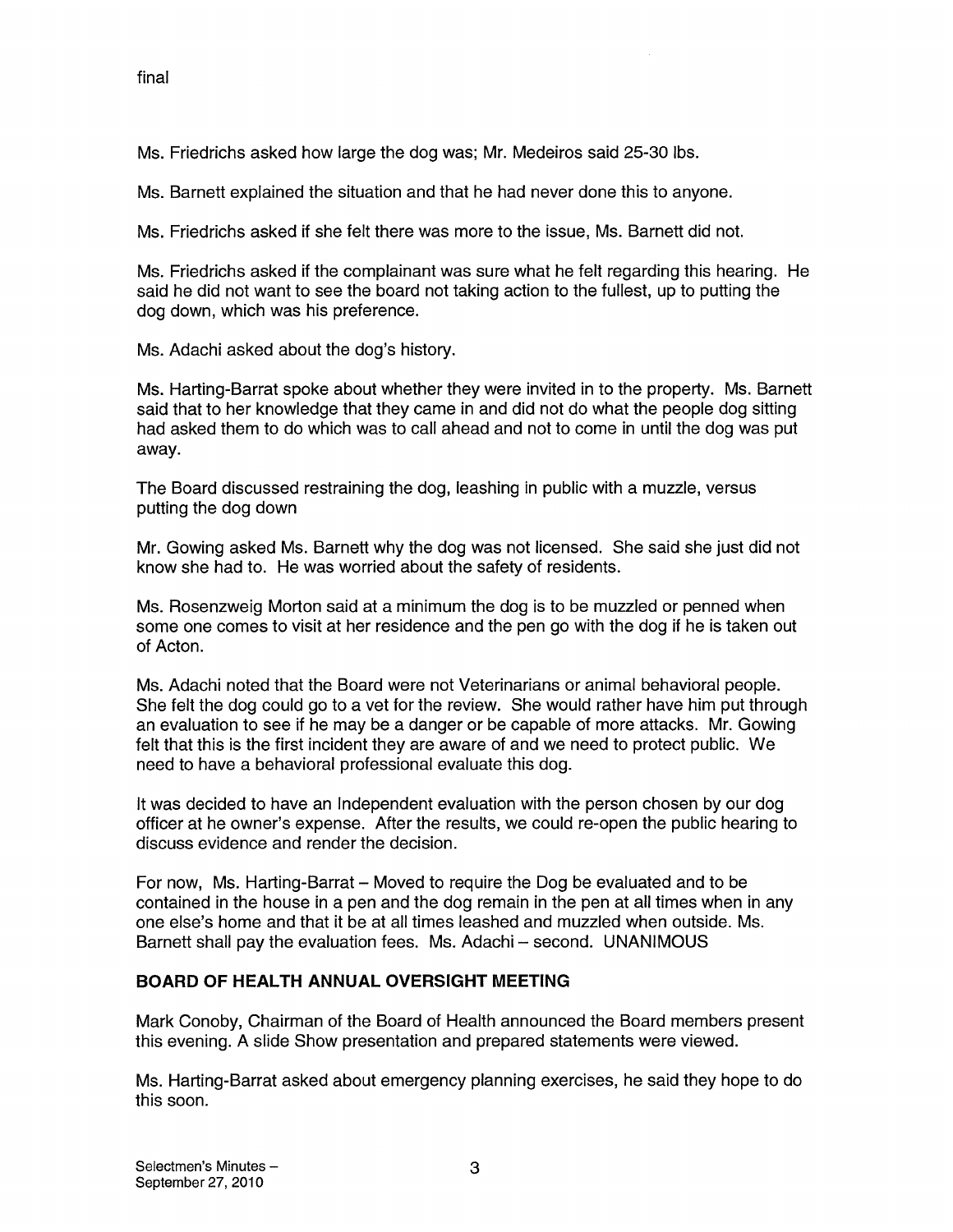final

Mr. Gowing said the BOH does a fabulous job. He asked about dialogue with Water District. They are in communication and are sitting on several committees together.

Ms. Friedrichs asked about education of keeping your septic system functioning and other issues regarding aquifers and when they would have time to do water analysis.

They were thanked for their great work.

#### NURSING SERVICE STUDY

Doug Halley presented the overview of the Nursing Service Study. Ms. Friedrichs noted she wanted to know the fixed vs. variable numbers and our obligation to provide the services.

Charles Kadlec was glad to support it but wondered what we could do to increase finances. We should notify Emerson to be sure Acton residents know that we have a Town Nursing Service; this would at least give us a level ground in providing the home health care.

Ms. Rosenzweig Morton — Moved to write a letter from the BOS to indicate that the appropriate approach of Emerson's Discharge department would be to let Acton residents know about our Nursing Services that are available, and to educate the populous so when they are discharged, they have a choice. Ms. Friedrichs — second. UNANIMOUS VOTE

### WEST ACTON TRIO — 232 ARLINGTON STREET, SPRUCE CORNER

Continuation of hearing to October 18

### SELECTMEN'S BUSINESS

#### SPECIAL TOWN MEETING DISCUSSION

Warrant Article — ask for the town to pay from free cash up to \$250,000 to purchase the Caouette Farm. There will be an Info meeting on October  $4<sup>th</sup>$  and consultant has said we could go forward, and that the clean up costs will be moderate.

Ms. Friedrichs - Moved to set the warrant — Mr. Gowing — second. UNANIMOUS VOTE

### LAND PRESERVATION / FUNDING RESEARCH MATERIALS

Ms. Friedrichs discussed the need for the owners to be able to present offers to purchase properties such as outright purchase, purchasing of development rights and the purchase of conservation restrictions. This would allow the opportunity to purchase with out going through the slower town notifications. It would be good to have volunteers who have an interest in Village Land collect data with regard to what other towns are already doing.

Mr. Gowing noted that it was premature to bring to town counsel in as we can reach out to MMA or MAPC as it may already be crafted.

Ms. Friedrichs will write up and bring back to the Board for further discussion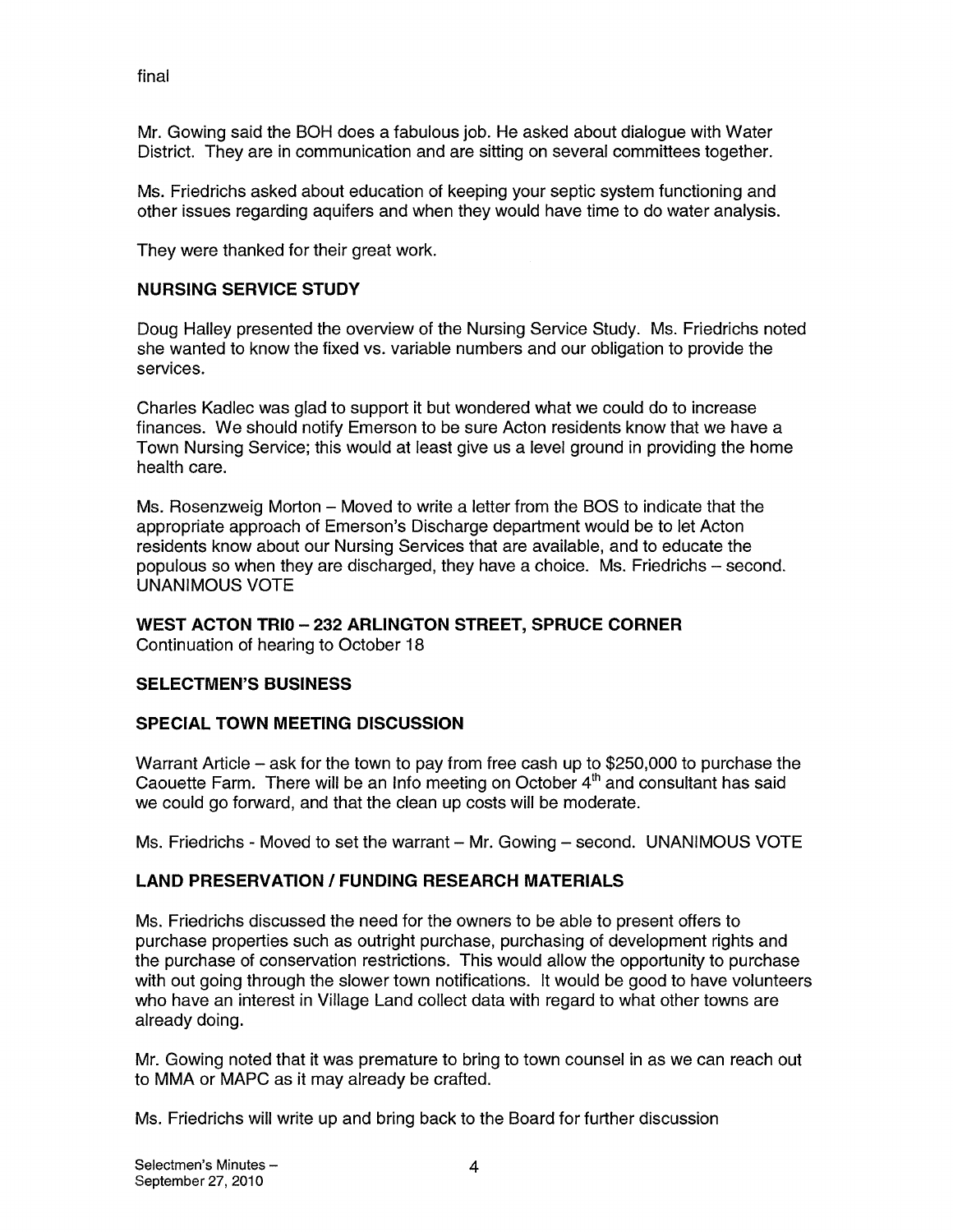# ADVANCED LIFE SUPPORT, REGIONAL ALS

Chief Craig and Mr. Ledoux spoke about Regional ALS. We have contracted with Pro EMS to provide the service. We would need to enter into an inter-municipal agreement to continue. Mr. Gowing — Moved to approve entering into the inter-municipal agreement with the designated towns for ALS services. Ms. Harting-Barrat.-seconded UNANIMOUS VOTE

### DRAFT DECISION, CAPIZZI & COMPANY, 820 MAIN STREET, #6/11/10-247

Ms. Harting-Barrat Moved to approve this site plan decision. Ms. Adachi — second. UNANIMOUS VOTE

### 60 POWDER MILL ROAD, SITE PLAN AMENDMENT #4

Mr. Gowing — Moved to approve the site Plan decision. Ms. Friedrichs — second. UNANIMOUS VOTE

#### REQUEST FOR A FREE STANDING SIGN AT NAGOG OFFICE PARK AT GREAT ROAD

Attorney Levine outlined why they were before the Board about this evening. They want to speak about the Zoning Bylaw and jurisdiction from Planning to BOS when a sign is in a private way. They want to install an entrance sign off of Great Road within the landscaped island and to have it set back 10 feet. The second one is a replacement sign which would improve the sign with a newer one. He wants the Board to approve these two signs and the new owners noted they are refurbishing the park at this time. The Board reviewed the conditions from Mr. Barti's memo, page 4 of 5

Ms. Harting-Barrat — Moved to approve this proposed signage as noted on Page 4 of 5 in Roland's memo. Mr. Gowing — second. 4-1, Ms. Friedrichs - NAY

### REQUEST FOR A SEWER TIE-IN, 294 MAIN STREET, ACTON MANAGEMENT, INC.

Steve Steinberg was present to discuss his request for sewer connection to develop the parcel at 294 Main Street and noted that the project is not a 40B, and it does not require a site plan special permit. Mr. Gowing spoke about financial impact study and Ms. Rosenzweig said it is a bylaw issue and the pipe runs by his property. The board determines the tie in fee at \$12,311 .50 per unit. If the Board takes no action it doesn't collect the money,

Ms Friedrichs said that it seemed like a lot of units to put on one parcel. Mr. Steinberg said that while he was asking for approval of <sup>11</sup> betterment units, that he was sure that he wouldn't build more than 5 or 6 units. Ms Friedrichs says that she thinks that this still seems like a lot of units and is concerned about stuffing so many units onto a parcel so close to the wetlands.

Ms. Harting-Barrat — Moved to approve the betterment privilege fee. Ms. Adachi second. 4-1, Ms. Friedrichs NAY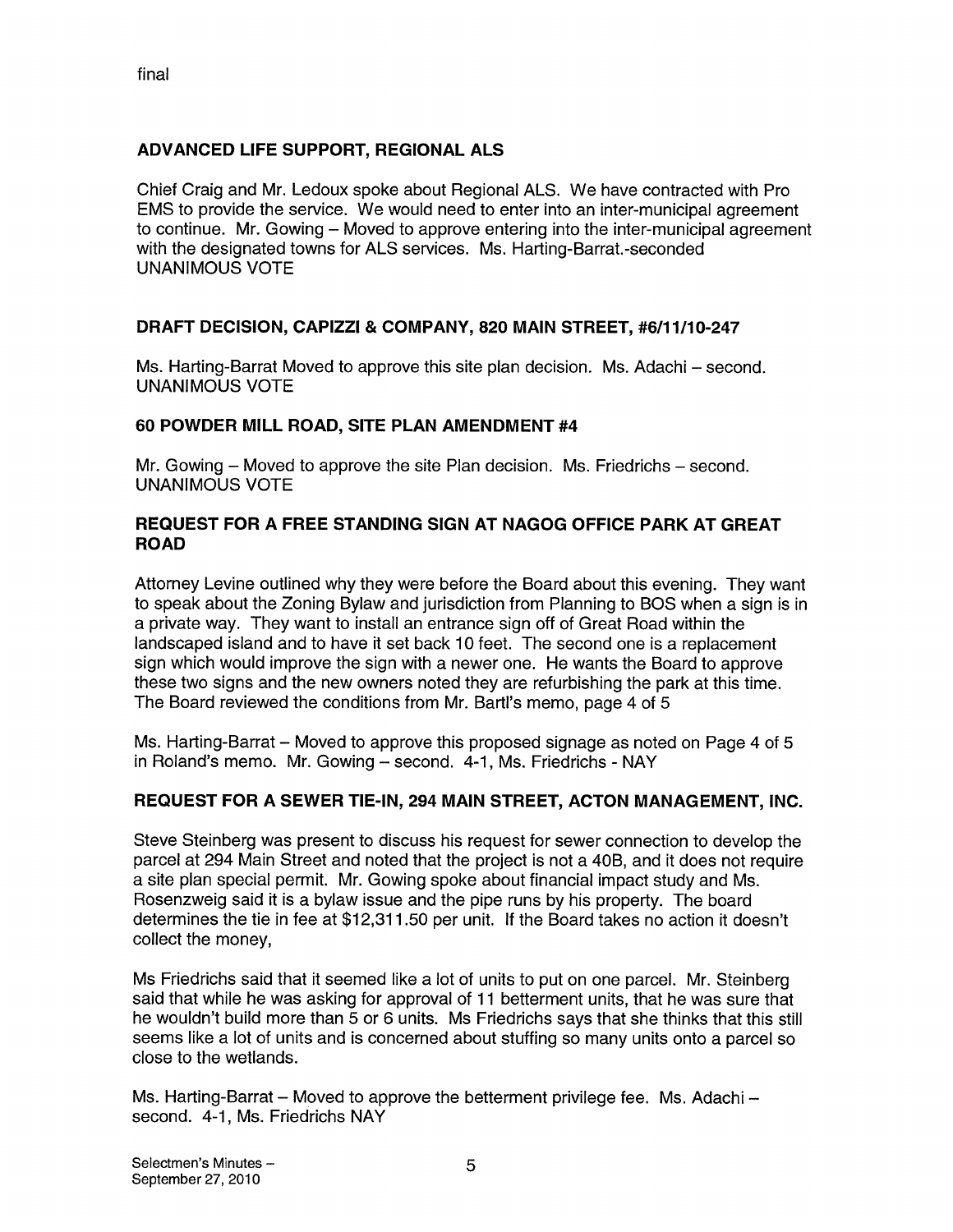final

#### SELECTMEN'S REPORTS None

#### CONSENT

#19 Held for questions by Mike

Ms. Friedrichs — Moved to accept the items listed under Consent except for #19. Mr. Gowing— second UNANIMOUS VOTE Ms. Harting-Barrat — Moved to approve #19 Ms. Friedrichs — second. UNANIMOUS VOTE

#### EXECUTIVE SESSION

Ms. Rosenzweig Morton: "I'll entertain a motion to enter into executive session to discuss strategy with regard to Non-Union Negotiations, Town Manager. "And to invite Marianne Fleckner, Human Resource Officer to participate in the Executive Session.

Ms. Friedrichs "so Moved." Mr. Gowing - "second."

Ms. Rosenzweig Morton: "Before Roll Call Vote to enter into executive session, let me state:

"In Executive Session, the Selectmen will discuss Non-Union Negation as to the Town Manager.

"An open meeting may have a detrimental effect on the negotiating position of the town or the Board."

Ms. Rosenzweig Morton: "would the Clerk please call the Roll."

The Clerk Called the roll-all ayes.

Ms. Rosenzweig Morton: "at the conclusion of the executive session, the Board will reconvene in open session solely to adjourn the meeting"

Motion to adjourn 11:30 p.m.

Christine Joyce, Recording Secty Clerk

Date: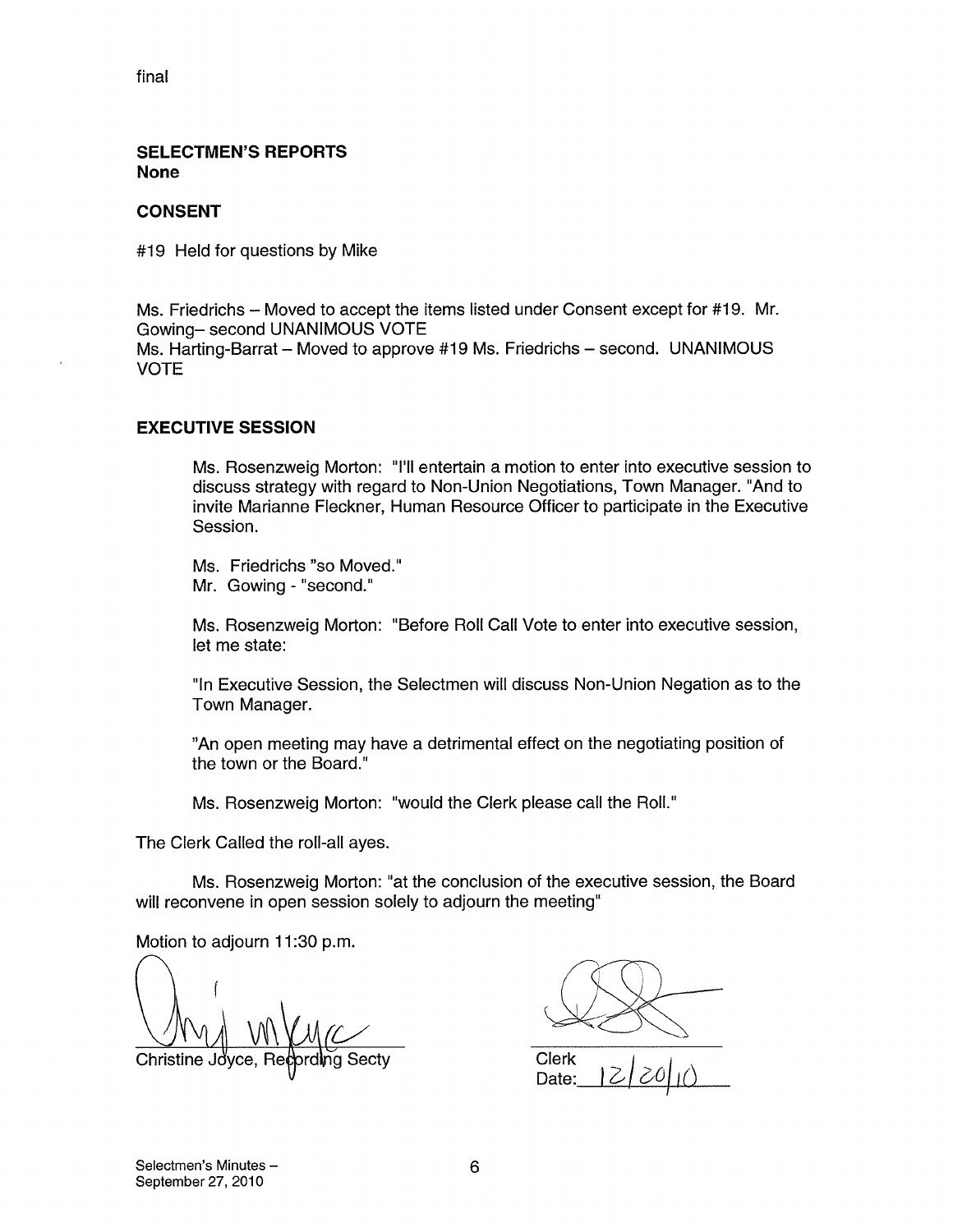# BOARD OF SELECTMEN & SEWER COMMISSIONERS' MEETING AGENDA

# Francis Faulkner Hearing Room September 27, 2010 7:00 PM

## EXECUTIVE SESSION — 6:00 p.m. in Room 121

6:00 P.M. Executive Session to discuss strategy with respect to Litigation Strategy, Walker Realty, Next Generation vs. Town, and Land Negotiations, Stow Street (Caouette Property), Non-Union Negotiations, Town Manager

- I. CITIZENS' CONCERNS
- **II. PUBLIC HEARINGS AND APPOINTMENTS** 
	- 1. 7:05 CHAIRMAN'S UPDATE
	- 2. 7:10 OPERATIONAL MINUTE
	- 3. 7:15 NATIONAL GRID GAS PETITION TO INSTALL GAS LINE ON MICMAC LANE Enclosed please find materials in the subject regard
	- 4. 7:20 RESTORATIVE JUSTICE PROGRAM Enclosed please find materials in the subject regard
	- 5. 7:35 NUISANCE DOG HEARING, AMY A. BARNETT, 18 STRAWBERRY HILL ROAD, UNIT 22-E Enclosed please find materials in the subject regard
	- 6. 7:55 BOARD OF HEALTH ANNUAL OVERSIGHT MEETING

# 7. 8:15 NURSING SERVICE STUDY Enclosed please find materials in the subject regard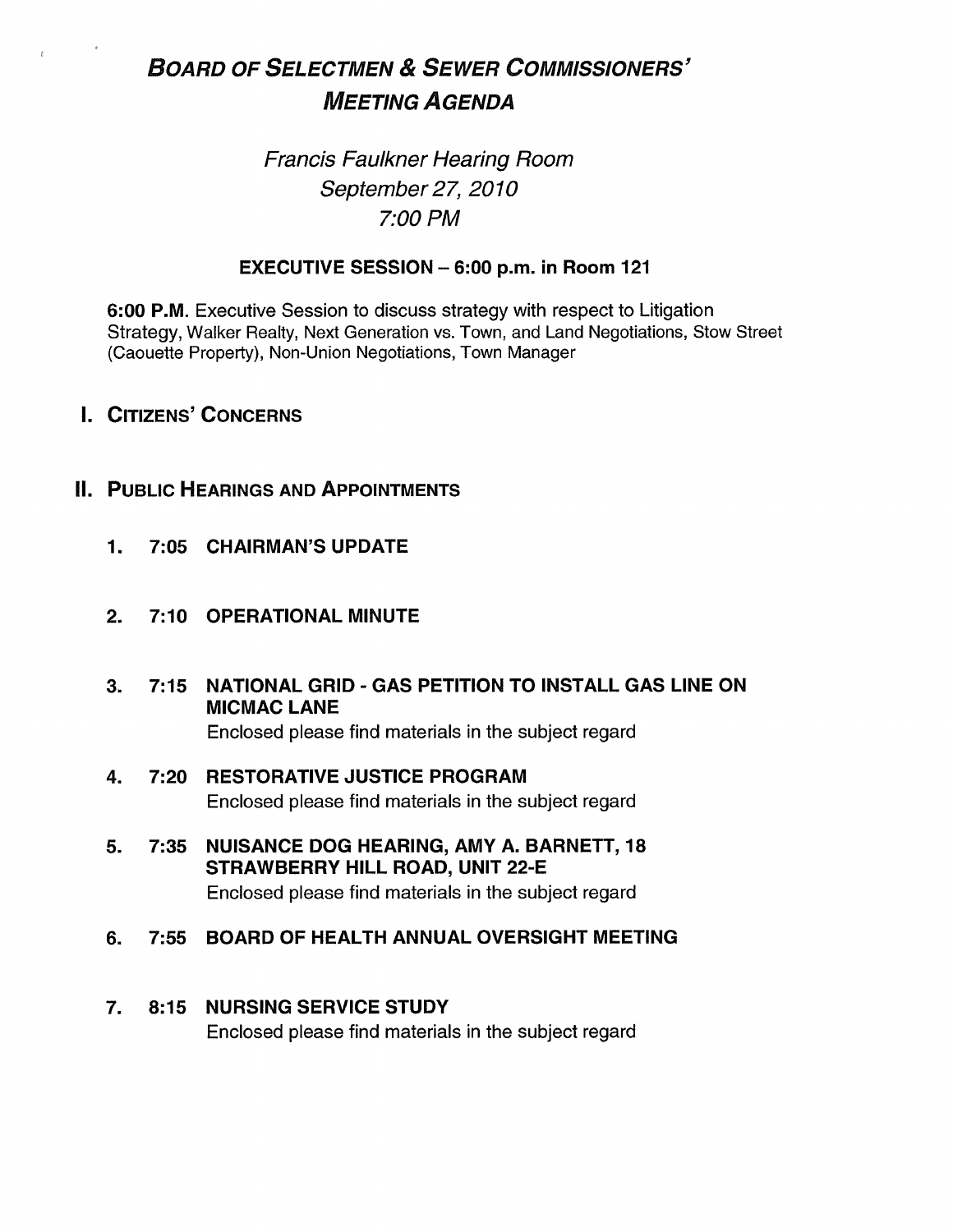#### 8. 8:50 WEST ACTON TRIO, 232 ARLINGTON STREET #7/26/10-248 "SPRUCE CORNER" CONTINUATION FROM SEPTEMBER 13TH BOARD MEETING

The Petitioner has asked to have an extension to October 18<sup>th</sup> at 8:25; Hearing must be opened and continued, If the public wishes to comment further they may on October 18.

# **III. SELECTMEN'S BUSINESS**

9. SPECIAL TOWN MEETING, BOARD TO TAKE POSITIONS ON ARTICLES

Enclosed please find materials in the subject regard

- 10. LAND PRESERVATION/FUNDING RESEARCH MATERIALS Enclosed please find materials in the subject regard
- 11. TOWN MANAGER WILL UPDATE THE BOARD WITH REGARD TO ADVANCED LIFE SUPPORT, REGIONAL ALS Enclosed please find materials in the subject regard
- 12. CAPIZZI & COMPANY SITE PLAN SPECIAL PERMIT DECISION Enclosed please find materials in the subject regard
- 13. 60 POWDER MILL ROAD, SITE PLAN 4TH AMENDMENT Enclosed please find materials in the subject regard
- 14. REQUEST FOR APPROVAL OF A FREESTANDING SIGN, OFFICE PARK, NAGOG AT GREAT ROAD Enclosed please find materials in the subject regard
- 15. REQUEST FOR A SEWER TIE IN FOR 294 MAIN STREET FROM ACTON MANAGEMENT, INC. FOR DEVELOPMENT OF 11 HOUSING UNITS Enclosed please find materials in the subject regard

# IV. CONSENT AGENDA

- 16. ACCEPT MINUTES, BOARD OF SELECTMEN, JUNE 7 REGULAR MINUTES — CONFIDENTIAL MINUTES OF MAY 18, JUNE 7, JULY 28 Enclosed please find materials in the subject regard
- 17. BOARD OF REGISTRARS APPOINTMENT TO FILL THE UNEXPIRED TERM OF MR. SEWARD WITH MARGARET BRANDON Enclosed please find materials in the subject regard. Selectmen's reports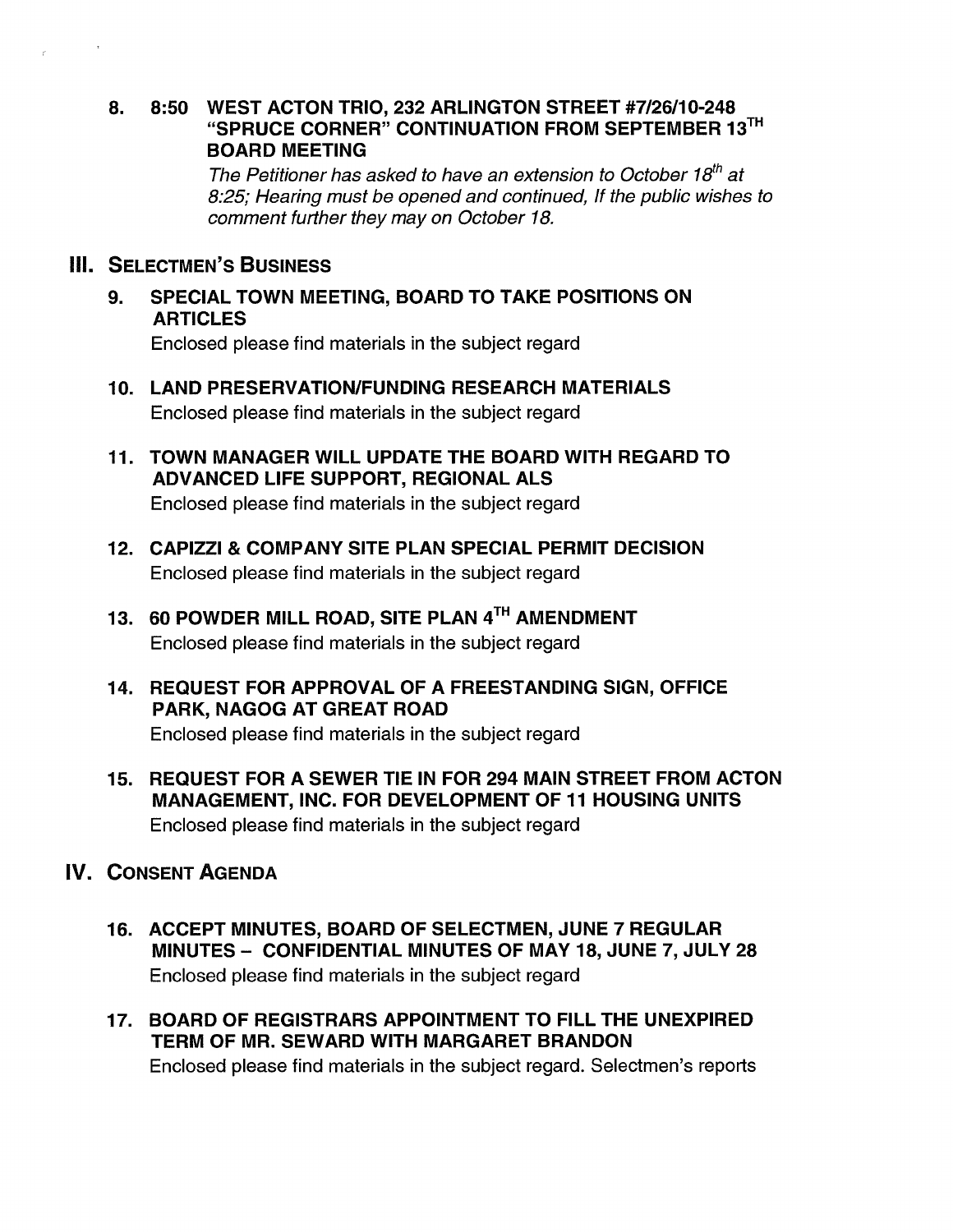- 18. REQUEST FOR PERMISSION TO ERECT A 9/11 FUND RAISING SIGN IN FRONT OF THE PUBLIC SAFETY BUILDING FOR SIX MONTHS DURING FUND RAISING ACTIVITIES FOR THE MEMORIAL TO 9/11 Enclosed please find a request in the subject regard
- 19. REQUEST TO ERECT TEMPORARY SANDWICH BOARDS WITHIN THE TOWN'S RIGHT OF WAY, THEATRE WITH A TWIST, INC.

Enclosed please find materials in the subject regard

 $\mathfrak{m}$ 

20. INDEPENDENCE DAY CELEBRATION, 2011 DATE SELECTION APPROVAL

Enclosed please find materials in the subject regard

- 21. REQUEST TO PLACE A MIRROR AT 135 PROSPECT STREET, WITHIN AN TOWN EASEMENT, ACTON BYLAW E39 Enclosed please find materials in the subject regard
- 22. REQUEST FOR BYLAW CHAPTER U, REQUEST FROM HEALTH DEPARTMENT TO SET FEES

Enclosed please find materials in the subject regard

- 23. COMMITTEE APPOINTMENT, CONSERVATION COMMISSION CHRISTINE PERRAUD, ASSOCIATE MEMBER Enclosed please find materials in the subject regard
- 24. ACCEPT GIFT, RECREATION DEPARTMENT Enclosed please find a gift of \$2,700.00 from RE/MAX Landmark Acton, to be used for a Hot Air Balloon for Winter Carnival
- 25. ACCEPT GIFT, RECREATION DEPARTMENT Enclosed please find a gift of \$600.00 from Community Phonebook Company, to be used for Acton Day
- 26. ACCEPT ANONYMOUS GIFT, RECREATION DEPARTMENT Enclosed please find a gift of \$2,000.00 from an anonymous donor, to be used for the NARA Park Picnic Pavilion Project
- 27. ACCEPT GIFT, RECREATION DEPARTMENT Enclosed please find a gift of \$500.00 from Starz n'Lights, to be used to add an LED light at the amphitheater at NARA Park
- 28. DISPOSAL OF OBSOLETE MATERIALS, MEMORIAL LIBRARY Enclosed please find materials in the subject regard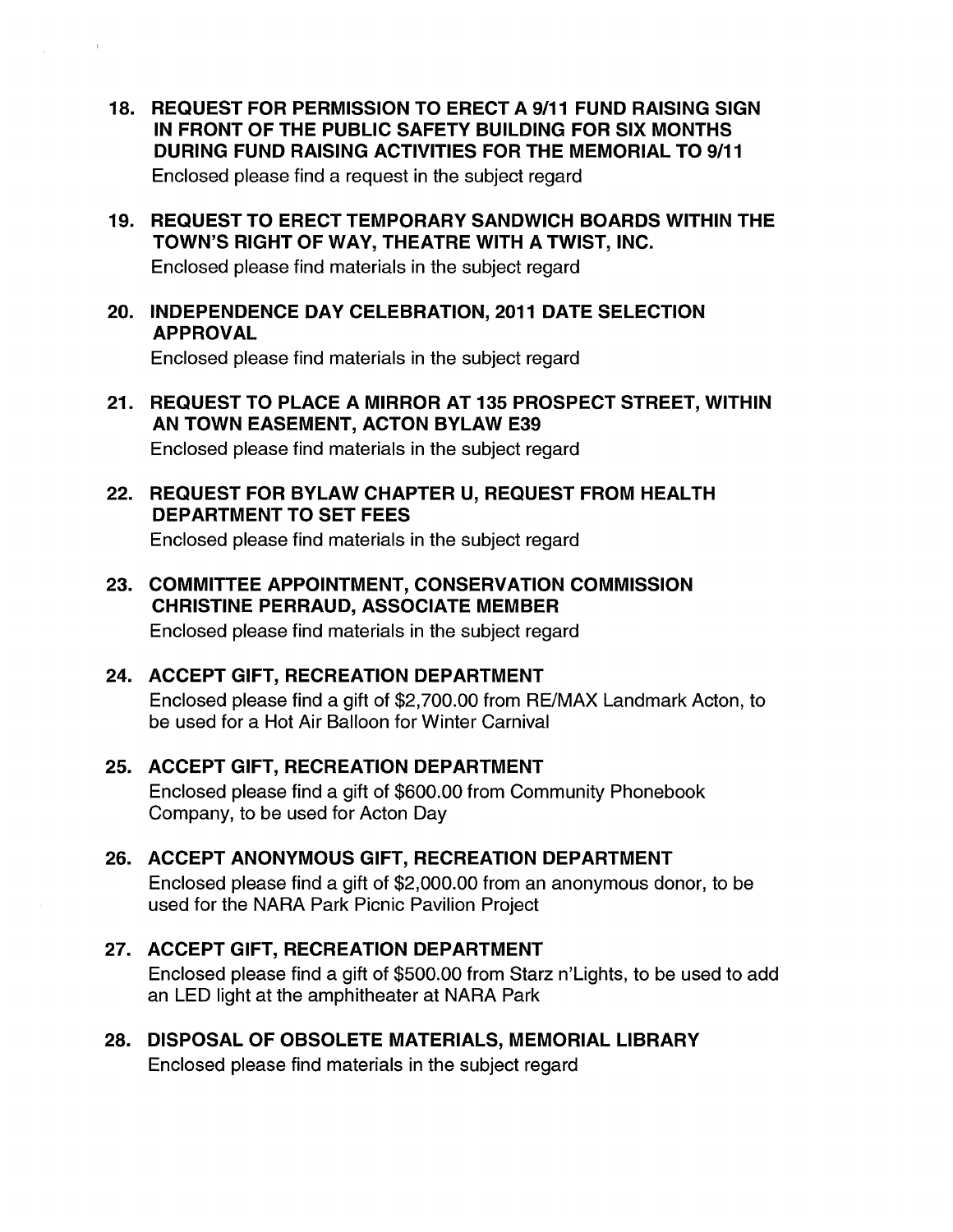# V. EXECUTIVE SESSION

 $\frac{1}{2} \frac{1}{2} \left( \frac{1}{2} \right) \frac{1}{2} \left( \frac{1}{2} \right) \left( \frac{1}{2} \right) \left( \frac{1}{2} \right)$ 

There will be a need for an Executive Session regarding litigation strategy, Walker Realty, Next Generation vs. Town and Land Negotiations, Caouette Property, Stow Street and Non-Union Negotiations, Town Manager

# ADDITIONAL INFORMATION

Enclosed please find additional correspondence that is strictly informational and requires no Board action.

 $\hat{Q}$ 

# FUTURE AGENDAS

To facilitate scheduling for interested parties, the following items are scheduled for discussion on future agendas. This is not a complete agenda.

| <b>OCTOBER 18</b>                     | OCTOBER 25         | <b>NOV 8</b>        |
|---------------------------------------|--------------------|---------------------|
| <b>WANT Oversight Mtg</b>             | No Public Hearings | <b>AML Overview</b> |
| <b>WRAC Oversight Mtg</b>             |                    |                     |
| West Acton Trio site plan continuance |                    |                     |

#### MINUTES PENDING VOTES

June 7, July 12, 26 and 28, August 23, September 13

#### PENDING COMMITTEE APPOINTMENTS

William Jastromb — Green Advisory Committee -sent to vcc Dr. Nidhi Lal — Board of Health — sent to vcc Ann D. Corcoran — COA — sent to VCC Christine E. Perraud, Cons Com — sent to Vcc

James Chiarelli, Associate, Historical Commission — sent to VCC

Terence Lobo, Cable TV Advisory Committee — sent to VCC

Chester Ruszczyk, Cable Advisory Committee — sent to vcc

Betsy Mercier — Recreation Commission —sent to VCC

Michael A. Luongo -Board of Appeals, Board of Health, Application sent to VCC

Fenglan Zhang - (Minuteman Voc and South Acton Revitalization Committee) note that we currently have a Minuteman

Rep. and the South Acton Revitalization committee is no longer a committee - sent to VCC

Ahmed Hilmy - Design Review Board, Finance Committee, EDC —Application sent to VCC and Town Moderator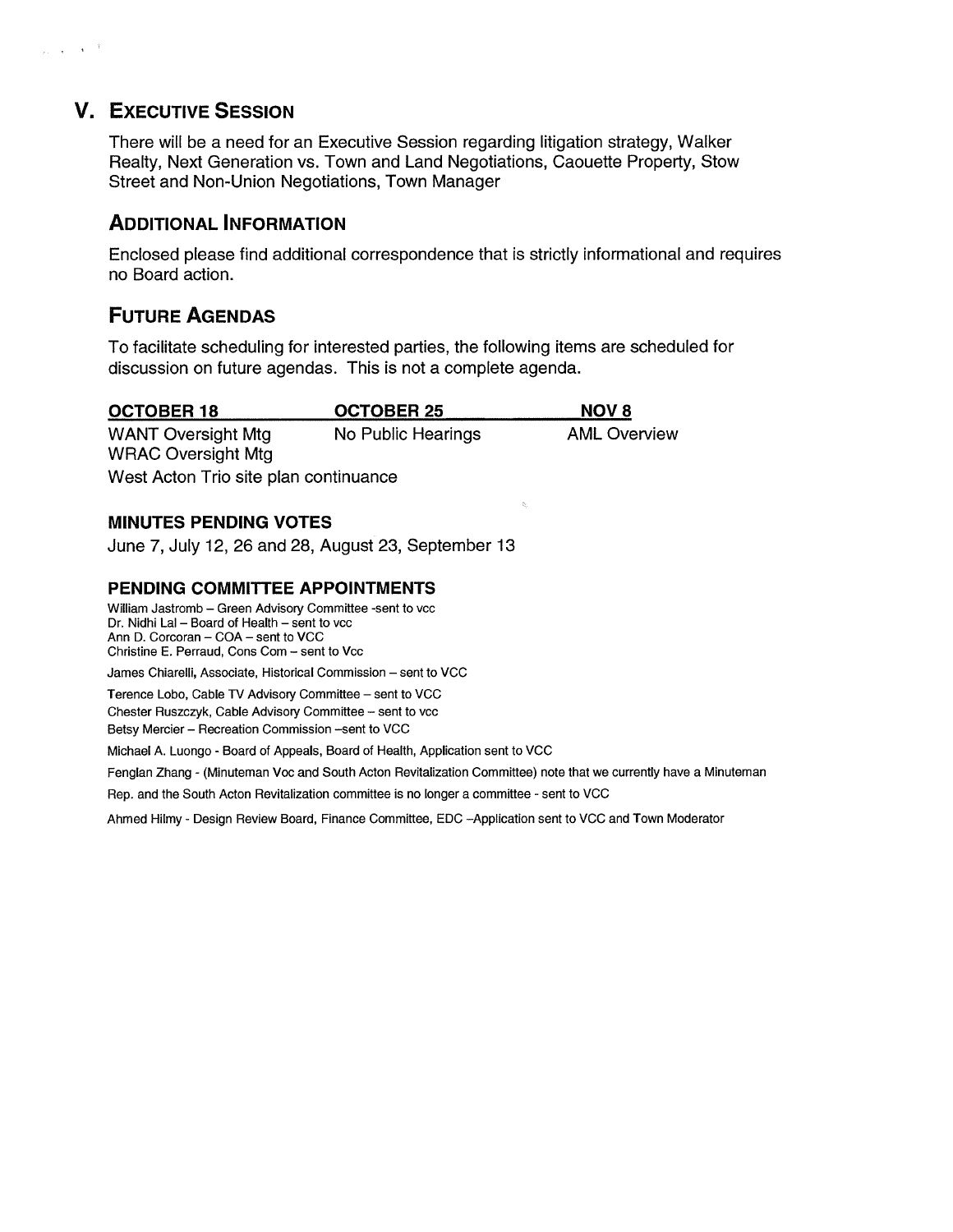|        |               |                                                                                                                                                     |          |       |           |                | Home   Content Map   What's New   Help   |   |
|--------|---------------|-----------------------------------------------------------------------------------------------------------------------------------------------------|----------|-------|-----------|----------------|------------------------------------------|---|
|        |               | manager Logout My DocuShare My Tasks                                                                                                                | Advanced |       |           |                | Search In: This Collection               |   |
|        |               | Number of objects deleted (may include other associated objects): 3<br>Location: Home » Public Meetings » Board of Selectmen » 2010                 |          |       | $09 - 27$ |                | Agenda Listing                           |   |
|        |               | Agenda                                                                                                                                              |          |       |           |                | け<br>Properties<br>Add to Favorites<br>V |   |
|        | Edit Selected | GO<br>Add<br>$\sum$<br>X.                                                                                                                           | Go       |       |           |                | Refresh                                  | ⋉ |
|        |               | <b>Type Title</b>                                                                                                                                   |          | Owner | Edited    | <b>Size</b>    | Actions                                  |   |
|        | 鬜             | 010 Agenda, Board of Selectmen,<br>September 27, 2010<br>Scanned with FlowPort '2010 Meeting<br>Week Cover Sheet (NEW)' Cover Sheet                 |          | admin | 09/24/10  | 182<br>KB      | 2000 -                                   |   |
|        | 铞             | 020 (3) National Grid Gas Petition,<br><b>Micmac Lane</b><br>Scanned with FlowPort '2010 Meeting<br>Week Cover Sheet (NEW)' Cover Sheet             |          | admin | 09/24/10  | 244<br>КB      | 280□ ?                                   |   |
| L      | 鬝             | 030 (4) Restorative Justice Program<br><b>Materials</b><br>Scanned with FlowPort '2010 Meeting<br>Week Cover Sheet (NEW)' Cover Sheet               |          | admin | 09/24/10  | 2<br><b>MB</b> | 2888○ ?                                  |   |
|        | ┅             | 040 (5) Nuisance Dog Hearing, Amy A.<br><b>Barnett owner of Henry</b><br>Scanned with FlowPort '2010 Meeting<br>Week Cover Sheet (NEW)' Cover Sheet |          | admin | 09/24/10  | 547<br>KΒ      | 门<br>88                                  | V |
|        | 鬝             | 050 (7) Nursing Service Study<br>Scanned with FlowPort '2010 Meeting<br>Week Cover Sheet (NEW)' Cover Sheet                                         |          | admin | 09/24/10  | 753<br>KВ      | <b>ZDRD ▽</b>                            |   |
| $\Box$ | 制             | 060 (7) Nursing Service Comments<br>Scanned with FlowPort '2010 Meeting<br>Week Cover Sheet (NEW)' Cover Sheet                                      |          | admin | 09/24/10  | 60<br>KB       | KRRI⊃                                    |   |
| U      | 詞             | 070 (8) West Acton Trio, Extension<br>Request<br>Scanned with FlowPort '2010 Meeting<br>Week Cover Sheet (NEW)' Cover Sheet                         |          | admin | 09/24/10  | 165<br>ΚB      | KRR⊡ ∽                                   |   |
|        | 鬝             | 080 (10) Land Preservation/Funding<br><b>Research Materials</b><br>Scanned with FlowPort '2010 Meeting<br>Week Cover Sheet (NEW)' Cover Sheet       |          | admin | 09/24/10  | 1<br>ΜB        | 2909 Y                                   |   |
| U      | 鬝             | 090 (11) Town Manager Advanced Life<br><b>Support, Regional ALS Presentation</b>                                                                    |          | admin | 09/24/10  | 781<br>KB      | KRB© ∡                                   |   |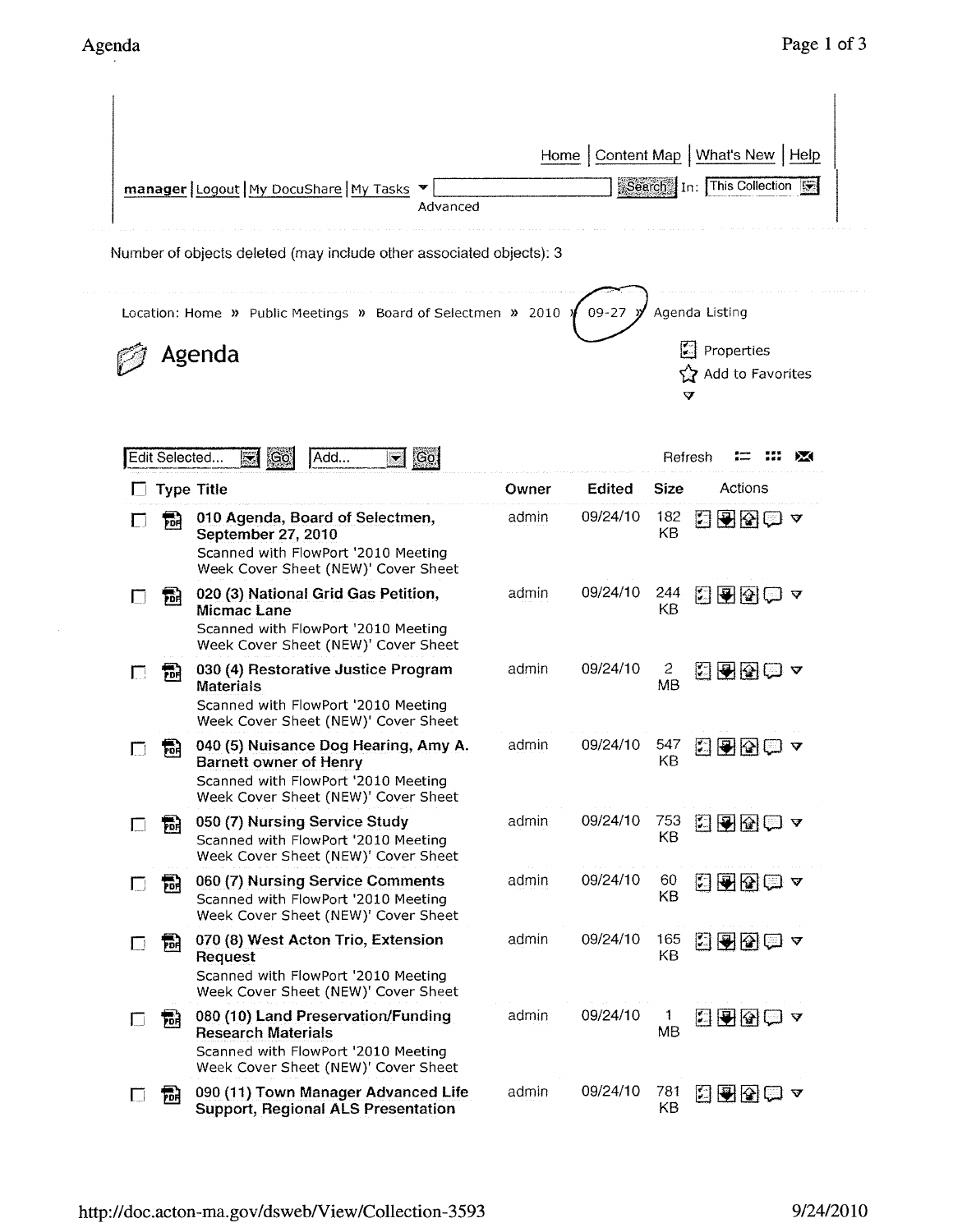|                              | Scanned with FlowPort '2010 Meeting<br>Week Cover Sheet (NEW)' Cover Sheet                                                                                                                                                     |       |          |           |                                                                                                                                                                                                                                                                                                                                                                                                                                                            |
|------------------------------|--------------------------------------------------------------------------------------------------------------------------------------------------------------------------------------------------------------------------------|-------|----------|-----------|------------------------------------------------------------------------------------------------------------------------------------------------------------------------------------------------------------------------------------------------------------------------------------------------------------------------------------------------------------------------------------------------------------------------------------------------------------|
| 黺<br>$\Box$                  | 100 (12) Capizzi & Company Draft<br><b>Decision Site Plan Special Permit</b><br>Scanned with FlowPort '2010 Meeting<br>Week Cover Sheet (NEW)' Cover Sheet                                                                     | admin | 09/24/10 | 491<br>KB | 2009 Q                                                                                                                                                                                                                                                                                                                                                                                                                                                     |
| 嗣                            | 110 (13) 60 Powder Mill Road, Site Plan<br>4th Amendment<br>Scanned with FlowPort '2010 Meeting<br>Week Cover Sheet (NEW)' Cover Sheet                                                                                         | admin | 09/24/10 | 165<br>KB | ND 20 4                                                                                                                                                                                                                                                                                                                                                                                                                                                    |
| 鹘<br>П                       | 120 (14) Request for Approval for a<br>Free Standing Sign, Nagog Office Park<br>Scanned with FlowPort '2010 Meeting<br>Week Cover Sheet (NEW)' Cover Sheet                                                                     | admin | 09/24/10 | 5<br>MB   | 图图图文<br>H                                                                                                                                                                                                                                                                                                                                                                                                                                                  |
| 黺                            | 130 (15) Request for a Sewer Tie In, 294<br><b>Main Street</b><br>Scanned with FlowPort '2010 Meeting<br>Week Cover Sheet (NEW)' Cover Sheet                                                                                   | admin | 09/24/10 | 118<br>KB | <b>网络图画 4</b>                                                                                                                                                                                                                                                                                                                                                                                                                                              |
| 靜                            | 140 (16) Minutes, Board of Selectmen,<br>June 7, 2010<br>Scanned with FlowPort '2010 Meeting<br>Week Cover Sheet (NEW)' Cover Sheet                                                                                            | admin | 09/24/10 | 174<br>KB | 医副圆白区                                                                                                                                                                                                                                                                                                                                                                                                                                                      |
| 羁                            | 150 (17) Board of Registrars<br>Appointment, Margaret Brandon<br>Scanned with FlowPort '2010 Meeting<br>Week Cover Sheet (NEW)' Cover Sheet                                                                                    | admin | 09/24/10 | 28<br>KB  | 日子图白~                                                                                                                                                                                                                                                                                                                                                                                                                                                      |
| - 11)<br>PDF<br>$\mathbf{I}$ | 160 (18) Sign Request, 9/11 Fund<br>Raising Sign, PSF Building<br>Scanned with FlowPort '2010 Meeting<br>Week Cover Sheet (NEW)' Cover Sheet                                                                                   | admin | 09/24/10 | 47<br>KB  | 日图图画~                                                                                                                                                                                                                                                                                                                                                                                                                                                      |
| 靜                            | 170 (19) Request to Erect Temporay<br>Signs in the Right of Way<br>Scanned with FlowPort '2010 Meeting<br>Week Cover Sheet (NEW)' Cover Sheet                                                                                  | admin | 09/24/10 | 284<br>KB | 岡<br>94<br>v                                                                                                                                                                                                                                                                                                                                                                                                                                               |
| PDF                          | 180 (20) Independence Day Celebration,<br>2011 Date Selection<br>Scanned with FlowPort '2010 Meeting<br>Week Cover Sheet (NEW)' Cover Sheet                                                                                    | admin | 09/24/10 | 49<br>KB  | $\begin{bmatrix} \mathbf{u}^t & \mathbf{u} \\ \mathbf{u}^t & \mathbf{u} \end{bmatrix}$<br><u>II (2)</u><br>V                                                                                                                                                                                                                                                                                                                                               |
| PDF                          | 190 (21) Request to Place A Mirror<br>within a Town Easement, Prospect<br><b>Street</b><br>Scanned with FlowPort '2010 Meeting<br>Week Cover Sheet (NEW)' Cover Sheet                                                          | admin | 09/24/10 | 226<br>KВ | $\begin{bmatrix} \mathbf{u}^T & \mathbf{0} & \mathbf{0} & \mathbf{0} & \mathbf{0} & \mathbf{0} & \mathbf{0} & \mathbf{0} & \mathbf{0} & \mathbf{0} & \mathbf{0} & \mathbf{0} & \mathbf{0} & \mathbf{0} & \mathbf{0} & \mathbf{0} & \mathbf{0} & \mathbf{0} & \mathbf{0} & \mathbf{0} & \mathbf{0} & \mathbf{0} & \mathbf{0} & \mathbf{0} & \mathbf{0} & \mathbf{0} & \mathbf{0} & \mathbf{0} & \mathbf{0} & \mathbf{0} & \math$<br>$ \mathcal{F}  \otimes$ |
| គាំ}<br>PDR                  | 200 (22) Request From Health<br>Department to Set Fees Under Chapter<br>U<br>Scanned with FlowPort '2010 Meeting                                                                                                               | admin | 09/24/10 | 37<br>KB  | 저 어 준<br>V                                                                                                                                                                                                                                                                                                                                                                                                                                                 |
| ଳ                            | Week Cover Sheet (NEW)' Cover Sheet<br>210 (23) Committee Appointment,<br>Christine Perraud, Associate Member,<br><b>Conservation Commission</b><br>Scanned with FlowPort '2010 Meeting<br>Week Cover Sheet (NEW)' Cover Sheet | admin | 09/24/10 | 125<br>KВ | $\mathbb{R}$<br>H<br>▽                                                                                                                                                                                                                                                                                                                                                                                                                                     |
| PDR                          | 220 (24) Accept Gift, Recreation                                                                                                                                                                                               | admin | 09/24/10 | 41        | $\bigtriangledown$ $\bigtriangledown$<br>$\begin{bmatrix} 0 \\ 0 \end{bmatrix}$<br>V                                                                                                                                                                                                                                                                                                                                                                       |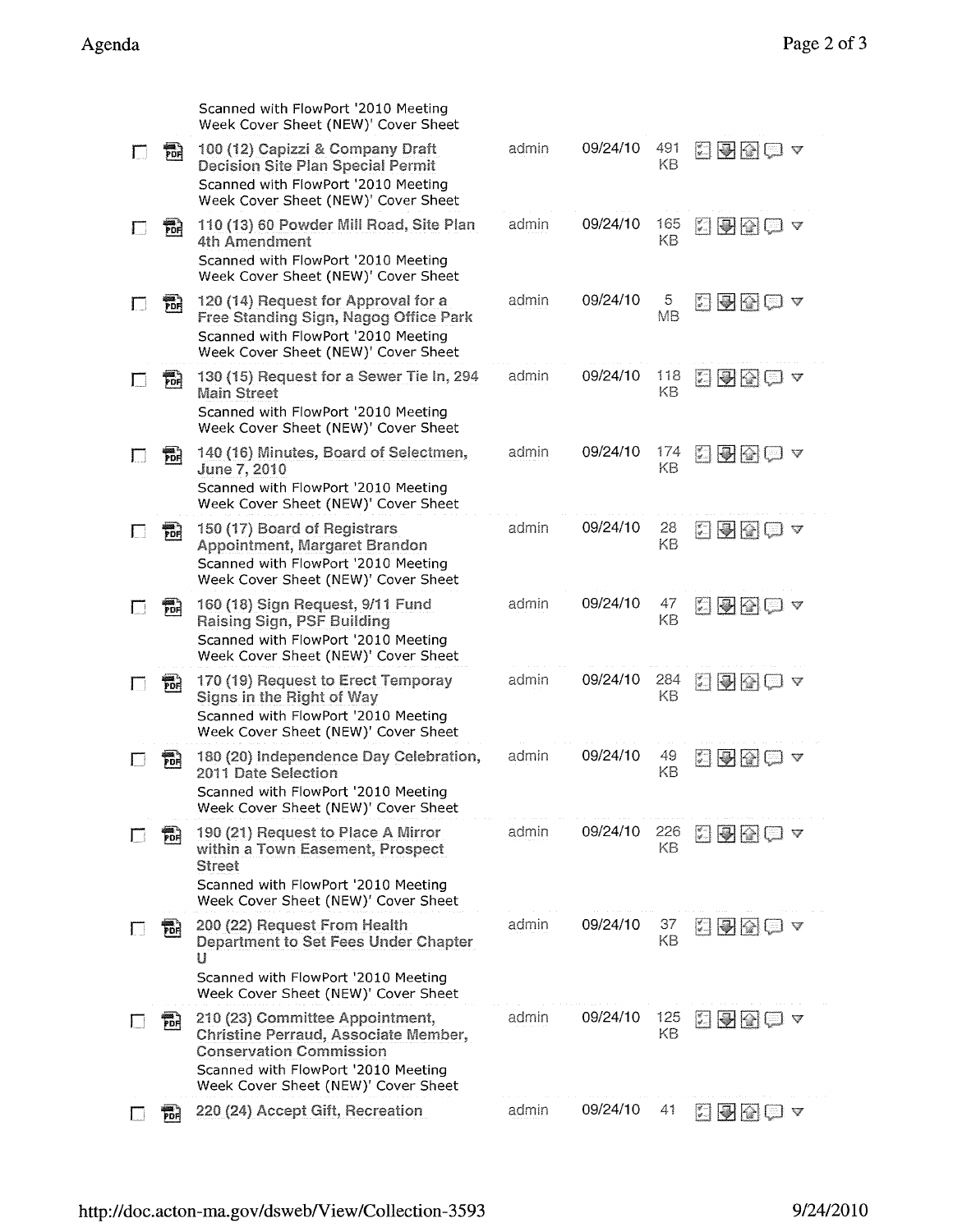|               | Department, \$2,700.00<br>Scanned with FlowPort '2010 Meeting<br>Week Cover Sheet (NEW)' Cover Sheet                                                |       |          | KB        |                 |      |  |
|---------------|-----------------------------------------------------------------------------------------------------------------------------------------------------|-------|----------|-----------|-----------------|------|--|
| For           | 230 (25) Accept Gift, Recreation<br>Department, \$600.00<br>Scanned with FlowPort '2010 Meeting<br>Week Cover Sheet (NEW)' Cover Sheet              | admin | 09/24/10 | 35<br>KB  | 이 뒤 습           |      |  |
| For           | 240 (26) Accept Gift, Recreation<br>Department, Anonymous, \$2,000.00<br>Scanned with FlowPort '2010 Meeting<br>Week Cover Sheet (NEW)' Cover Sheet | admin | 09/24/10 | 103<br>KВ | M               | 14 K |  |
| PDF           | 250 (27) Accept Gift, Recreation<br>Department, \$500.00<br>Scanned with FlowPort '2010 Meeting<br>Week Cover Sheet (NEW)' Cover Sheet              | admin | 09/24/10 | 42<br>KB  | 1 <del>31</del> |      |  |
| POR           | 260 (28) Disposal of Obsolete Materials,<br>Memorial Library<br>Scanned with FlowPort '2010 Meeting<br>Week Cover Sheet (NEW)' Cover Sheet          | admin | 09/24/10 | 39<br>KΒ  | [자카]            |      |  |
| Edit Selected | Add<br>Go<br>Go                                                                                                                                     |       |          |           | Refresh         |      |  |
|               |                                                                                                                                                     |       |          |           |                 |      |  |

Content Map<br>What's New Help

Explore Related Links My Links Site Statistics Tutorials **Personal Collection** DocuShare Downloads Docu Share.xerox.com

Home About DocuShare **Login** (As a Different User) My DocuShare Account Settings (manager)

History

Agenda Listing 09-27 Listing 2010 Listing Board of Selectmen Listing Home

Copyright © 1996-2007 Xerox Corporation. All Rights Reserved.

XEROX®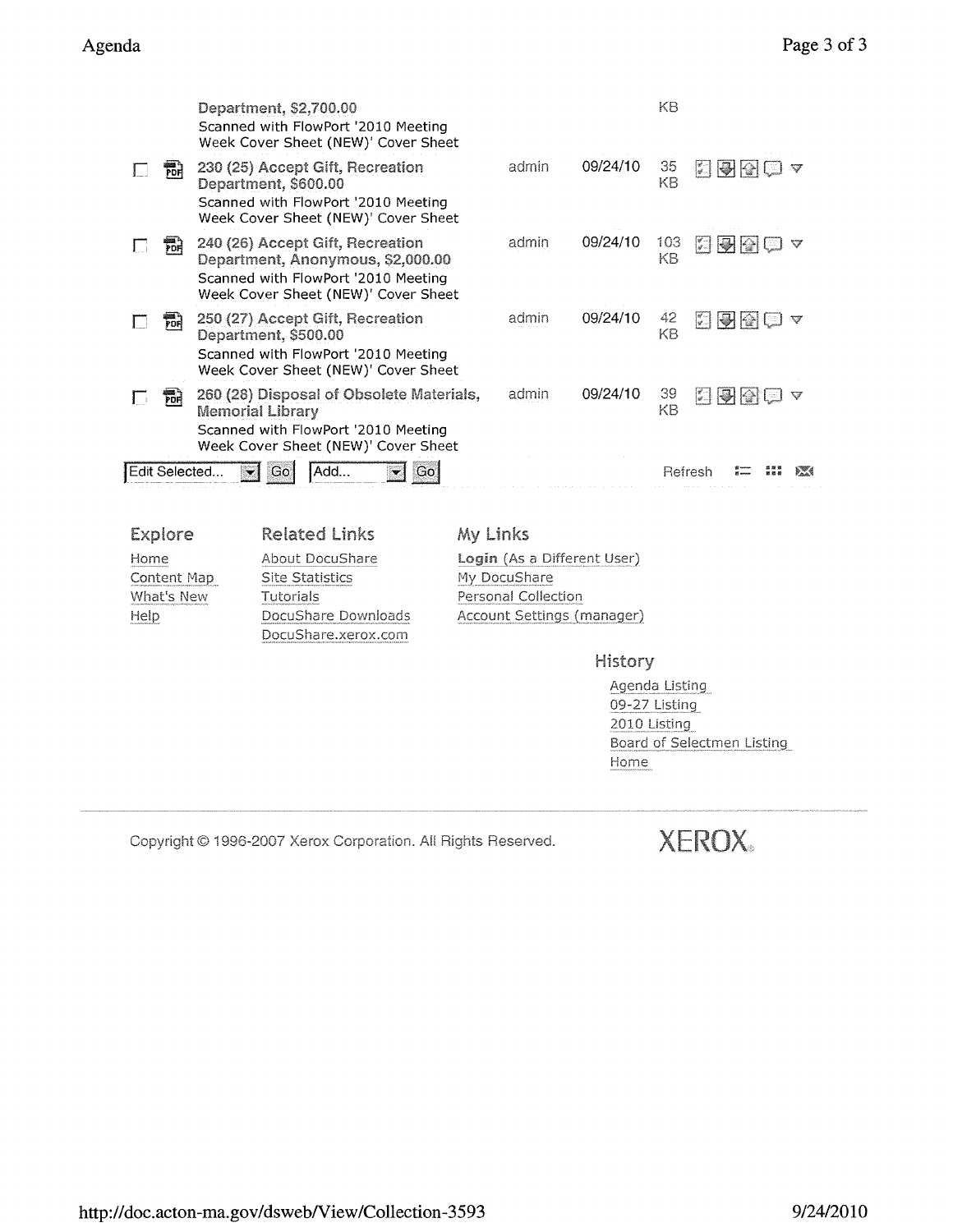$\frac{1}{\log\frac{1}{\delta}}$ 

|      |                 |                                                                                                                                                                         | Home  | Content Map |           | What's New<br>Help                                                                                                    |  |
|------|-----------------|-------------------------------------------------------------------------------------------------------------------------------------------------------------------------|-------|-------------|-----------|-----------------------------------------------------------------------------------------------------------------------|--|
|      |                 | manager   Logout   My DocuShare   My Tasks<br>Advanced                                                                                                                  |       |             | Search    | In: This Collection                                                                                                   |  |
|      |                 | Location: Home » Public Meetings » Board of Selectmen » 2010 » 09-27 » Mail Listing                                                                                     |       |             |           |                                                                                                                       |  |
| Mail |                 |                                                                                                                                                                         |       |             |           | Properties<br>Add to Favorites<br>v                                                                                   |  |
|      | Edit Selected   | Go<br>Add<br> Go <br>$\mathbf{r}$<br>$\blacktriangledown$                                                                                                               |       |             |           | Refresh                                                                                                               |  |
|      |                 | <b>Type Title</b>                                                                                                                                                       | Owner | Edited      | Size      | Actions                                                                                                               |  |
|      | 翤               | 010 Press Release Re: MA Department<br>of Energy Resources                                                                                                              | admin | 09/24/10    | 72<br>KВ  | $\begin{bmatrix} \mathbf{w}^t & \mathbf{w} \\ \mathbf{w}^t & \mathbf{w} \end{bmatrix}$<br>15H<br>$ \mathcal{C} $<br>V |  |
|      | 罰               | 020 Open Meeting Law Advisory<br>Opinion<br>Scanned with FlowPort '2010 Meeting<br>Week Cover Sheet (NEW)' Cover Sheet                                                  | admin | 09/24/10    | 76<br>KB  | 医副图                                                                                                                   |  |
|      | ም።<br>PDR       | 030 Acton 2020 Request for Volunteers<br>and first Public Workshop<br>Scanned with FlowPort '2010 Meeting<br>Week Cover Sheet (NEW)' Cover Sheet                        | admin | 09/24/10    | 79<br>KВ  | 医图图                                                                                                                   |  |
|      | ך יישוב<br> PDF | 040 Municipal Right of Way Process<br>from A-Z, Invitiation to attend from<br>Rep. Atkins<br>Scanned with FlowPort '2010 Meeting<br>Week Cover Sheet (NEW)' Cover Sheet | admin | 09/24/10    | 324<br>KВ | 이 국 합                                                                                                                 |  |
|      | PDR             | 050 West Acton Merchants Association<br>Minutes<br>Scanned with FlowPort '2010 Meeting<br>Week Cover Sheet (NEW)' Cover Sheet                                           | admin | 09/24/10    | 48<br>KВ  | 이 구 오                                                                                                                 |  |
|      | PDH             | 060 School Committee Meeting,<br>October 3, 2010<br>Scanned with FlowPort '2010 Meeting<br>Week Cover Sheet (NEW)' Cover Sheet                                          | admin | 09/24/10    | 26<br>KВ  | 日图图白~                                                                                                                 |  |
|      | 鹘               | 070 Comcast Changes as of September<br>1,2010<br>Scanned with FlowPort '2010 Meeting<br>Week Cover Sheet (NEW)' Cover Sheet                                             | admin | 09/24/10    | 44<br>KB  | <u> 법명법</u> (교<br>V                                                                                                   |  |
|      | 西               | 080 Lowell Regional Transit Authority,<br>Agenda, September 23, 2010<br>Scanned with FlowPort '2010 Meeting<br>Week Cover Sheet (NEW)' Cover Sheet                      | admin | 09/24/10    | 34<br>KB  | 회원업                                                                                                                   |  |
|      | Explore         | <b>Related Links</b><br>My Links                                                                                                                                        |       |             |           |                                                                                                                       |  |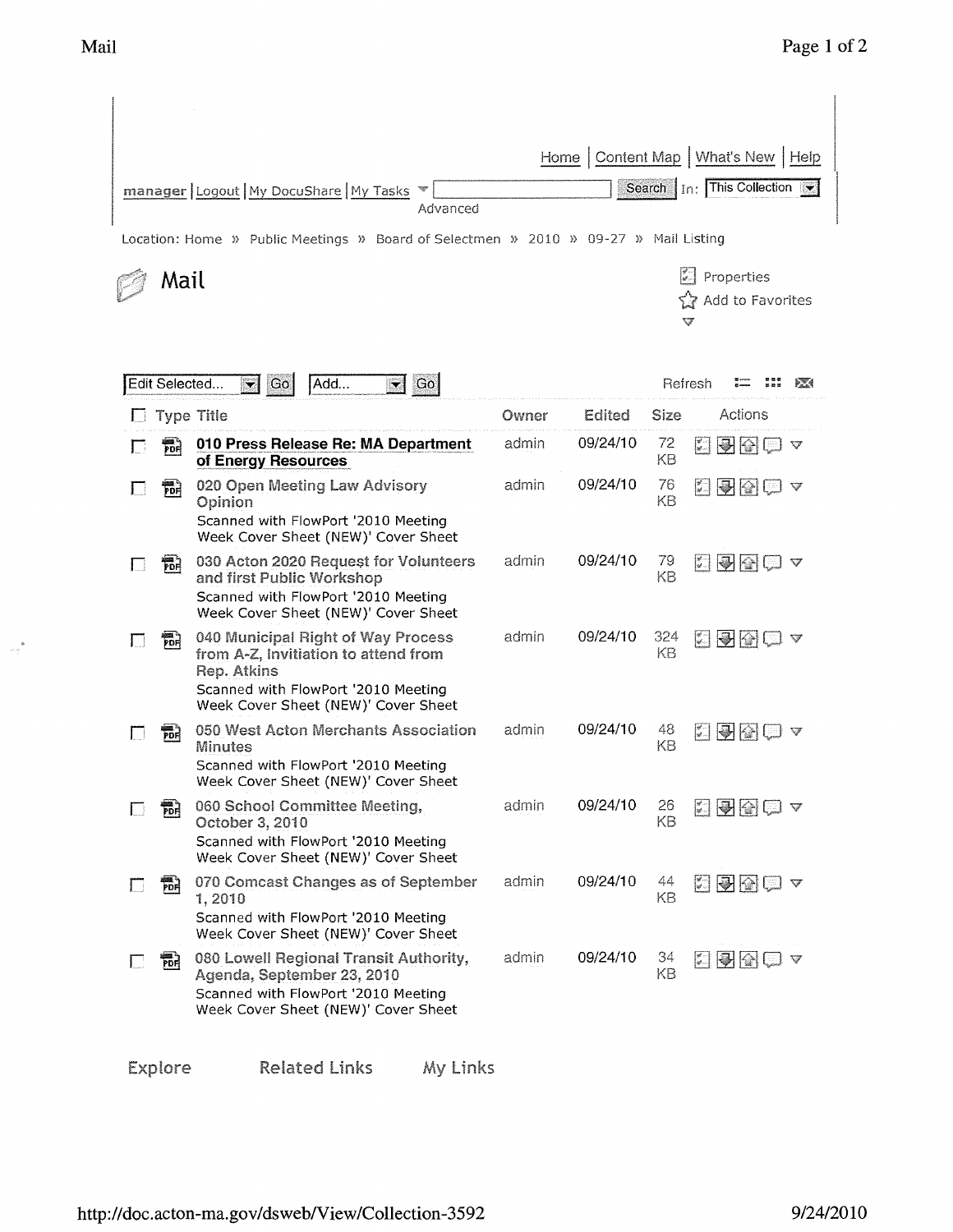#### Final

#### BOARD OF SELECTMEN AND SEWER COMMISSIONERS' MEETING October 18, 2010

#### Acton Town Hall Francis Faulkner Hearing Room Meeting begins at 7:00 P.M.

Present: Lauren Rosenzweig Morton, Michael J. Gowing, Terra Friedrichs, Janet K. Adachi, Pamela Harting-Barrat, Assistant Town Manager, John Murray; Recording Secretary, Christine Joyce. The Meeting was televised

#### CITIZENS' CONCERNS

Margaret Woolley Busse, Chair of 2020 Committee updated the board on what they are working on such as preparing a guide to Acton for the next 10 to 15 years. They are talking about phase II. Open Meeting on Wednesday at 6:30 at the high school and invited all to attend to learn and to offer insight.

#### CHAIRPERSON'S UPDATE

Ms. Rosenzweig Morton -.reminded everyone about the Special Town Meeting on October 25, 2010 at 7:00 p.m. in the ABRHS Auditorium Caouette Simeone farm

#### OPERATIONAL MINUTE

John Murray reported on the Green Energy Fair and Green Communities Award the Town received \$150,000 for phase 1. They are going to try for two more grants for electric charge station and energy improvements at town hall and COA.

### PUBLIC HEARINGS & APPOINTMENTS

#### NATIONAL GRID —GAS RECTIFIER INSTALLATION, 33 ETHAN ALLEN DRIVE

Ben Doherty filling in for Mr. Dennis Regan was in attendance as well as their contractor. National Grid wishes to install a gas rectifier at 33 Ethan Allen Drive.

Ms. Adachi asked about replacement.

Ms. Friedrichs asked to discuss this at a time when policies are discussed at a future meeting so that we have a policy going forward.

Mr. Gowing asked about the depth and reason for 6 foot vs. 2 foot. National Grid's contractor said that a lower placement could cause a tripping problem.

Resident of 29 Ethan Allen Drive — asked about sound, location and smell. The resident will work with National Grid to resolve any concerns he may have but there will be no smell or sound emanating from the device.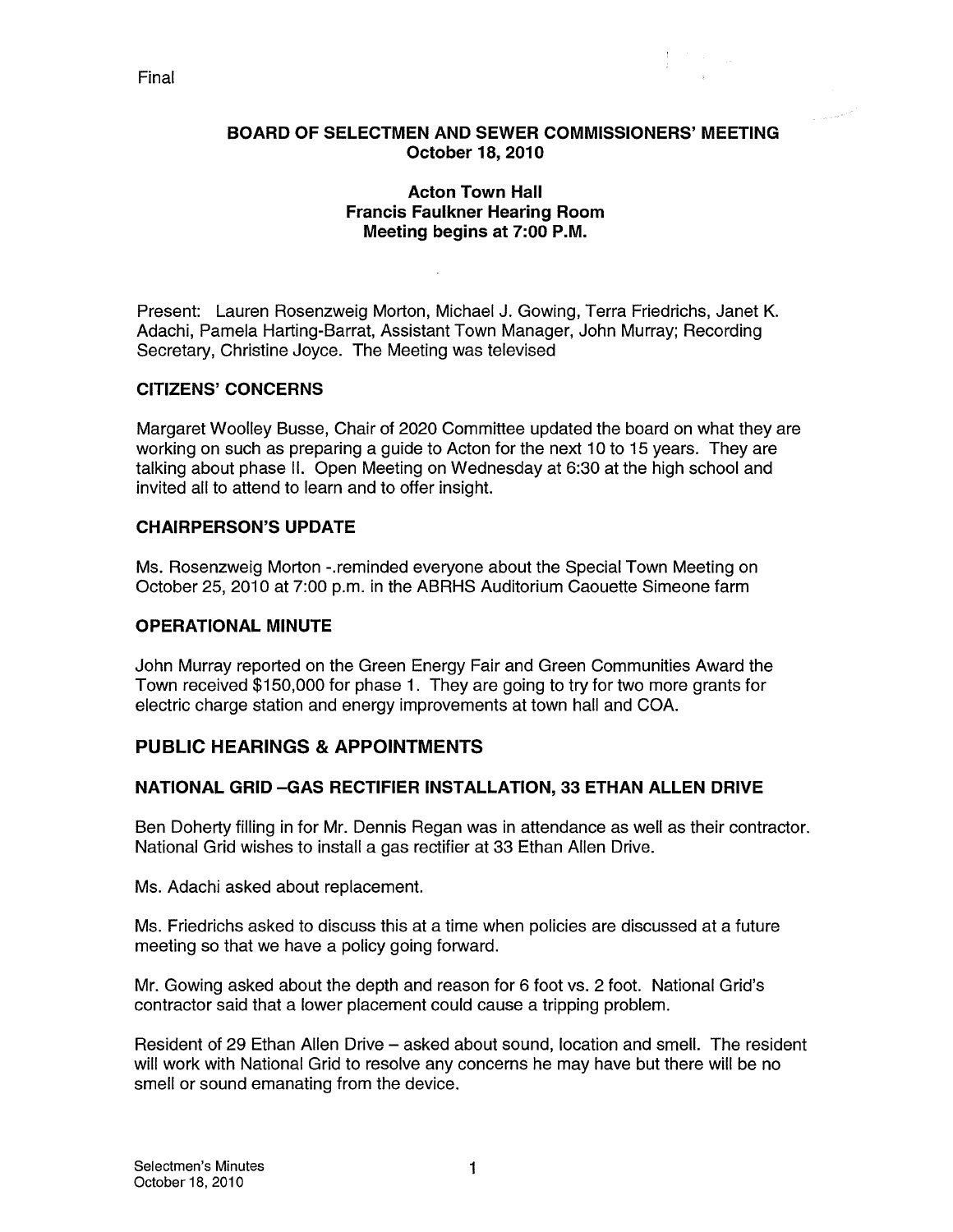Final

28 Ethan Allen Drive asked about extending life of the gas main. The contractor said the rectifiers can extend the life of the gas main up to 30 years

Ms. Friedrichs – Moved to approve with conditions noted in the memo. Mr. Gowing  $$ second UNANIMOUS VOTE

#### WEST ACTON NEIGHBORHOOD TASKFORCE (WANT) ANNUAL OVERSIGHT MEETING

Peter Mosbach new chairman provided a summary of what they have been doing and future actions/items they hope to work on going forward.

Ms. Adachi added that the membership of the committee comprises pro sewer and pro septic systems, the hope are that all information is gathered and aiming to have one solution.

Ms. Friedrichs asked about the reference of high needs-- she asked about cluster systems. Doug said that the town owned land is in the wetlands. They had looked at the cluster system and found it not feasible. Ms. Friedrichs said she wanted a range of costs. The overall costs are the same as septic and sewer according to Mr. Mosbach.

Mr. Gowing asked about financing options and \$40-70 monthly betterment fee and this was the best estimate at this time. He asked if we could get a median cost and it would be easier to let citizens know of the costs.

Mr. Gowing asked about future assistance at State or Federal level to leverage the neighborhood and its need for assistance. They have not been able to get assistance; the owner could get a 40% Tax Credit from the State for hook up, as well as low cost loans.

Ms. Harting-Barrat thanked them for their help in solving this as a community. She urged them to get another opinion from a disinterested third party.

Ms. Rosenzweig Morton spoke about funding and how the State works and that it is a 30 year loan. She hopes we can look at policies to save our drinking water and urged them to continue to work together.

Frank McNamara of 17 Tuttle Drive — this process has been divisive in the neighborhood and the question is about the process, agrees that the tone has become better. He said the focus of sewer or septic. Innovated technology Alternative Systems are still on the table. The information will be collected and they will be able to develop a cost.

#### WATER RESOURCES ADVISORY COMMITTEE (WRAC) ANNUAL OVERSIGHT **MEETING**

Chairman Beck was introduced and presented a slideshow with regard to WRAC's mission.

They have their priorities for 2010 -11, storm water Construction and post construction bylaw.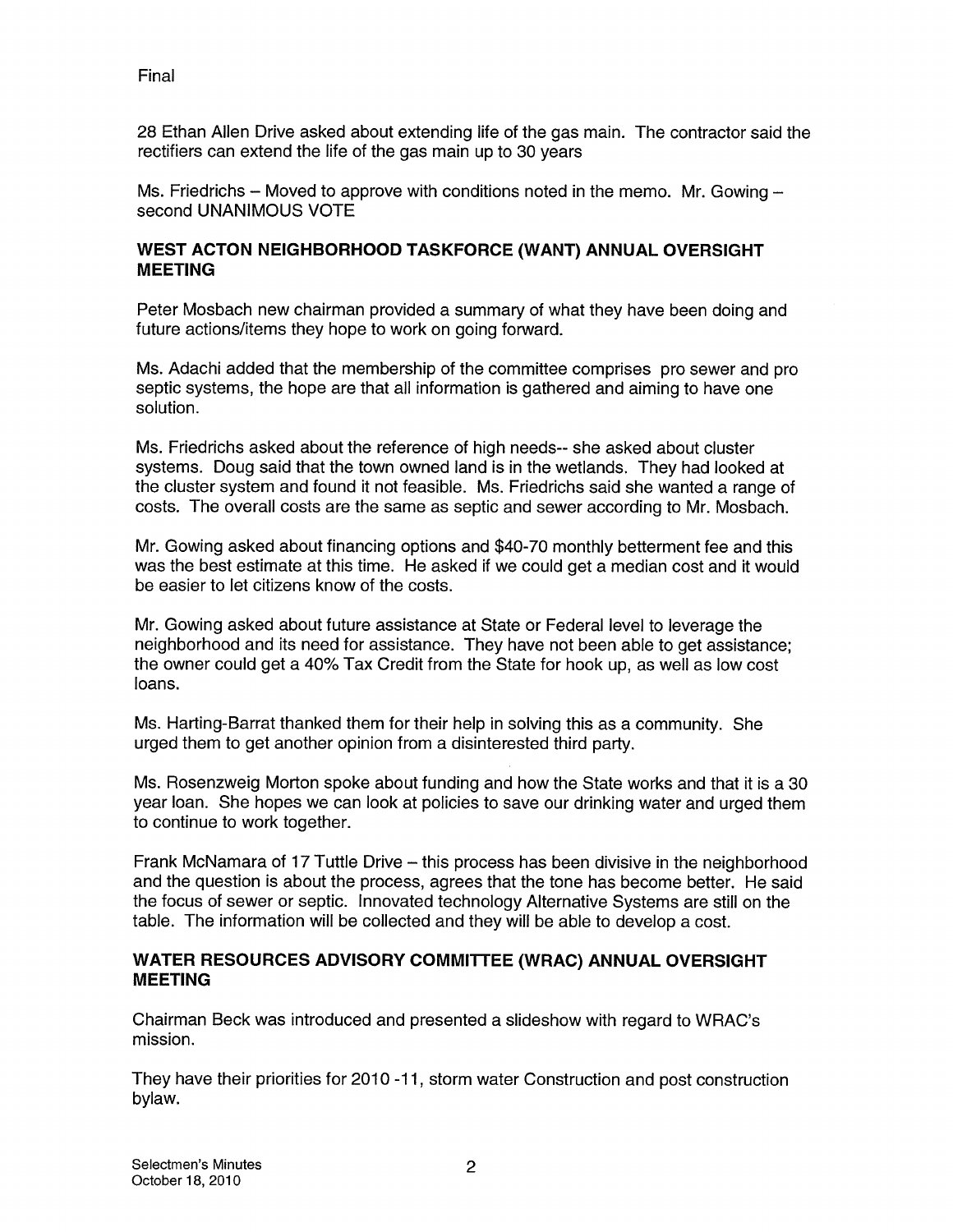They have a time line of 4-5 months for Storm Water Bylaw and to develop the manual in 6-8 months and a public review and information 3-4 months and feels we can bring it to a town meeting for 2012.

Mr. Beck spoke about the need for a Technical Consultant to get the input required for Storm Water planning.

Ms. Friedrichs asked about enforcement of the new Stormwater bylaw. Mr. Beck said that Justin Snair and Doug Halley are working on this currently. The Town Manager outlined all the work Justin and Doug had accomplished so far.

Herman Kabakoff asked about unintended consequences regarding Planning Board changes to address power washing and car washing. Mr. Beck said they would review it and bring any changes to a future Town Meeting.

Ms. Rosenzweig Morton noted it was important to have a point person for Stormwater questions at Town Hall. Mr. Beck said that Justin Snair from the Health Department was the person currently assigned.

#### WEST ACTON TRIO — 232 ARLINGTON STREET, SPRUCE CORNER

Ms. Harting-Barrat – Moved to continue the hearing to November 8, 2010 @ 8:25. Ms. Adachi — second. UNANIMOUS VOTE

#### SELECTMEN'S BUSINESS

#### SPECIAL TOWN MEETING DISCUSSION

Ms. Rosenzweig noted the hand outs have been prepared for those who are interested. Ms. Rosenzweig gave an overview of the land and the need to maintain it as a farming resource. The staff and Board members are looking in to possible gifts and/or grants. There are some possible leads and hopefully we will find out this week if gifts or grants may be available to supplement the costs. Mr. Gowing stated that the Town has applied to the Atty. General for Brown Fields Covenant not to Sue which will protect the town against any problems that may come up, and noted that the Attorney General's office should have an answer shortly regarding the likelihood of our approval

#### SOUTH ACTON TRAIN STATION ADVISORY COMMITTEE—letter to MAPC for Planning Technical Assistance

Mr. Zavolas noted that the dual platform will be constructed as requested by the Town. The Committee is concerned with the increased impact to the neighborhoods in that area. Mr. Zavolas asked for a letter from the town requesting technical assistance from MAPC re: South Acton Train Station Advisory Committee. They will come out and work with the Town and walk through the area and come up with a report at no cost to the Town and little time taken from staff resources.

Ms. Rosenzweig Morton asked about Assabet River Rail Trail vs. Bruce Freeman Rail Trail reference in the letter and it will be corrected in the letter going out.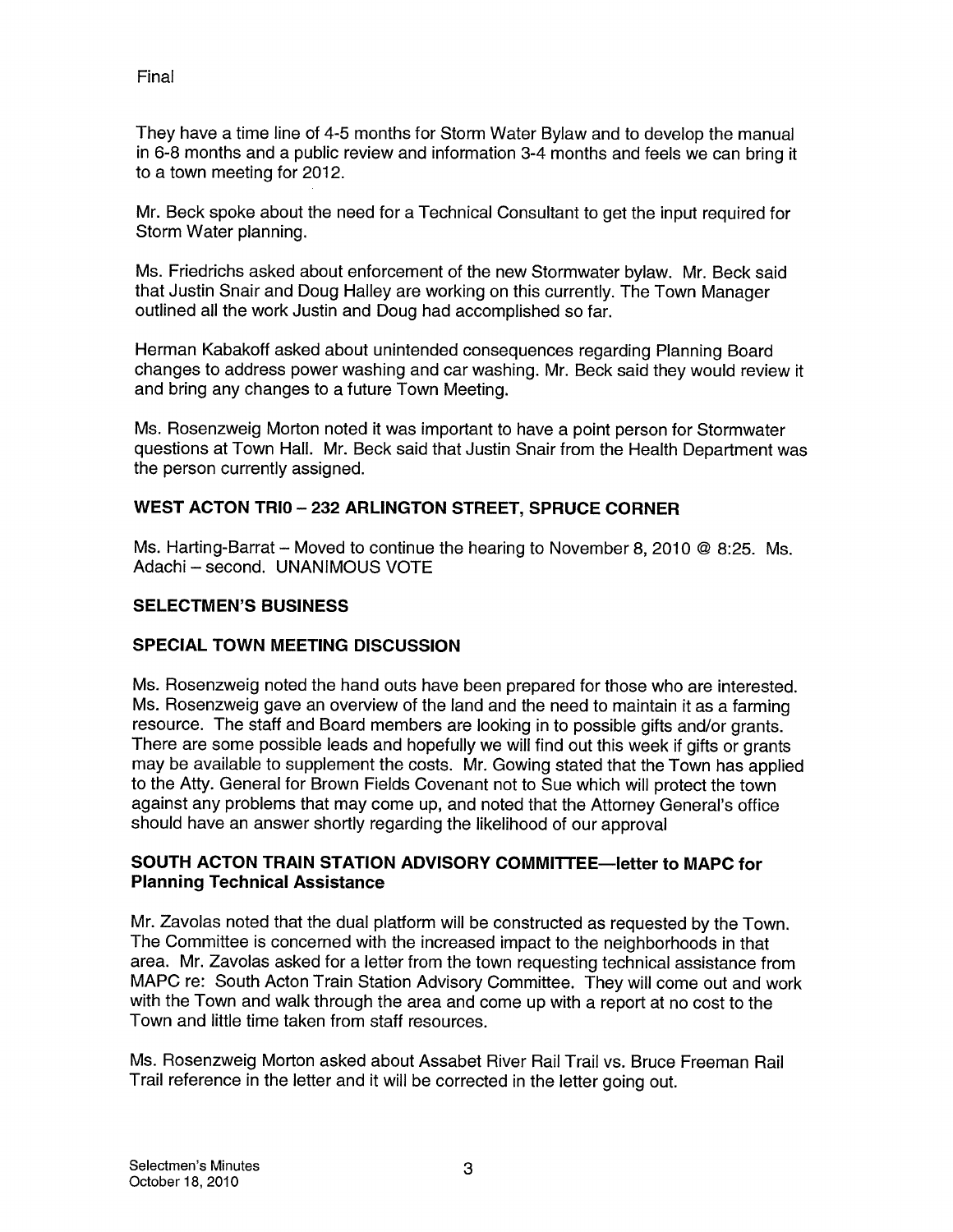Final

Ms. Rosenzweig Morton asked if Corey York could be the point person and Mr. Murray noted that Corey would be available to be the Staff person.

Mr. Murray added that we need to ask them to review current road loads as part of the study—the Board concurred.

Ms. Harting-Barrat — Moved to authorize the town Manager to sign the letter with the Bruce Freeman trail being changed to Assabet River Rail Trail and Add paragraph about the needs to study the roadway loads. Mr. Gowing — second. UNANIMOUS VOTE

### SELECTMEN'S REPORTS

Ms. Harting Barrat — Spoke about South Acton Train Station. The committee will look for another date as they did not have a quorum. The Items can be reviewed on the WEB Site.

Recreation had a delay in their meeting also.

Mr. Gowing noted that COA is updating their Charter for a change at the Annual Town Meeting. It was noted that Jean Fleming left today for retirement.

COD — Reviewed Accessibility and what is required under State Law

HDC/HC coordinating what they want to do in regard to 17 Woodbury Lane.

Ms. Friedrichs reported on the request to have the State accessibility representatives come out again and to give the same meeting at night for those who work during the day.

EDC moving forward with their signs and suggests business owners call the planning department if they have any questions.

Land Purchase Program and working on Grant programs and are in the process of applying depending on the circumstances of the site.

### **CONSENT**

#9 Ms. Adachi Hold — Minutes tabled until next meeting #10 Ms. Friedrichs - Hold on Deed Restriction and refinance request. She said she has several questions regarding this in regard to 40B.

Mr. Gowing — Moved to accept the items listed under Consent except for #9 and 10. Ms. Harting-Barrat — second UNANIMOUS VOTE

Ms. Harting-Barrat — Moved to approve #10 and #9 Held for next meeting - Ms. Friedrichs — second. UNANIMOUS VOTE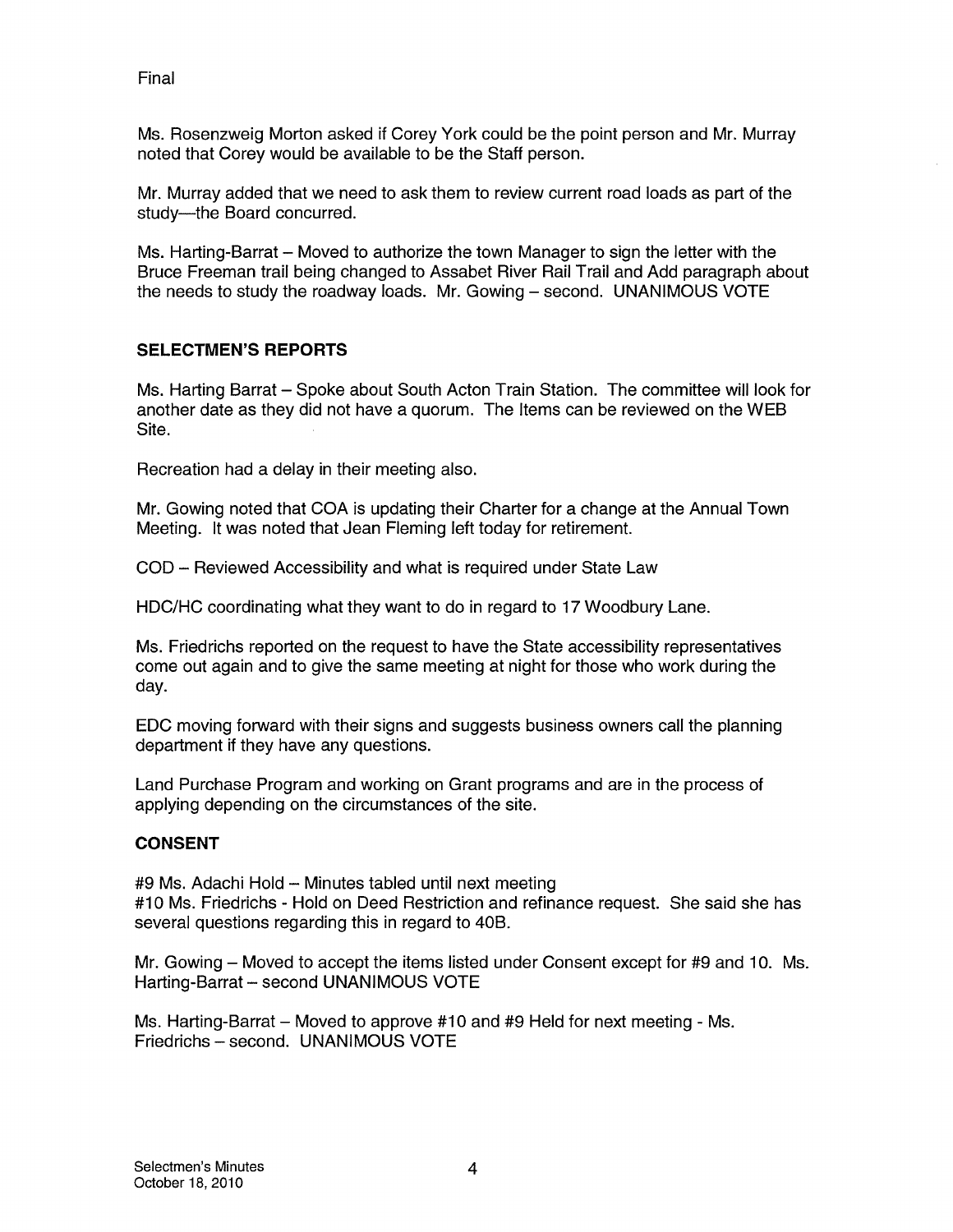Final

#### EXECUTIVE SESSION None

 $\overline{O}$ Christine Joyce, Recording Secty

**Clerk**  $|z|z_0|$ 

Selectmen's Minutes October 18, 2010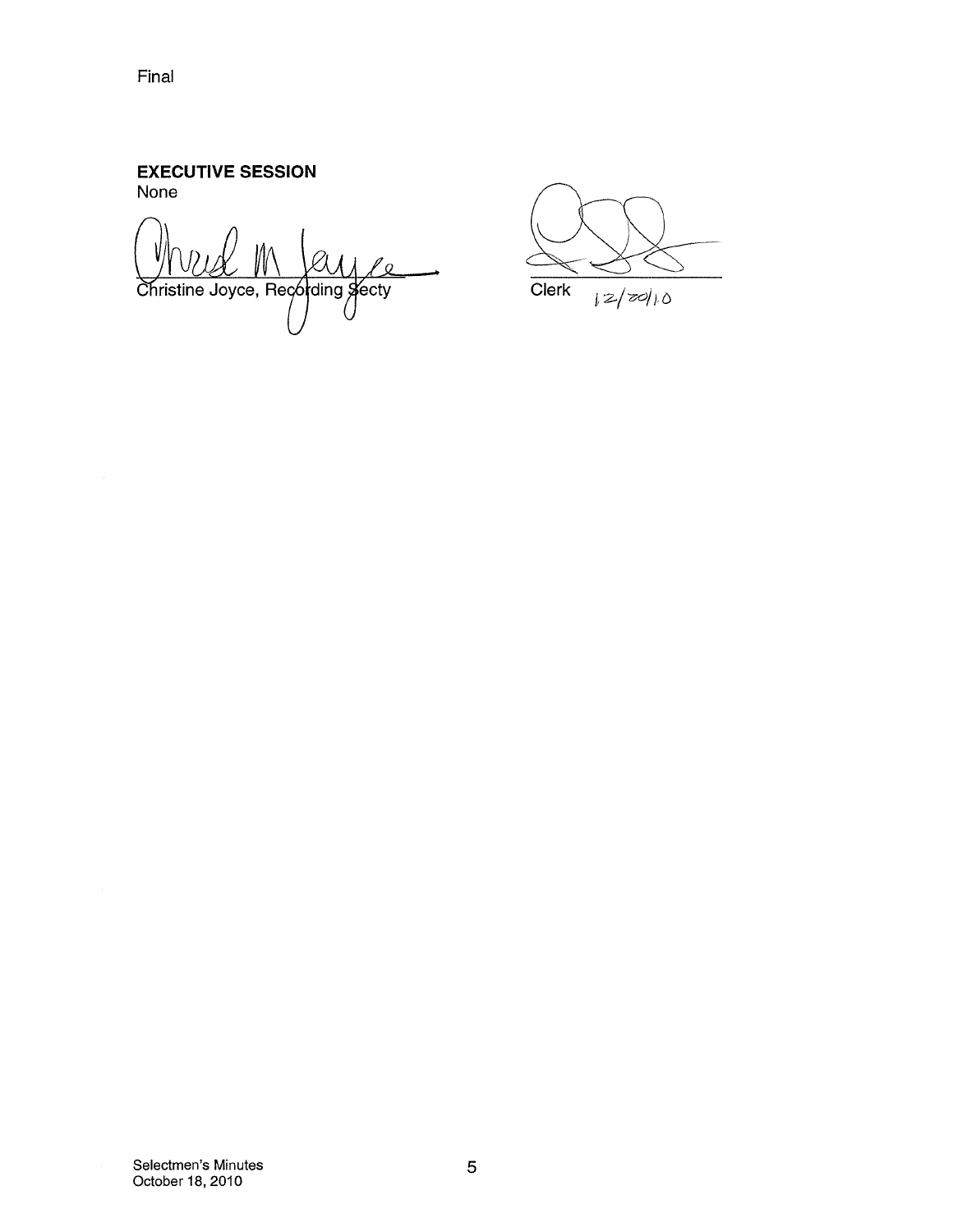# BOARD OF SELECTMEN & SEWER COMMISSIONERS' MEETING AGENDA

Francis Faulkner Hearing Room October 18, 2010 7:00 PM

- I. CITIZENS' CONCERNS
- II. PUBLIC HEARINGS AND APPOINTMENTS
	- 1. 7:05 CHAIRMAN'S UPDATE
	- 2. 7:10 OPERATIONAL MINUTE
	- 3. 7:30 NATIONAL GRID, 33 ETHAN ALLEN DRIVE, INSTALL GAS RECTIFIER, (DESIGNED TO DETECT GAS LEAKS) Enclosed please find materials in the subject regard
	- 4. 7:40 WEST ACTON NEIGHBORHOOD TASK FORCE (WANT) ANNUAL OVERSIGHT MEETING

Enclosed please find materials in the subject regard

- 5. 8:00 WATER RESOURCES ADVISORY COMMITTEE (WRAC) ANNUAL OVERSIGHT MEETING Enclosed please find materials in the subject regard
- 6. 8:25 WEST ACTON TRIO, 232 ARLINGTON STREET #7/26/10-248 "SPRUCE CORNER" CONTINUED FROM SEPTEMBER 13TI AND SEPTEMBER 27, 2010 Enclosed please find materials in the subject regard.
- **III. SELECTMEN'S BUSINESS** 
	- 7. SPECIAL TOWN MEETING Enclosed please find materials in the subject regard
	- 8. LETTER FROM NICHOLAS ZAVOLAS REQUESTING PLANNING TECHNICAL ASSISTANCE FOR THE SOUTH ACTON TRAIN STATION ADVISORY COMMITTEE

Enclosed please find materials in the subject regard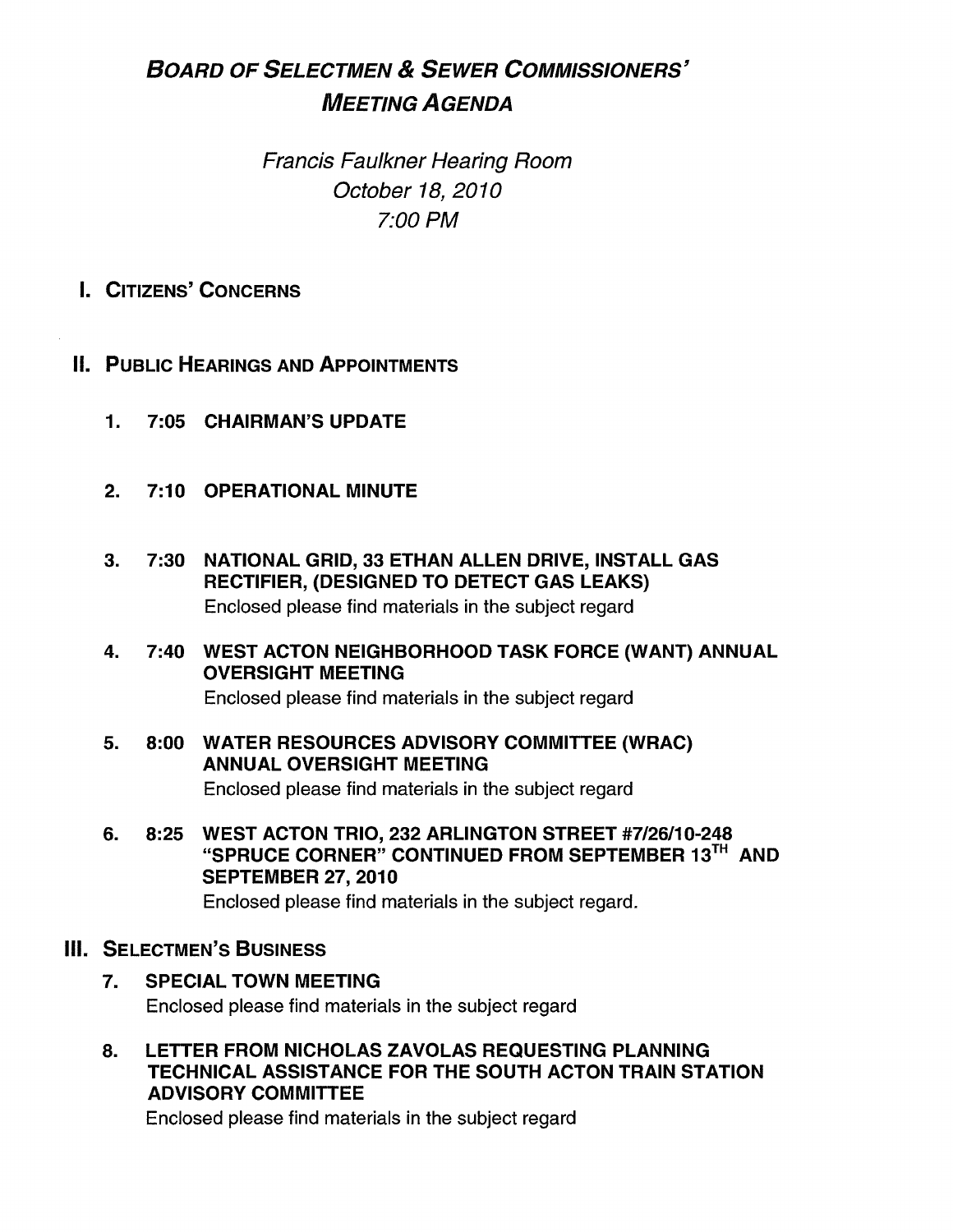# IV. CONSENT AGENDA

- 9. ACCEPT MINUTES, BOARD OF SELECTMEN, AUGUST 23, 2010, REGULAR AND CONFIDENTIAL MINUTES Enclosed please find materials in the subject regard
- 10. REQUEST THRU THE ACTON COMMUNITY HOUSING CORPORATION (ACHC) TO ALLOW A REFINANCE ON A DEED RESTRICTED UNIT Enclosed please find materials in the subject regard. Selectmen's reports
- 11. PROCLAMATION, MONTH OF NOVEMBER NATIONAL HOSPICE/PALLIATIVE CARE Enclosed please find materials in the subject regard
- 12. COMMITTEE APPOINTMENT, MICHAEL KREUZE, BOARD OF HEALTH VOTING ASSOCIATE TO REGULAR MEMBER TO FILL THE UNEXPIRED TERM OF MS. HARTING-BARRAT TO JUNE 30, 2012 Enclosed please find materials in the subject regard
- 13. COMMITTEE APPOINTMENT, DR. NIDHI LAL, BOARD OF HEALTH, VOTING ASSOCIATE, TERM TO EXPIRE 6/30/11 Enclosed please find materials in the subject regard
- 14. COMMITTEE APPOINTMENT, CHESTER RUSZCZYK, CABLE ADVISORY COMMITTEE, TERM TO EXPIRE 6/30/13 Enclosed please find Materials in the subject regard
- 15. CONFIDENTIAL REQUEST FOR FUNDS FROM THE VARNUM TUTTLE FUND

Enclosed please find a request in the subject regard

- 16. ACCEPT GIFT, RECREATION DEPARTMENT Enclosed please find a gift of a tree valued at \$200.00 from Green Acton and Weston Nursery to be planted at NARA Park on 10/10/10 as part of 350 .org.
- 17. ACCEPT GIFT, WEST ACTON LIBRARY Enclosed please find a gift of \$250.00 from Gerald and Barbara Browne to be deposited into the Gift Account for Library use
- 18. DISPOSAL OF OBSOLETE MATERIALS, MEMORIAL LIBRARY Enclosed please find materials in the subject regard

# V. EXECUTIVE SESSION

# ADDITIONAL INFORMATION

Enclosed please find additional correspondence that is strictly informational and requires no Board action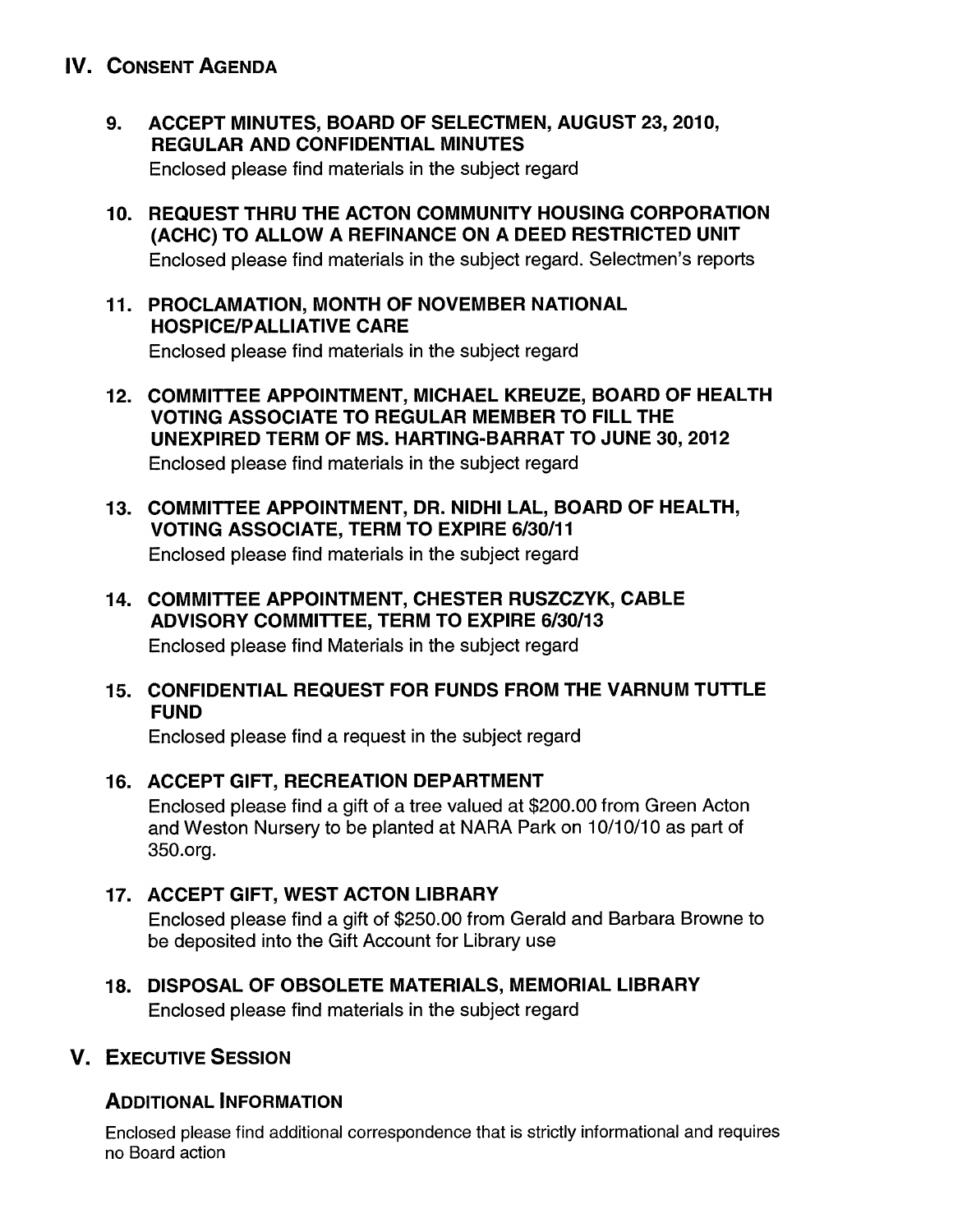# FUTURE AGENDAS

To facilitate scheduling for interested parties, the following items are scheduled for discussion on future agendas. This is not a complete agenda.

#### OCTOBER. 25TH BOARD OF SELECTMEN MEETING HAS BEEN RESCHEDULED TO NOVEMBER 1. 2010 DUE TO CONFLICT WITH SPECIAL TOWN MEETING

#### NOV.1, NOV8

CPC Submissions **Acton Memorial Library Overview** Colonial Spirits Liquor License Changes

# MINUTES PENDING VOTES

July, 26, September 13 & 27

#### PENDING COMMITTEE APPOINTMENTS

William Jastromb — Green Advisory Committee -sent to VCC David Green — Green Advisory Committee — sent to VCC 9/28 Ann D. Corcoran — COA — sent to VCC Bridget McKeever Matz — Recreation sent to VCC Betsy Mercier — Recreation Commission —sent to VCC James Chiarelli, Associate, Historical Commission — sent to VCC Terence Lobo, Cable TV Advisory Committee — sent to VCC Amy Green, Conservation — sent to VCC 10/4 Pam Lynn — Historic District Commission— send to VCC 9/16 Michael A. Luongo -Board of Appeals, Board of Health, Application sent to VCC

Ahmed Hilmy - Design Review Board, Finance Committee, EDC —Application sent to VCC and Town Moderator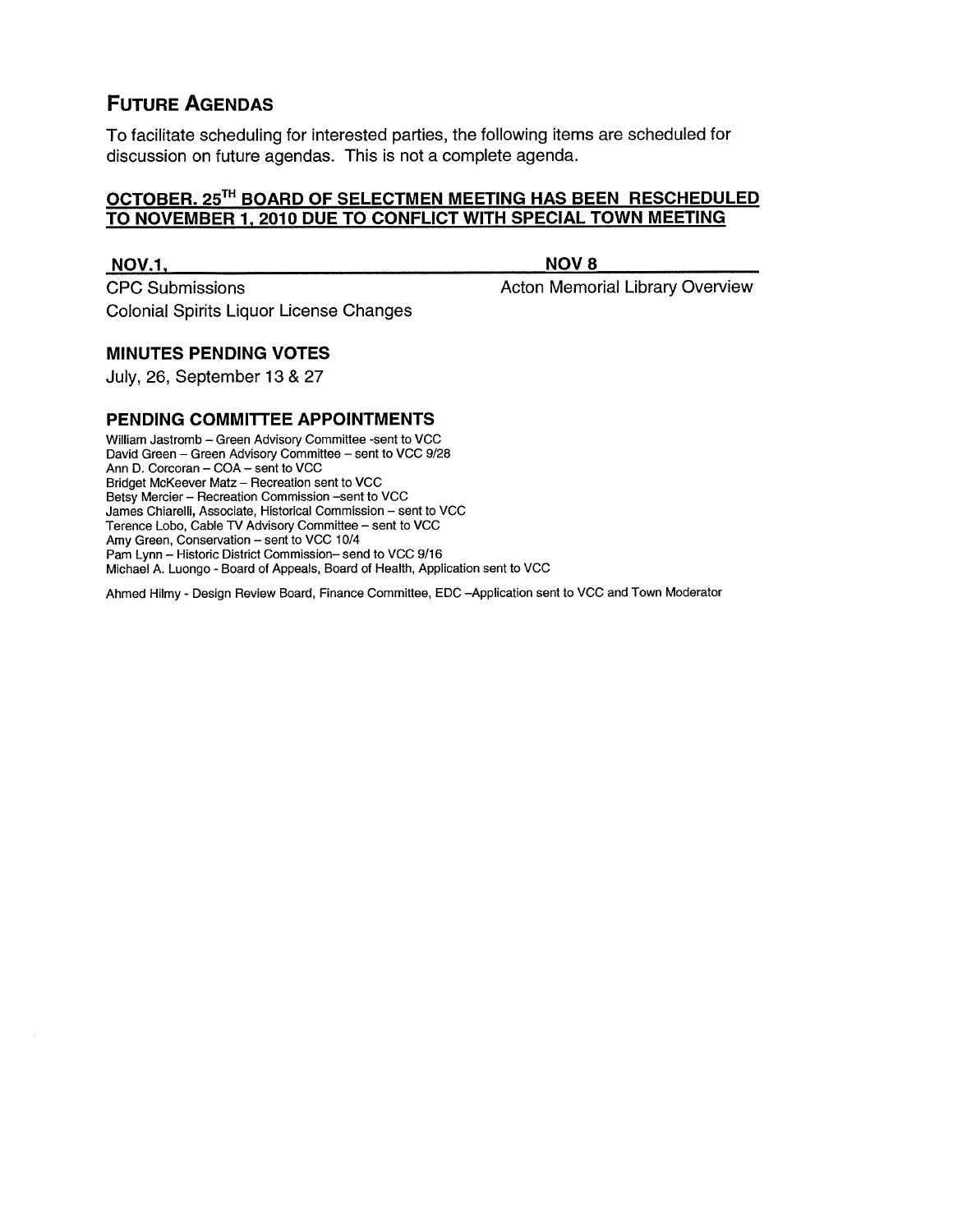Home Content Map | What's New | Users & Groups | Help

admin | Logout | Admin Home | My DocuShare | My Tasks

Location: Home  $\gg$  Public Meetings  $\gg$  Board of Selectmen  $\gg$  2010  $\gg$  10-18  $\gg$  Agenda Listing

Agenda

| Properties |  |                     |  |  |  |  |  |
|------------|--|---------------------|--|--|--|--|--|
|            |  | ≮ু Add to Favorites |  |  |  |  |  |
|            |  |                     |  |  |  |  |  |

Search In: This Collection Advanced

Edit Selected... Go Add... Go Refresh  $\sum_{i=1}^{n}$ Type Title Owner Edited Size Actions 屑 010 Agenda, Board of Selectmen, October 18, 2010 admin 10/14/10 127 图图图 KB 四  $POP$ 020 (3) National Grid, Gas Rectifier, 33 Ethan Allen admin 10/14/10 1  $\Box$  O  $\Box$   $\triangledown$  $\Box$ POR 030 (6) West Acton Trio, Site Plan "Spruce Corner", admin 10/14/10 146 日田田田~ **Continued KB** 030 (6) "Spruce Corner" Parking Lot Zoning admin 10/15/10 681 **4**  $\mathbb{F}^n$ **PDR** Compliance KB **For** 030 (6) "Spruce Corner" Revised Landscape Plans admin 10/15/10 658 ② ③ ③ v 個  $\begin{bmatrix} 1 & 0 \\ 0 & 1 \end{bmatrix}$ 030 (6) "Spruce Corner" Revised Site Plan admin 10/15/10 101 FOR 图图图图▼ KB 030 (6) "Spruce Corner" Site Plan and the state of admin 10/15/10 7  $\Box$ 酇 MB 030 (6) "Spruce Corner" Site Plan Special Permit admin 10/15/10 801 日日图 マ  $\Box$ PDR KB 030 (6) "Spruce Corner" Stormwater Report and admin 10/15/10 2 【日日日日<br>Calculations MB  $\begin{array}{c} \hline \end{array}$ 翻 030 (6) Interdepartmental Communication, Spruce admin 10/15/10 87 **A. Corner Revised Drawings and Documents, Scott A.** KB E ana iyo<br>PDF Mutch 030 (6) Memorandum, Spruce Corner New Mixed-Use admin 10/15/10 47<br>Residential/Office Development, Design Review KB  $\begin{bmatrix} 2 & 1 \\ 1 & 1 \end{bmatrix}$ 需 医图图自文 Residential/Office Development, Design Review Board 040 (8) Draft Letter to MAPC Techincal Assistance, admin 10/14/10 11 O **job** 040 (8) Draft Letter to MAPC Techincal Assistance, admin 10/14/10 11 **C. O.** G.<br>South Acton Train Station Advisory Committee<br>**10/14/10 497 C. O. O.** Minutes, Board of Selectmen, August 23, 2010 admin 10/14/10 497 C. South Acton Train Station Advisory Committee MB 집 KB 060 (10) Request for Refinance on a Deed Restricted admin 10/14/10 67  $\Box \Box \Box \Box \Box$ ₩ **PDR** 070 (11) Proclamation, Month on November as  $\qquad \qquad \frac{\text{admin}}{\text{admin}}$  10/14/10 103 .  $\blacksquare \blacksquare \blacksquare \blacksquare$ O 髓 National Hospice/Palliatie Care Month 080 (13) Committee Appointment, Dr. Nidhi Lal, Board admin 10/14/10 373<br>of Health Voting Associate 罰 FOR e<del>n</del>ae v of Health Voting Associate ₩ FDR 090 (14) Committee Appointment, Chester Ruszczyk, admin 10/14/10 110 **FU V** Cable Advisory Commitee Regular Member Cable Advisory Commitee Regular Member PDR 100 (16) Accept Gift, Recreation Dept.<br>KB<br>KB ₩ 110 (17) Accept Gift, West Acton Library admin 10/14/10 38  $\blacksquare \blacksquare \blacksquare \blacksquare$ n PDR KB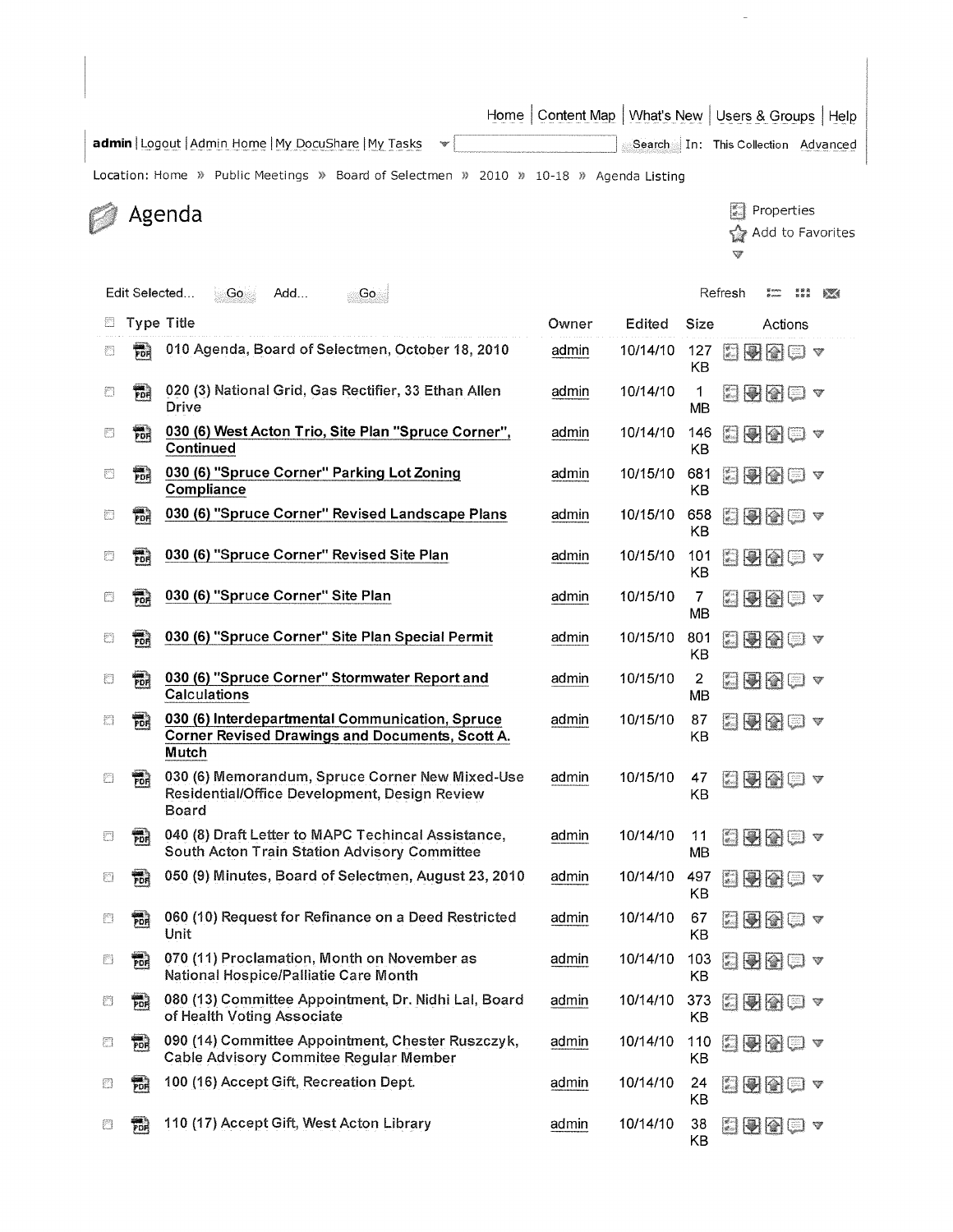$\overline{a}$ 

 $\overline{\phantom{a}}$ 

#### Explore Related Links My Links History

Content Map Site Statistics My DocuShare<br>
What's New Tutorials Personal Collect

Home About DocuShare **Login** (As a Different User) Agenda Listing<br>
Content Map Site Statistics My DocuShare 10-18 Listing Tutorials **Personal Collection** 2010 Listing Users & Groups DocuShare Downloads My Background Jobs (247) Board of Selectmen Listing<br>
Help Board DocuShare.xerox.com Account Settings (admin) Home Account Settings (admin) Admin Home

Copyright © 1996-2007 Xerox Corporation. All Rights Reserved.  $\text{XEROX}_{*}$